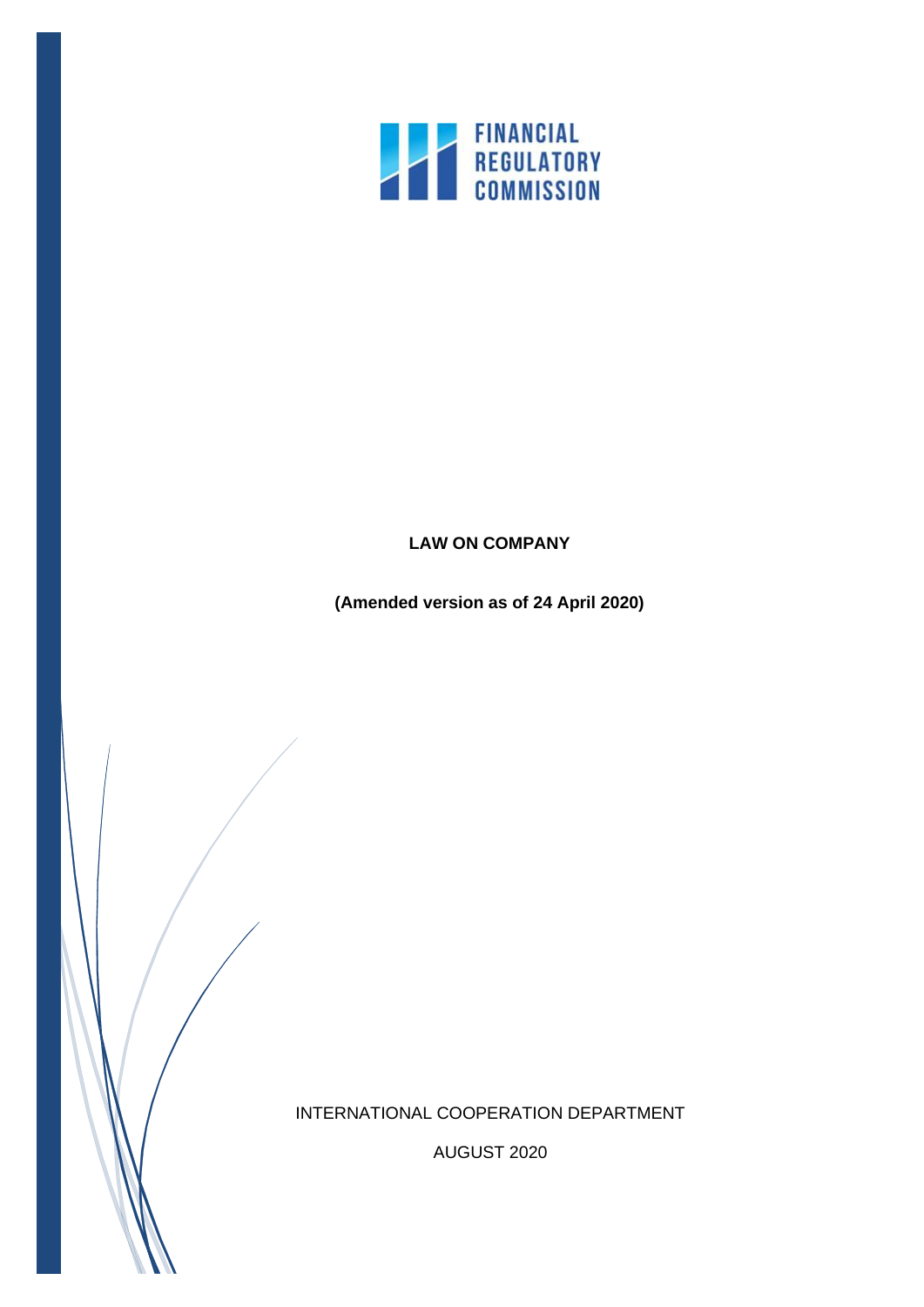

# **LAW ON COMPANY**

Revised version

**6 October, 2011. Ulaanbaatar city.**

# **CHAPTER ONE. GENERAL PROVISIONS**

#### **Article 1. Purpose of the Law**

1.1. The purpose of this law is to regulate relations with respect to the establishment, registration and reorganization of a company, its management and organizational structure, supervisory structure, the rights and obligations of its shareholders, and its liquidation.

## **Article 2. Scope of application of this law**

- 2.1. Unless otherwise specified in this law, all companies operating within the territory of Mongolia, irrespective of their form of ownership, the size of their property, the amount of their production, or their internal organization, shall be subject to this law.
- 2.2. Relations relating to establishing a company in and matters related to the specific activities of those companies in the sectors of banking, finance, insurance and securities shall be regulated by other laws, and general matters shall be regulated by this law, respectively.
- 2.3. The activities of companies established by means of privatization of state-owned enterprises shall be governed by this law, and relations with respect to the establishment of such companies shall be governed by the Law on State and Local Property.<sup>1</sup>
- 2.4. The procedure to exercise state and local property representation in companies with state and local property participation shall be governed by the Law on State and Local Property, and relations with respect to electing independent members of the Board of Directors, appointing the executive management, and with respect to the committees under the board of directors, secretary of the Board of Directors and their activities shall be governed by this law.
- 2.5. The activities of state and locally-owned companies established by means of reorganization of state-owned and locally-owned enterprises shall be governed by this law.
- 2.6. The owner of the state-owned company established as specified in Paragraph 2.5 of this law shall be the State Great Khural representing the state, and the local Citizens

<sup>1</sup> Law on State and Local Property, published in issue number 11 of the *State Bulletin*, 1996.

*Translated by the International Cooperation Department, with to June 2020*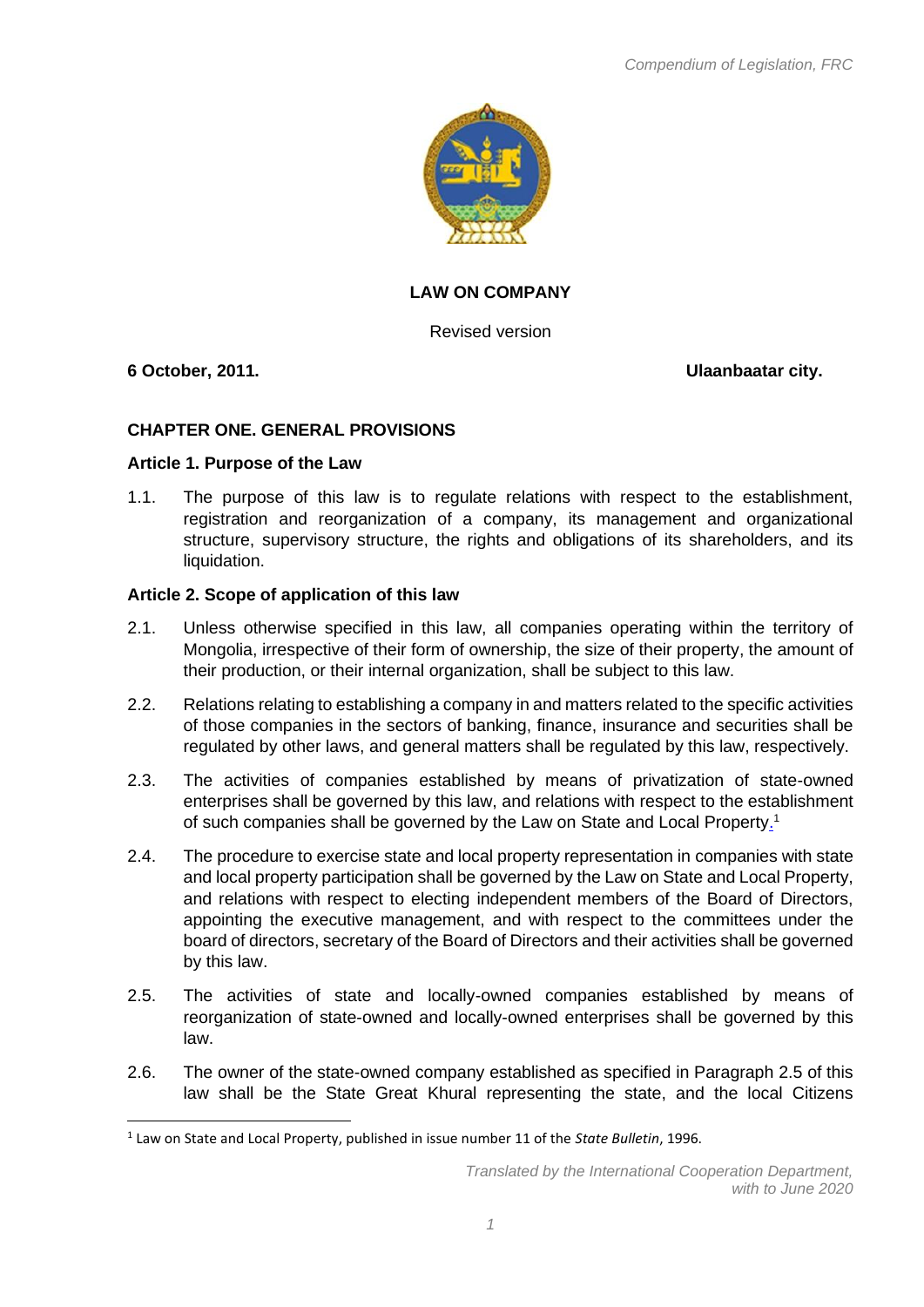Representatives Meeting for local property-based companies, and the shareholders representing them may persons authorized by the Government and local citizens Representatives Meeting.

2.7. Relations with respect to establishing profit-seeking legal entities in forms other than companies, and their activities shall be governed by other laws.

# **CHAPTER TWO. LEGAL STATUS OF A COMPANY**

#### **Article 3. Company and its forms**

- 3.1. A legal entity whose capital invested by its shareholders is divided into numbers of shares, that has its own separate property, and that has as its primary purpose the making of profit shall be called a company.
- 3.2. Shares in a company represent ownership interests in the company, and do not represent respective ownership interests in the company's property.
- 3.3. The rights of shareholders are defined by this law and by the company charter; and the fundamental rights of a shareholder shall be to receive dividends, to participate in shareholder meetings, to vote on issues discussed at such meetings and, following the company's liquidation, to receive its share of the proceeds from the sale of assets of the company remaining after satisfaction of claims of creditors.
- 3.4. A company shall have the forms of limited liability company or public company.
- 3.5. A limited liability company is a company whose shareholders' capital is divided into shares, and the right to dispose of such shares is limited by the company charter.
- 3.6. The types of public company shall be open or closed.
- 3.7. An '*open public company'* is a company whose capital invested by the shareholders is divided into shares, which are registered at the securities trading organization and which may be freely traded by the public.
- 3.8. A '*closed public company'* is a company whose capital invested by the shareholders is divided into shares, which are registered at the securities depositing organization, and which are traded in the market in a closed extent outside of the securities trading organization.
- 3.9. A legal entity that holds an investment fund license shall be in the form of a special purpose company. Relations associated with the specifics of this type of company's activities shall be regulated by the Law on Investment Funds, unless otherwise provided by law.

## **Article 4. Public company**

- 4.1. Unless otherwise specified by law, a shareholder of public company shall have the right to freely dispose of its shares without regard to the proposals of other shareholders.
- 4.2. If a shareholder of a public company has transferred his/her shares by means other than through the securities trading organization, such shareholder shall be obliged to register the transfer with the registrar of the securities registry of the company.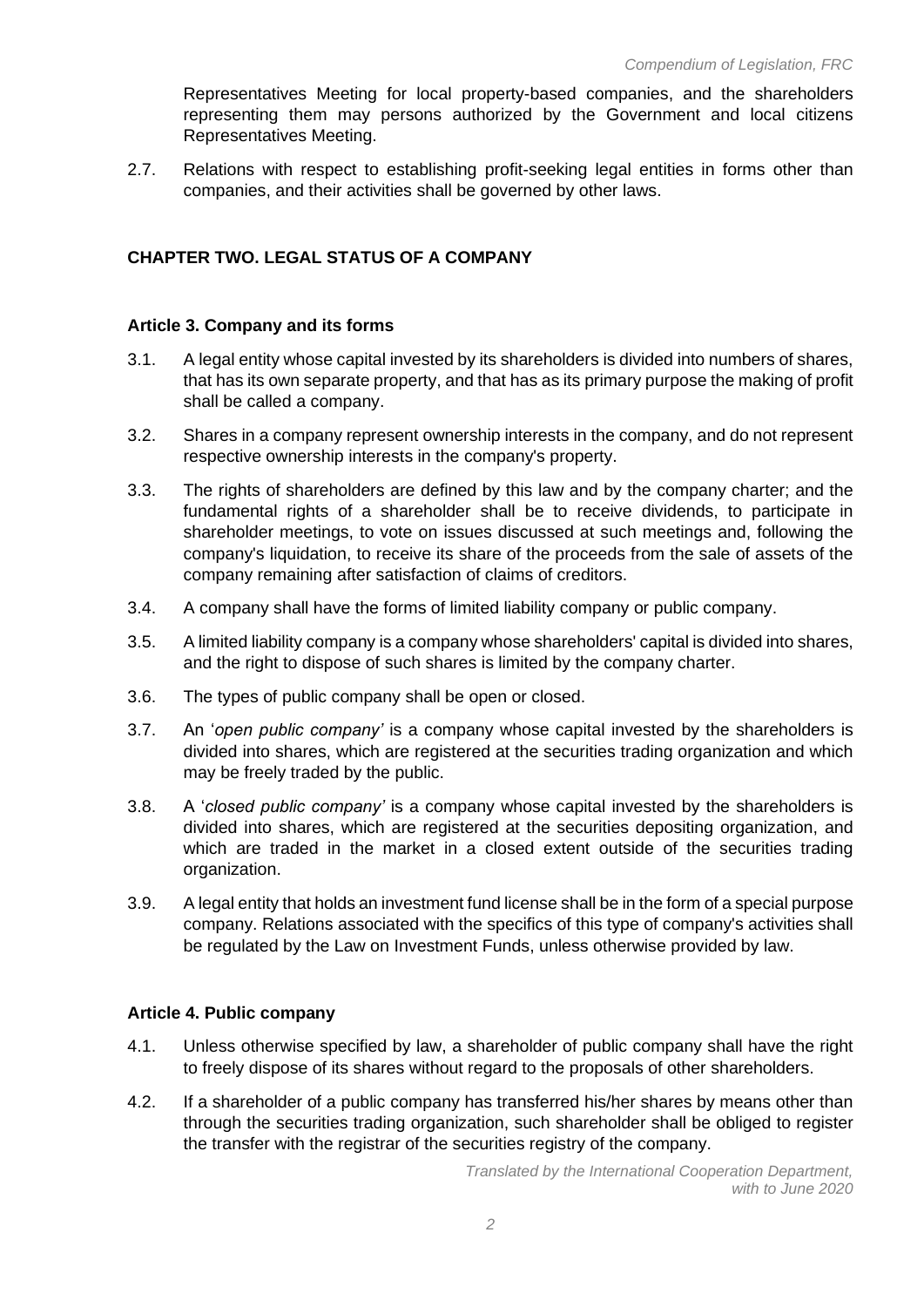- 4.3. Unless otherwise provided in the company charter, a public company may issue shares and other securities through open or closed subscription.
- 4.4. A purchaser of additional shares issued on the basis of a closed subscription shall have the right to freely dispose of such shares.
- 4.5. The shareholders of a public company may enter into an agreement that mutually limits their rights to dispose of their shares.

## **Article 5. Limited liability company**

- 5.1. The number of shareholders of a limited liability company at the time of establishment shall not exceed fifty (50).
- 5.2. A limited liability company may issue shares, purchase vouchers and securities convertible thereto only on the basis of a closed order, and may issue other securities in either open or closed forms.
- 5.3. Unless otherwise provided in the company charter, shareholders of a limited liability company shall have the preemptive right to purchase shares, options to acquire shares, and securities convertible into shares, that are offered for sale by another shareholder at the price offered to a third-party pro rata basis to the number of shares held by the shareholder pursuant to this law and the company charter.
- 5.4. A shareholder of a limited liability company offering to sell any of its shares to a third party shall notify the company of its offer and the company shall notify the other shareholders in writing of such offer.
- 5.5. The notice provided in Paragraph 5.4 of this law shall contain information concerning the number and class of shares offered for sale, the proposed sale price, the number of shares that may be acquired by the preemptive right, and the period and procedures of the sale.
- 5.6. A shareholder with a preemptive right to purchase shares shall notify the company in writing of its decision to exercise such right within the prescribed period.
- 5.7. The notice provided in Paragraph 5.6 of this law shall contain the father/mother's name, name and address of the shareholder, the number of shares to be purchased and the document confirming payment for such shares.
- 5.8. Unless otherwise provided in the company charter, a shareholder shall have the right to exercise its preemptive right to purchase shares offered for sale by another shareholder set forth in Paragraph 5.3 of this law, in whole or in part, or to transfer its right, in whole or in part, to another shareholder.
- 5.9. Unless otherwise provided in the company charter, if a shareholder does not exercise its preemptive right defined in Paragraph 5.3 of this law in whole within the prescribed period, the right shall be deemed to have been transferred to the company and the company shall issue its decision on whether to exercise such right within five (5) business days following the period specified in the notice set forth in Paragraph 5.4 of this law.
- 5.10. If the persons provided in Paragraphs 5.3 and 5.9 of this law do not exercise their preemptive rights, the shareholder that is offering to sell its shares may sell its shares to a third party at a price no less than that specified in the notice provided in Paragraph 5.4 of this law.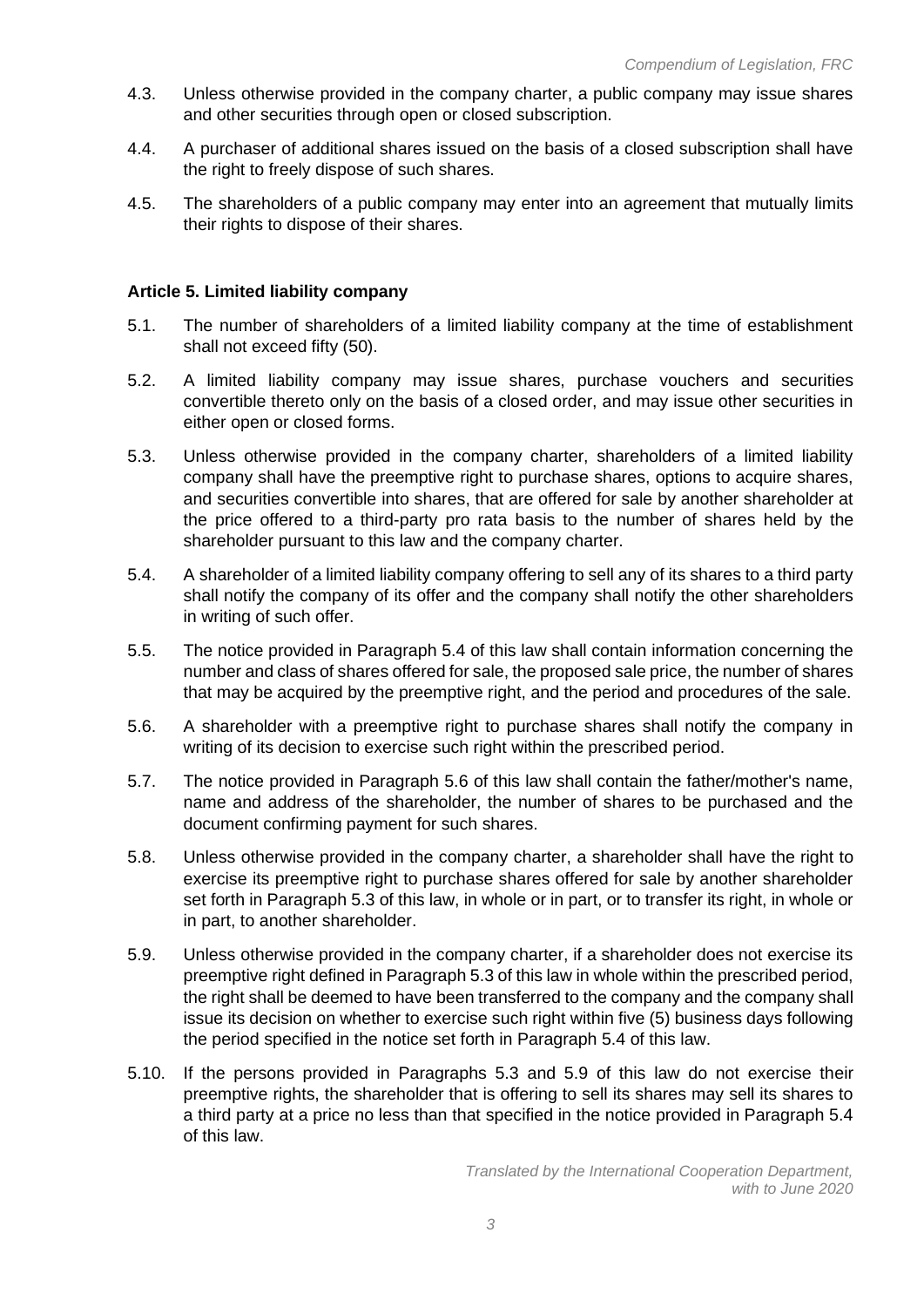5.11. The shareholder of a limited liability company has the right to obtain all information pertinent to the company and review financial and other documents.

#### **Article 6. Subsidiary companies and group companies**

- 6.1. If 20-50 percent of the common shares issued by a company is owned by another (parent) company alone or in conjunction with its related parties, the company is deemed to be a controlled company.
- 6.2. A controlled company is a legal entity with independent financial statements.
- 6.3. If more than 51% of the common shares issued by an independent company is owned by another (parent) company alone or in conjunction with its related parties, the company is deemed to be a daughter company.
- 6.4. A daughter company shall have its own separate financial statements, and the parent company shall have consolidated financial statements that include the financial statements of the daughter company.
- 6.5. A controlled or daughter shall not be responsible for debts of its parent company and a parent company shall not be responsible for debts of its controlled or daughter companies, unless otherwise provided by an agreement between them.
- 6.6. If a daughter company becomes insolvent due to a decision of the parent company, the parent company shall be jointly responsible for the debt.
- 6.7. If it is deemed that the losses incurred by the daughter company is due to a decision of the parent company, the shareholder of the daughter company may claim at court for redress of such losses suffered by the daughter company by the parent company.
- 6.8. If a predominant or parent company is a controlled or daughter company of a third company, its controlled or daughter company shall be deemed to be a controlled or daughter company of the third company. This principle shall also be applicable to longer series of relationships.
- 6.9. A controlled or daughter company may own shares of its predominant or parent company.
- 6.10. Shares of a parent company owned by a daughter company set forth in Paragraph 6.9 of this law shall not have voting rights and shall not be considered as issued shares in determining a quorum of a shareholders meeting.
- 6.11. If shares set forth in Paragraph 6.9 of this law are transferred to a third party, all rights with respect to such shares shall be transferred to such third party
- 6.12. In cases other than to perform its obligations set by an agreement entered into for the purpose of coordinating its activities, the parent company shall participate in the activities of its controlled or subsidiary companies to the extent of the rights offered by the shares that it holds.
- 6.13. The State and other legal entities shall exercise their rights to invest in any company through a representative appointed by the authorized person specified in the company charter. The appointed representative shall exercise his/her representation in accordance with applicable legislation and based on the direction of the authorized person specified in the company's regulation. Otherwise, it shall be grounds to release him/her from the right to exercise this representation.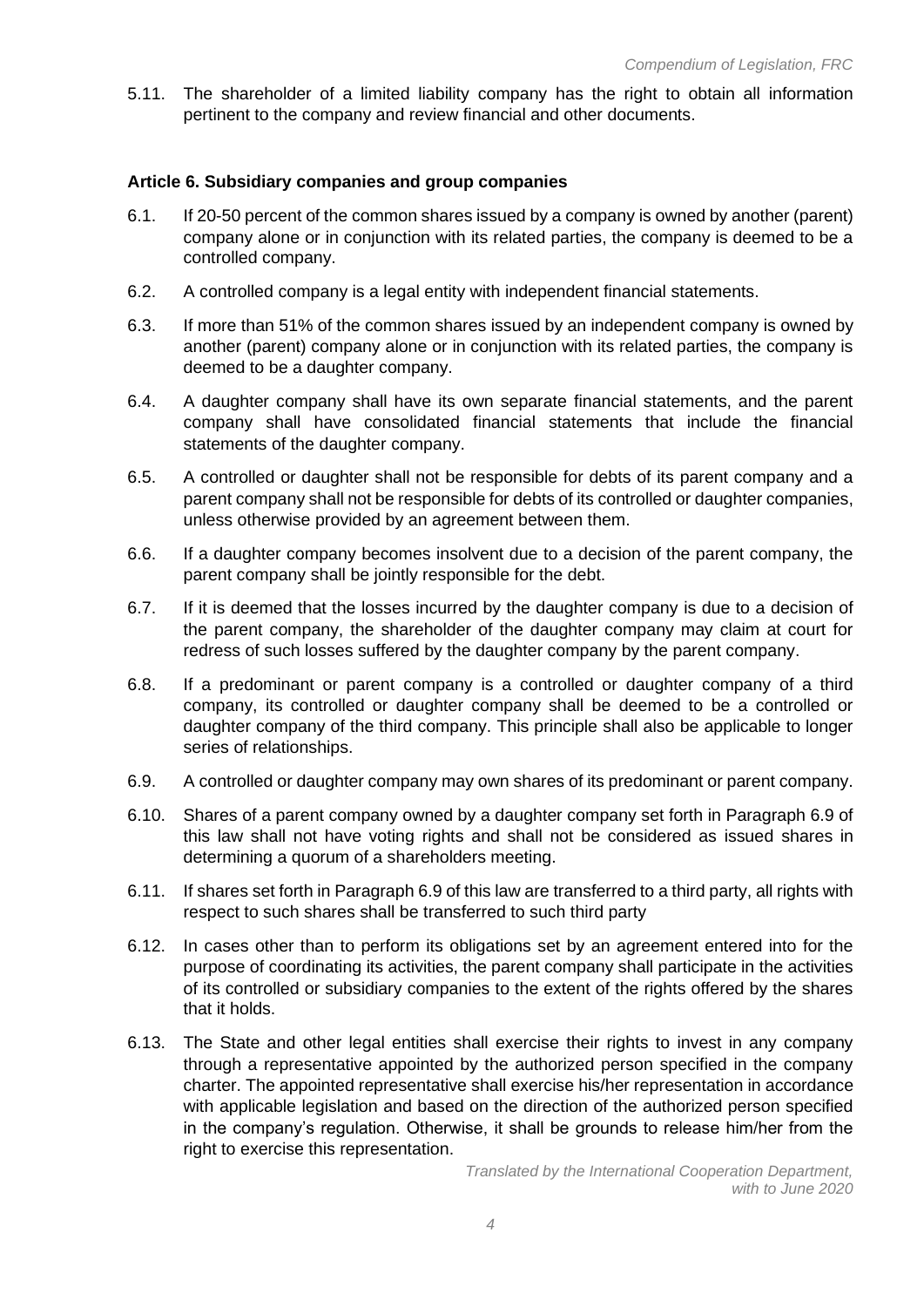- 6.14. A holding/group company shall mean a company in which the parent company, its affiliated companies specified in Paragraphs 6.1, 6.3 and 6.8 of this law, or a company holding a controlling stake with a single entity or jointly with an entity with which it shares a common interest, or a company which has the ability to determine the company's management decisions.
- 6.15. An auxiliary company shall mean a subsidiary or a dependent of a parent company, or a company holding a controlling stake with a single entity or jointly with an entity with which it shares a common interest.
- 6.16. A company that belongs to a group of companies shall be called a participating company of a group, regardless of whether it is a parent company, a subsidiary or dependent, or an auxiliary company.

## **Article 7. Branches and Representative Offices of a Company**

- 7.1. A branch of a company is a unit located in a place other than the place of business of company; and may perform the principal functions of the company, in whole or in part, and may also function as the company's representative office.
- 7.2. A representative office of a company is a unit located in a place other than the principal place of business of the company and shall conduct activities of legal representation such as undertake to protect the legal interests of the company and conclude transactions on behalf of the company.
- 7.3. A company may have branches or representative offices in Mongolia or in foreign countries.
- 7.4. Unless otherwise provided in the company charter, a decision to establish a branch or representative office shall be adopted by the Board of Directors (in its absence, a shareholders meeting).
- 7.5. A branch or representative office of a foreign legal entity in Mongolia shall be registered with the registration authority.
- 7.6. Unless otherwise provided in an international agreement to which Mongolia is a party, the establishment of a branch or representative office by a company in a foreign country shall be governed by the laws of such foreign country.
- 7.7. A branch or representative office of a company shall not be deemed to be a legal entity and shall conduct its activities in accordance with procedures adopted by the establishing company.
- 7.8. The assets of a branch or representative office shall be shown in the balance sheet of the company that established such branch or representative office.
- 7.9. A branch or representative office of a company shall conduct its activities on behalf of the company that established it.
- 7.10. The establishing company shall be responsible for the consequences ensuing from the activities of its branches and representative offices.
- 7.11. Unless otherwise specified in the company charter, the Board of Directors (in its absence, the executive management) shall appoint the management of its branches and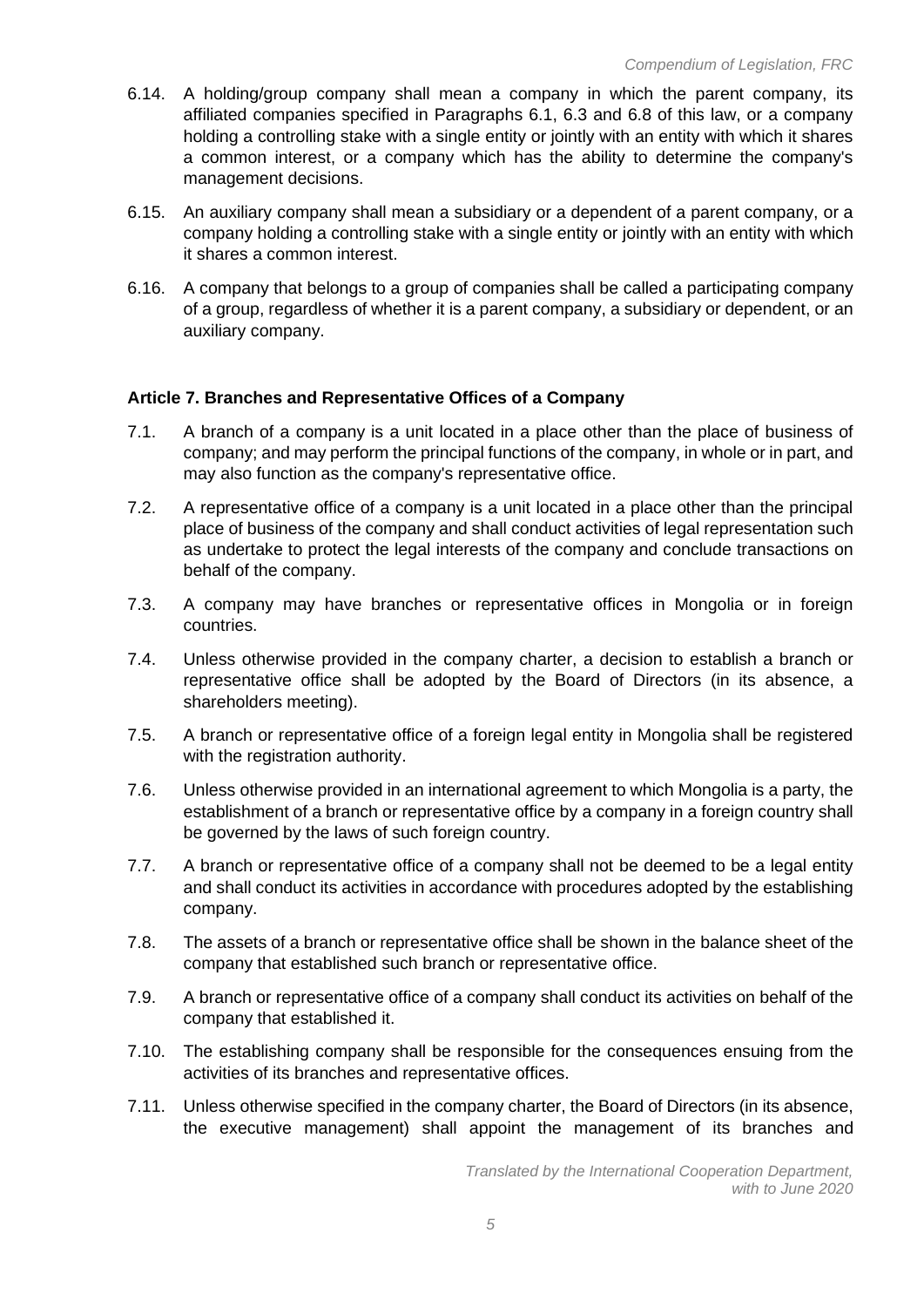representative offices and such executive shall act on the basis of a power of attorney from the company.

# **Article 8. Activities and duration of a company**

- 8.1. A company may conduct any activity not prohibited by law and shall exercise rights and incur obligations necessary to conduct such activities.
- 8.2. A company may limit by its charter the activities that it may conduct.
- 8.3. The limitations set on the activities as set forth in Paragraph 8.2 of this law, shall not release of the company from its obligations to a third party conducting its activities within the law and who has dealt with the company in good faith without knowledge of such limitations.
- 8.4. A company shall conduct activities which require special permits on the basis of acquiring written permission from relevant authorities.
- 8.5. Unless otherwise provided in the company charter, a company shall be established for an indefinite duration.

# **Article 9. Liabilities of a Company and its Shareholders**

- 9.1. The assets of a company consist of the property and property rights owned by the company and the company shall be liable to the extent of all of its assets.
- 9.2. A company is not liable for the obligations of its shareholders.
- 9.3. Shareholders shall not be liable for the obligations of the company and shall only be liable to the extent of their shares in the company.
- 9.4. A shareholder who, alone or in conjunction with its related party, holds more than ten percent (10%) of a company's shares, or who otherwise has the power to control the management of the company, shall be liable to the extent of its own assets for any loss incurred by the company resulting from the faulty actions of such power.
- 9.5. If the property and property rights contributed to a company by a shareholder is not distinguished from the personal property and property rights of such shareholder, such shareholder shall be liable for the company' s liabilities by all property and property rights concurrently.

# **Article 10. Proper name and place of business of a company**

- 10.1. A company shall have a proper name and for every time the proper name is used an acronym distinguishing the form of the company '*XK*' for public company and '*XXK'* for limited liability company shall follow.
- 10.2. A company's proper name may not be identical to the proper name of another company or legal person, and upon registration of a company's proper name with the registration authorities, the company shall have the exclusive right to use such name.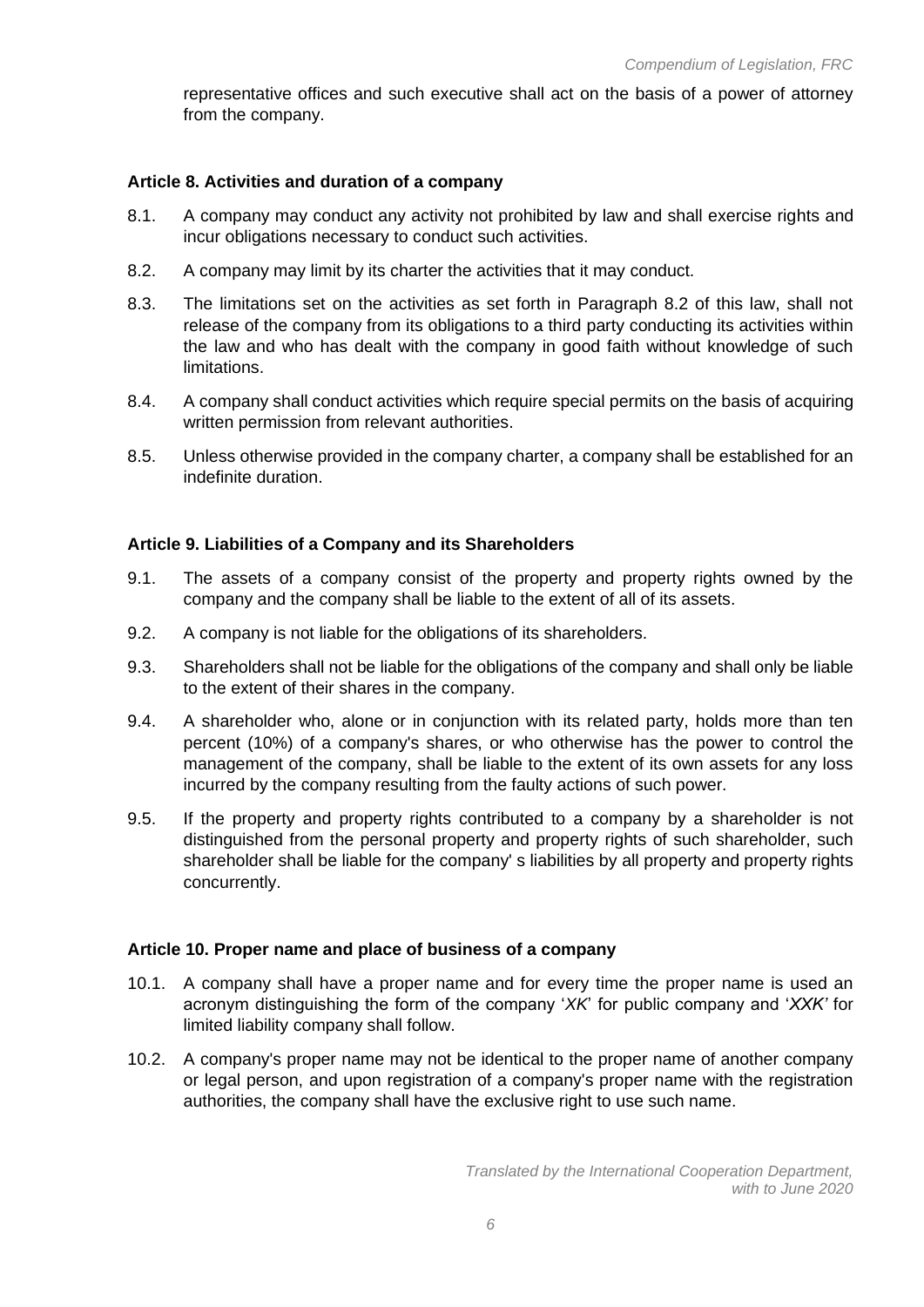- 10.3. A company may have its own symbol and trademark which shall be registered with the relevant registration authorities.
- 10.4. A company's place of business and postal address shall be determined by the place where its head office is located. The company shall register the registration authorities of changes in the address of its principal place of business as set forth in the Law on State Registration of Legal Persons.<sup>2</sup>

# **CHAPTER THREE. ESTABLISHING A COMPANY**

#### **Article 11. Establishing a company**

- 11.1. A company may be established directly or by the reorganization of another legal person (merger, consolidation, division, separation, or transformation).
- 11.2. In the case of establishing a company created by means of privatization, the obligations of the founder shall be borne by the state and the sale and transfer of the shares shall be implemented as set forth in the Law on State and Local Property.

#### **Article 12. Founder of a company**

- 12.1. A founder of a company may be a citizen or legal person of Mongolia and, if provided by law, a foreign citizen or legal person, or a stateless person.
- 12.2. Shares issued by a company may be owned by a citizen or legal person of Mongolia, by a foreign citizen or legal person, or by a stateless person.
- 12.3. A company may have a single founder.
- 12.4. A founder of a company is not required to own shares of the company.
- 12.5. The State and its agencies may be a founder and a shareholder in the following cases:
	- 12.5.1. a company that is created through privatization of a state or local -owned enterprise;
	- 12.5.2. a state-owned company that is established by the reorganization of a state-owned enterprise;
	- 12.5.3. a company that is deemed to be bankrupt in accordance with applicable laws, and whose shares the State has acquired in exchange for debts owed to the State by such company (In such case the State must sell such shares within a period of three (3) years);
	- 12.5.4. a company that is created jointly with a foreign legal person
	- 12.5.5. other companies as permitted under the laws.
- 12.6. The founders of a company shall be jointly liable for expenses related to establishment and registration of the company.

<sup>2</sup> Law on the Registration of Legal Persons, published in issue number 22 of the *State Bulletin*, 2003.

*Translated by the International Cooperation Department, with to June 2020*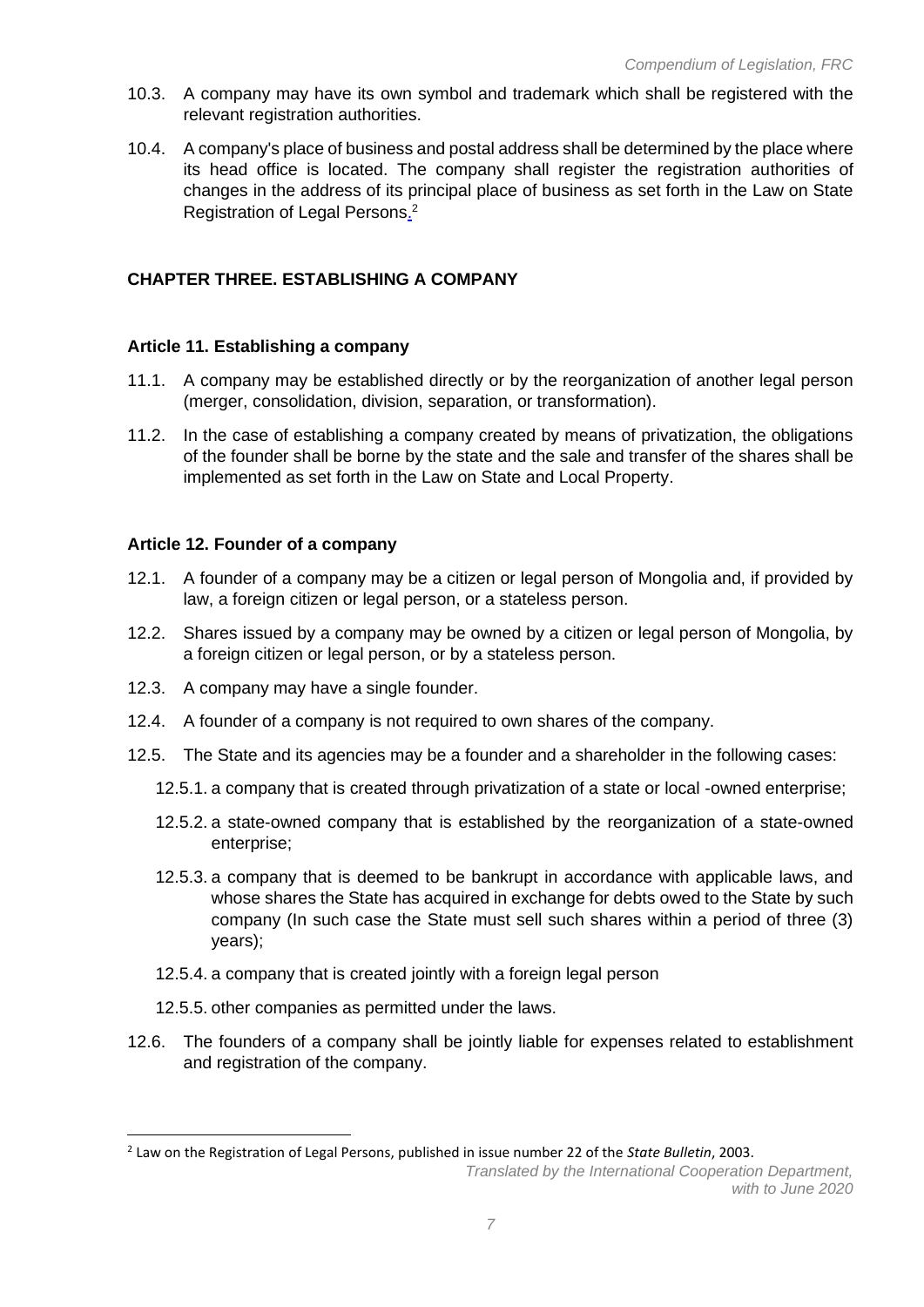- 12.7. A company may assume responsibility for expenses set forth in Paragraph 12.6 of this law if so resolved by the founders at the founding meeting, or by the Board of Directors of the company (if there is one founder, on decision by the founder).
- 12.8. A founder who pays for expenses related to establishment of a company as set forth in Paragraph 12.6 and 12.7 of this law shall be entitled to receive reimbursement for such expenses from the other founders in proportion to the value of the shares owned or subscribed by such other founders, or to receive shares of value equal to such expenses.
- 12.9. A founder or shareholder of a company may be a founder or shareholder of another company.

#### **Article 13. Establishing a new company**

- 13.1. A company shall be established by the decision of a founding meeting.
- 13.2. If a single person is establishing a company, such person shall issue a founding decision.
- 13.3. If a company is established by more than one founder, the founders may enter into a founders' agreement and such agreement shall contain the procedure with respect to cooperation among the founders, the obligations of each founder, the classification, number, price, and date of purchase of each class of shares and other securities to be acquired by such founders, and any other matters deemed necessary.
- 13.4. The agreement set forth in Paragraph 13.3 of this law shall not be considered to be a founding document.
- 13.5. The following procedure shall be adhered to in establishing a new closed public company through means of an offering of shares to few persons (hereinafter '*closed subscription'*):
	- 13.5.1. closed subscriptions shall be evidenced by a subscription form which shall contain the father (mother)'s name, name of the subscriber, the class, type, number and aggregate price of the shares, and the date of the subscription and the subscription shall be deemed to be valid upon signing by the subscriber or its authorized representative;
	- 13.5.2. The aggregate value of all subscribed shares must be paid within thirty (30) business days following the closing date of the subscription period.
- 13.6. If, for any reason, a company is not established as of the date scheduled by the founding meeting, the founders shall return all advance payments made by each subscriber within fourteen (14) business days following such scheduled date of the founding meeting.

#### **Article 14. Founding Meeting of a Company**

- 14.1. The founding meeting of a company shall be convened by the founders.
- 14.2. The founders shall have equal votes at the founding meeting unless otherwise unanimously agreed by the founders.
- 14.3. The founders shall consider and decide the following matters at the founding meeting:
	- 14.3.1. establishing the company;
	- 14.3.2. company charter;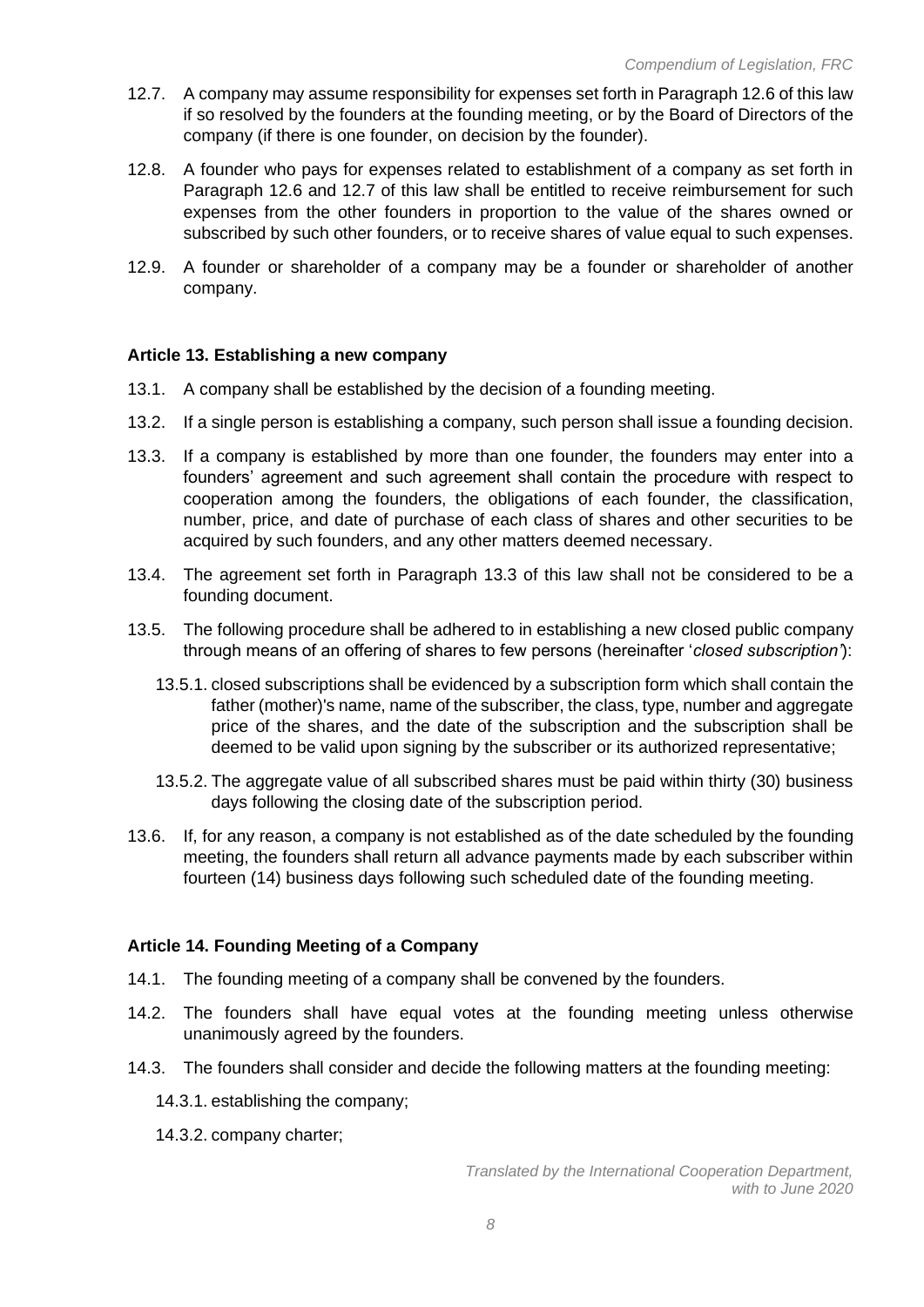- 14.3.3. the number of authorized shares, the number of shares to be issued, and the price at which the founders may acquire these shares;
- 14.3.4. if the company has a Board of Directors, the election of its members and the salaries and bonuses to which each member will be entitled;
- 14.3.5. procedure for reimbursement of expenses incurred by the founders in connection with the establishment of the company;
- 14.3.6. the date by which all capital to be invested in the company must be paid.
- 14.4. Unless otherwise provided by the founders' agreement, there shall be a quorum at the founding meeting if all the founders attend the meeting, and decisions made at the meeting shall be adopted by a super majority of votes of the founders attending the meeting.
- 14.5. The chairperson of the founding meeting shall be elected from among the founders attending the meeting.
- 14.6. If any founder proposes to pay for subscribed shares by non- monetary payment, the value of such non-monetary payment if deemed necessary shall be valued by an evaluation agency or other qualified experts and shall be submitted for discussion at the founding meeting.
- 14.7. The value of property given as non-monetary payment for shares shall be unanimously approved by the participants in the founding meeting.

## **Article 15. Registration of a company in the state registration**

- 15.1. The relevant documents shall be submitted for registration in the state registration within 30 days from the date of the decision to establish the company.
- 15.2. Relations in respect of registration of a company shall be regulated by law.

## **Article 16. Company Charter**

- 16.1. A company charter is the basic founding document.
- 16.2. A company charter shall include:
	- 16.2.1. the company's full and abbreviated name and an acronym indicating the company's form of organization;
	- 16.2.2. the number, class, nominal price of the company's authorized and issued common shares and the amount of capital invested;
	- 16.2.3. if the company charter establishes preferred shares, the number of authorized preferred shares and rights of holders of such shares;
	- 16.2.4. if the company has Board of Directors, the number of its members;
	- 16.2.5. powers of the shareholders at a meeting of shareholders, and of the Board of Directors or Supervisory Board, other than that specified in this law;
	- 16.2.6. the type of business to be conducted by the company;
	- 16.2.7. other provisions to be reflected in the company charter as set forth in this law.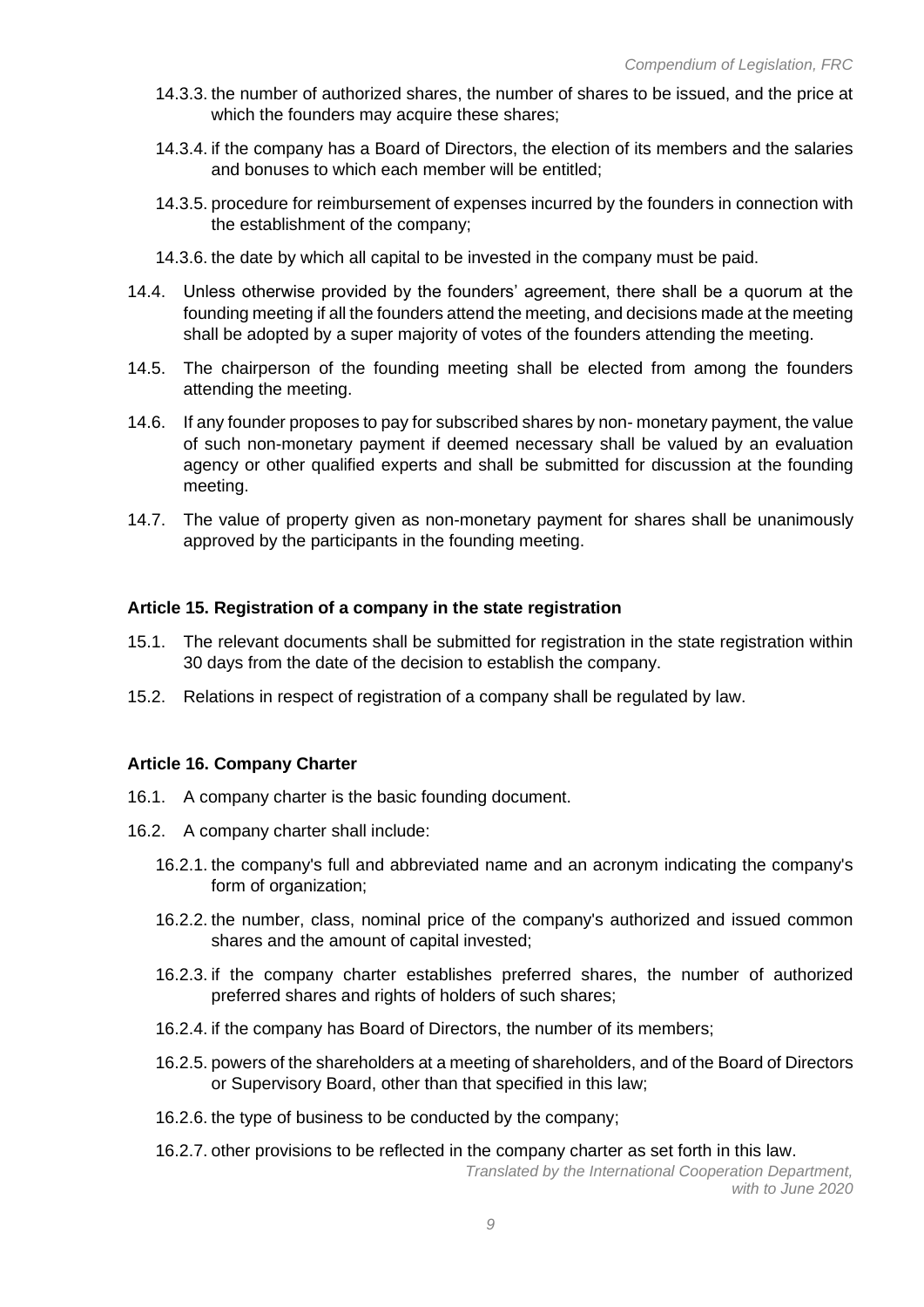- 16.3. Other matters do not conflict with the Civil Code<sup>3</sup> or other applicable laws may be provided in the company charter.
- 16.4. Upon demand of a shareholder, a company must provide such shareholder with a copy of the charter, including all amendments.

## **Article 17. Approval and Registration of Amendments to a Company Charter or of a New Version of a Company Charter**

- 17.1. Amendments to a company charter, or adoption of a new version of the charter, must be approved at a meeting of shareholders by a super majority of the shares held by shareholders eligible to vote who attend the meeting
- 17.2. Shareholders whose rights are breached or otherwise limited as a result of amendments to the company charter, or the adoption of a new version of the charter, and who voted against such amendment or adoption, or who did not participate in the voting with respect thereto, have a right to demand redemption of their shares by the company in accordance with the provisions of Articles 53 and 54 of this law.
- 17.3. The following documents shall be submitted for the registration of amendments to a company charter, or a new version of the charter:
	- 17.3.1. An application for registration of amendments to the company charter, or a new version of the charter, signed by an authorized person of the company;
	- 17.3.2. Amendments and revisions to the company's charter together with the original text;
	- 17.3.3. the decision adopted by the shareholders meeting to amend the charter, or to adopt a new version of the charter, together with the text of the amendments or new version of the charter;
	- 17.3.4. a copy of the company charter;
	- 17.3.5. a document confirming payment of the registration fee.
- 17.4. Amendments to a company's charter or a revised version of a company's charter shall be registered with the state registry within 15 working days of the decision in accordance with procedures provided by law.
- 17.5. The registration authority shall, within two working days from the date of receipt of the documents specified in Paragraph 17.3 of this law, make a decision to register or refuse to register the amendments to the company's charter or the revised charter.
- 17.6. The registration of amendments to a company charter, or a new version of the charter shall be denied if such amendments or such version of the charter fail to satisfy the requirements set forth in Paragraph 17.3 of this law.
- 17.7. If the registration authority refuses to register in accordance with Paragraph 17.6 of this law, it shall send a notice/statement indicating the grounds for refusal to the postal address specified in the application within two working days after the decision is made.
- 17.8. If the company does not agree with the decision of the registration authority set forth in Paragraph 17.6 of this law, it may appeal to the courts.

<sup>3</sup> Civil Code, Published in Issue number 3, of the *State Bulletin*, 2002.

*Translated by the International Cooperation Department, with to June 2020*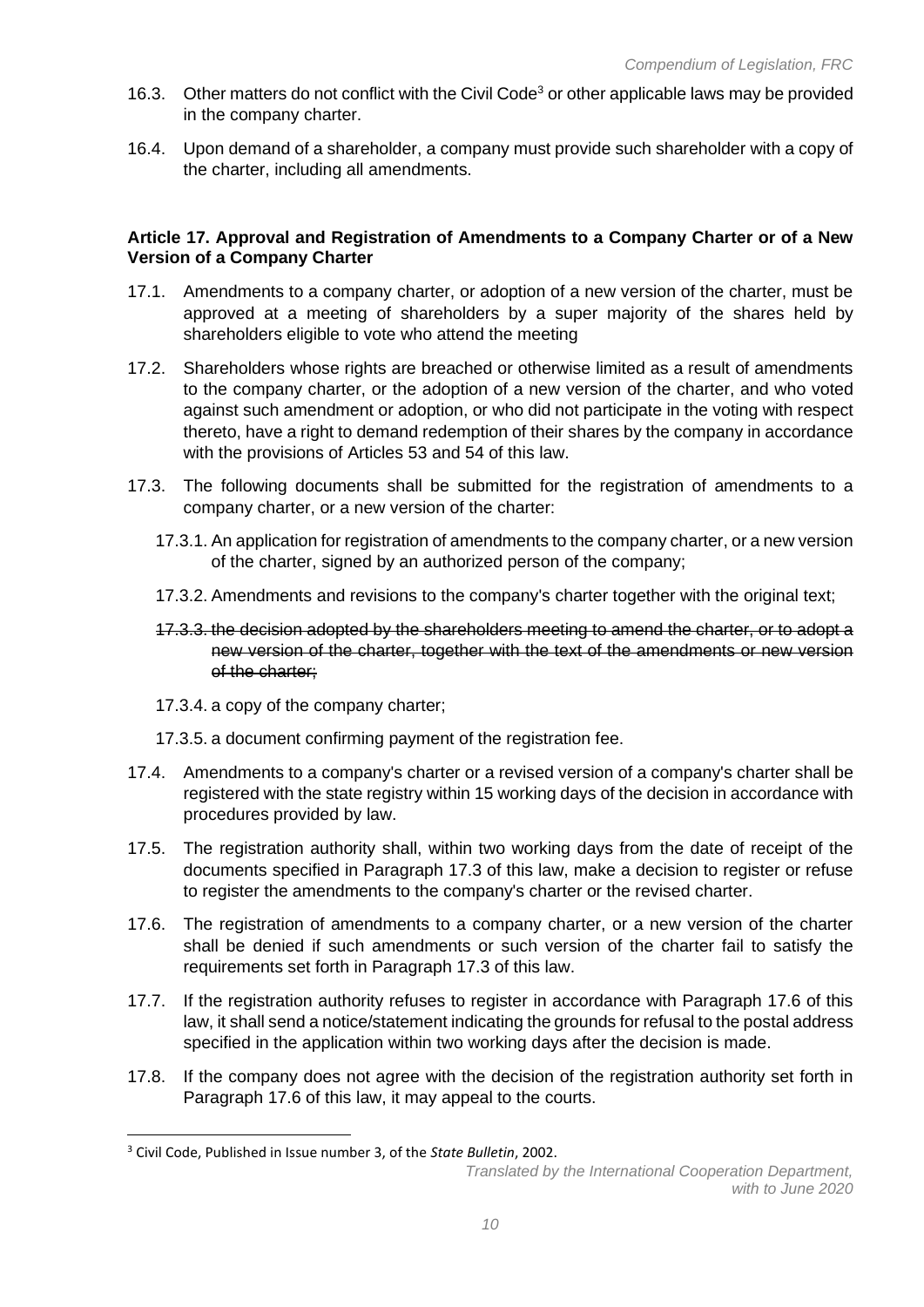17.9. Amendments to a company charter, or a new version of the charter shall become effective upon registration with the registration authority.

# **CHAPTER FOUR. REORGANIZATION AND LIQUIDATION OF A COMPANY AND DEBT-FOR-SHARE EXCHANGES**

## **Article 18. Reorganization of a Company**

- 18.1. A company may be reorganized by consolidation, merger, division, separation, or transformation pursuant to resolutions adopted at shareholder meetings in accordance with procedures established by this law.
- 18.2. If provided by law, a company may also be reorganized by division or separation pursuant to a court order
- 18.3. Except for reorganization by merger, a company shall be deemed to be reorganized as of the date of registration of the reorganized company in the state registration.
- 18.4. If a company is reorganized by merger, such company shall be deemed reorganized as of the date that the state registration registers the termination of the merged company and, if there are changes in the charter of the merging (surviving) company, registration of such changes.
- 18.5. Within fifteen (15) business days following the date of adoption of a reorganization resolution, the reorganized company shall notify its creditors and other persons with whom it has business dealings in writing of the reorganization and such notice shall contain the following information:
	- 18.5.1. the way and form of reorganization;
	- 18.5.2. the name and business address of each reorganized company and, that of any new company created by the reorganization;
	- 18.5.3. the date of adoption of the resolution to reorganize;
	- 18.5.4. in the case of reorganization by division or separation, the pro-forma balance sheets of each company that is a party to the reorganization.
- 18.6. A public company shall notify the Financial Regulatory Committee and the securities trading organization of the decision to reorganize or within three (3) business days following adoption of such decision.
- 18.7. If the Financial Regulatory Commission has approved a decision to restructure or liquidate a joint stock company in accordance with the procedures set forth in the Securities Market Law, it shall register such with the state registry.

#### **Article 19. Consolidation of Companies**

19.1. Consolidation of companies means termination of the legal status of two or more companies and the transfer of the rights, obligations and liabilities of such companies to a newly established company.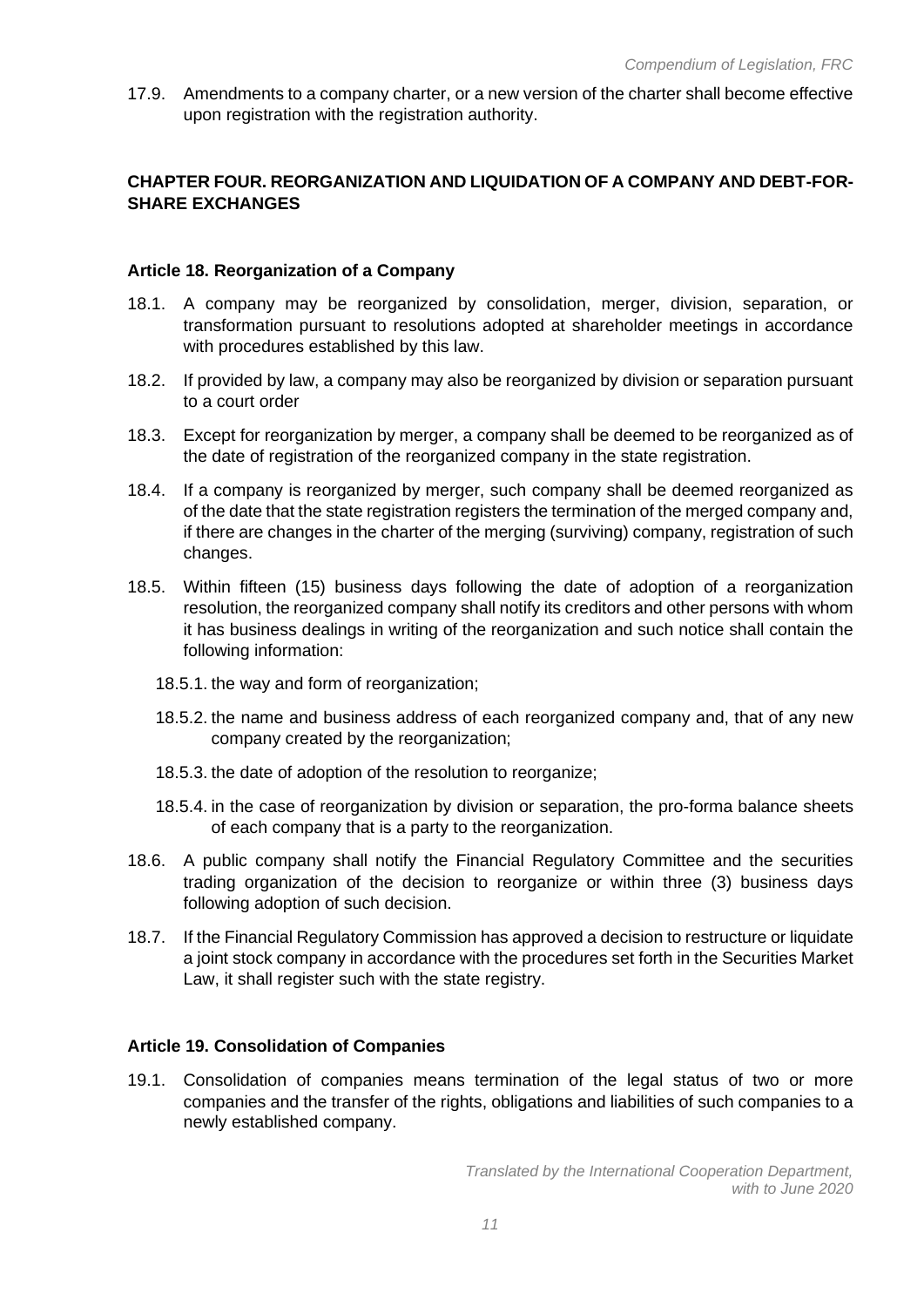- 19.2. The Board of Directors (in its absence, the executive body) of each company participating in the consolidation shall submit to shareholder meetings of each company for consideration, a draft resolution of consolidation, an agreement containing the terms and conditions and procedures to be followed with respect to the consolidation, the charter of the new company to be formed by the consolidation, and proposed procedures for converting securities of each company into securities or other property of the new consolidated company.
- 19.3. The decision of consolidation and the consolidation agreement must be adopted by an overwhelming majority of the votes of shareholders eligible to vote who attend the meetings of each company.
- 19.4. The consolidation agreement shall specify the shares, date and place of the shareholders meeting of the new company to be held following the consolidation.
- 19.5. The shareholders meeting shall adopt the charter of the consolidated company and, if the consolidated company is to have a Board of Directors, its members.
- 19.6. The voting rights of the shareholders attending the shareholders meeting shall be equal to the converted voting rights defined by the agreement set forth in Paragraph 19.2 of this law.

#### **Article 20. Merger of companies**

- 20.1. A merger of companies means termination of the activities of one company and transfer of the rights, obligations and liabilities of such company to another company.
- 20.2. The Board of Directors (in its absence, the executive body) of each company participating in a merger shall submit to shareholder meetings of each company for consideration, a draft resolution of merger, and an agreement of merger.
- 20.3. The agreement set forth in Paragraph 20.3 of this law shall contain the terms and conditions and procedures to be followed with respect to the proposed merger, and procedures for converting securities of the merged company into securities or other property of the merging (surviving) company.
- 20.4. The merger resolution and the merger agreement shall be adopted by an overwhelming majority of votes of shareholders eligible to vote who attend the meetings set forth in Paragraph 20.2 of this law.
- 20.5. If, prior to a proposed merger, the merging (surviving) company owns more than seventyfive percent (75%) of the issued and outstanding common shares of the company to be merged, and if it is deemed unnecessary to amend the charter of the merging (surviving) company, the Board of Directors (in its absence, the shareholders meeting) of the merging company may adopt a resolution of merger and determine the procedures to be followed in giving effect to the merger.

## **Article 21. Division of a company**

21.1. Division of a company means termination of the activities of a company and transfer of the rights and obligations of such company to two or more newly established companies.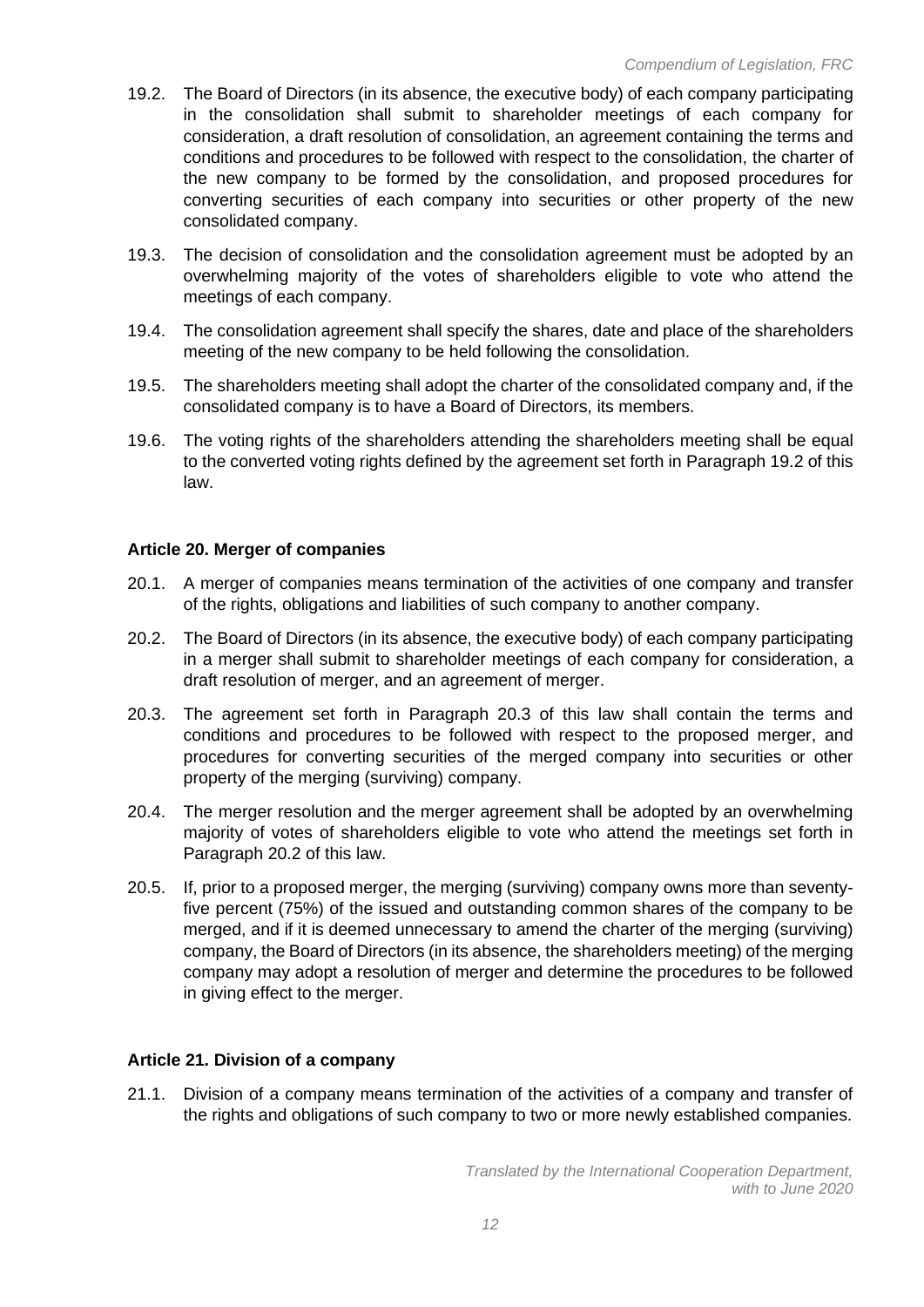- 21.2. Unless otherwise provided in the resolution of division, holders of common shares of a divided company shall be deemed to be holders of common shares of each newly established company in the same proportions as their holdings of common shares of the divided company.
- 21.3. The Board of directors (in its absence, the executive body) of a company being divided shall submit to a meeting of its shareholders pro-forma balance sheets for each new company and the company to be divided, and proposed procedures for converting the divided company's securities into securities or other property of the new companies, and the resolution and proposed procedures must be adopted by an overwhelming majority of votes of the shareholders eligible to vote who attend the meeting.
- 21.4. The shareholders meeting of each new company established by the division shall adopt a new charter for each respective company, and if the company has a Board of Directors, shall elect members of such Board.
- 21.5. The specific procedure for holding the meetings set forth in Paragraph 21.4 of this law shall be specified in the decision to reorganize through division.
- 21.6. Effective as of the division of a company, its rights and obligations shall be transferred to the newly established companies as specified in the pro-forma balance sheets.
- 21.7. Unless otherwise provided in the division agreement, each newly established company shall be concurrently liable for obligations of the other companies established by the division.

#### **Article 22. Separation of a company**

- 22.1. Separation of a company means transfer of part of the assets and rights of the company to a newly established company, without termination of the activities of the transferring company.
- 22.2. In the case of a reorganization by separation, the reorganized company shall become the holder of all the shares of the newly established company or companies.
- 22.3. The Board of Directors (in its absence, the executive body) of reorganized company shall adopt a decision that includes the conditions and procedures to be followed with respect to the separation, the pro-forma balance sheets for the separating company and on the newly established company.
- 22.4. The shareholder meetings of each newly created company set forth in Paragraph 22.1 of this law must approve the charter of each of the respective companies and, if any such company is to have a Board of Directors, its members.
- 22.5. A company that reorganizes by separation remains liable for all of its debts.
- 22.6. The pro-forma separation balance sheets may specify debts to be assumed by each of the newly established companies as set forth in Paragraph 22.1 of this law.
- 22.7. In the case the debt is to be assumed as set forth in Paragraph 22.6 of this law, the reorganizing company remains jointly liable with such companies for such transferred liabilities.
- 22.8. All or part of the securities of the company newly established through separation issued by such company to the reorganized company may be transferred based on the provisions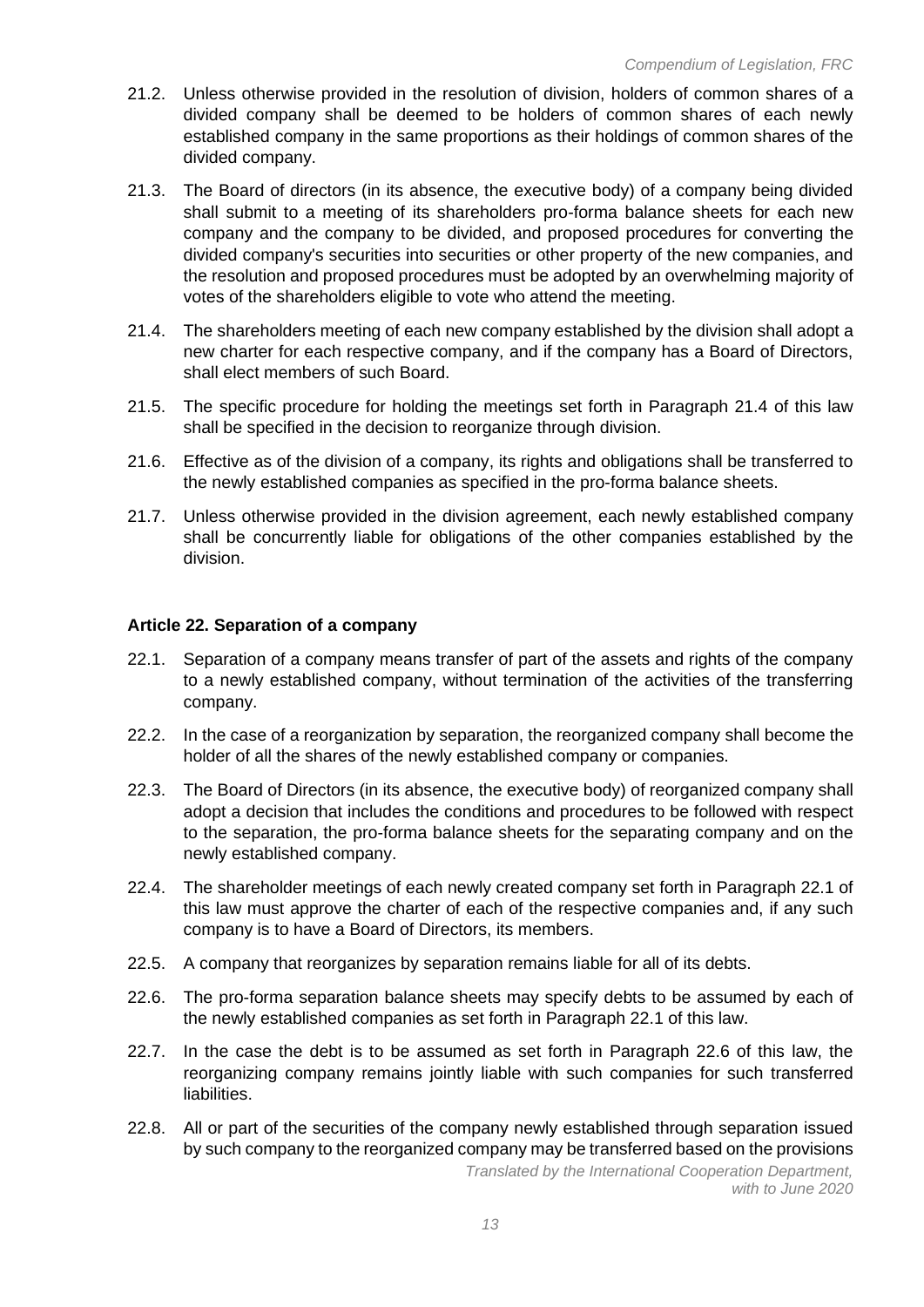of Chapter Seven (7) of this law to the shareholders of the reorganized company as a dividend.

## **Article 23. Transformation of a Company**

- 23.1. The form of a company may be changed by transforming a public into a limited liability company, and a limited liability company into a public company.
- 23.2. The proposal to transform the company as set forth in Paragraph 23.1 of this law shall be submitted to a meeting of its shareholders for consideration by the Board of Directors (in its absence, the executive body), and such proposal shall be adopted by an overwhelming majority of votes of shareholders eligible to vote who attend the meeting.
- 23.3. The proposal set forth in Paragraph 23.2 of this law shall specify the purpose, conditions and procedures to be followed with respect to the transformation, date/duration, the procedures to be followed with respect to conversion of old securities for new securities, and the date for the holding of a shareholders meeting.
- 23.4. If the authorized person set forth in Paragraph 60.1 of this law deems necessary, such person may provide for the convening of a shareholders meeting of the transformed company in accordance with the procedures provided in the law, where a new version of the company charter and the governing body of the company may be adopted and approved, which shall be reflected in the proposal to transform the company.
- 23.5. All of its rights and obligations shall be deemed to have been transferred to the transformed company when a company is transformed.
- 23.6. If a company is transformed, the name of the company and its charter shall be amended to reflect the change of the transformation.

## **Article 24. Rights of shareholders During a Reorganization**

- 24.1. In the case of a reorganization of a company by consolidation, merger or transformation, any holder of voting shares of such company who voted against the reorganization, or who did not participate in such voting, shall have right to demand redemption of its shares by the company in accordance with the procedures set forth in Articles 53 and 54 of this law.
- 24.2. Shares held by shareholders who have agreed to have their share redeemed by the company may not be converted into shares to be issued pursuant to the decision to reorganize.
- 24.3. In the case set forth in Paragraph 24.2 of this law, such shareholders shall lose all ownership rights with respect to their shares, other than their right to demand redemption.
- 24.4. Shares held by holders who have not demanded redemption shall be converted as provided in the terms of the decision to reorganize.

## **Article 25. Exchange of a Company's Debts for Shares**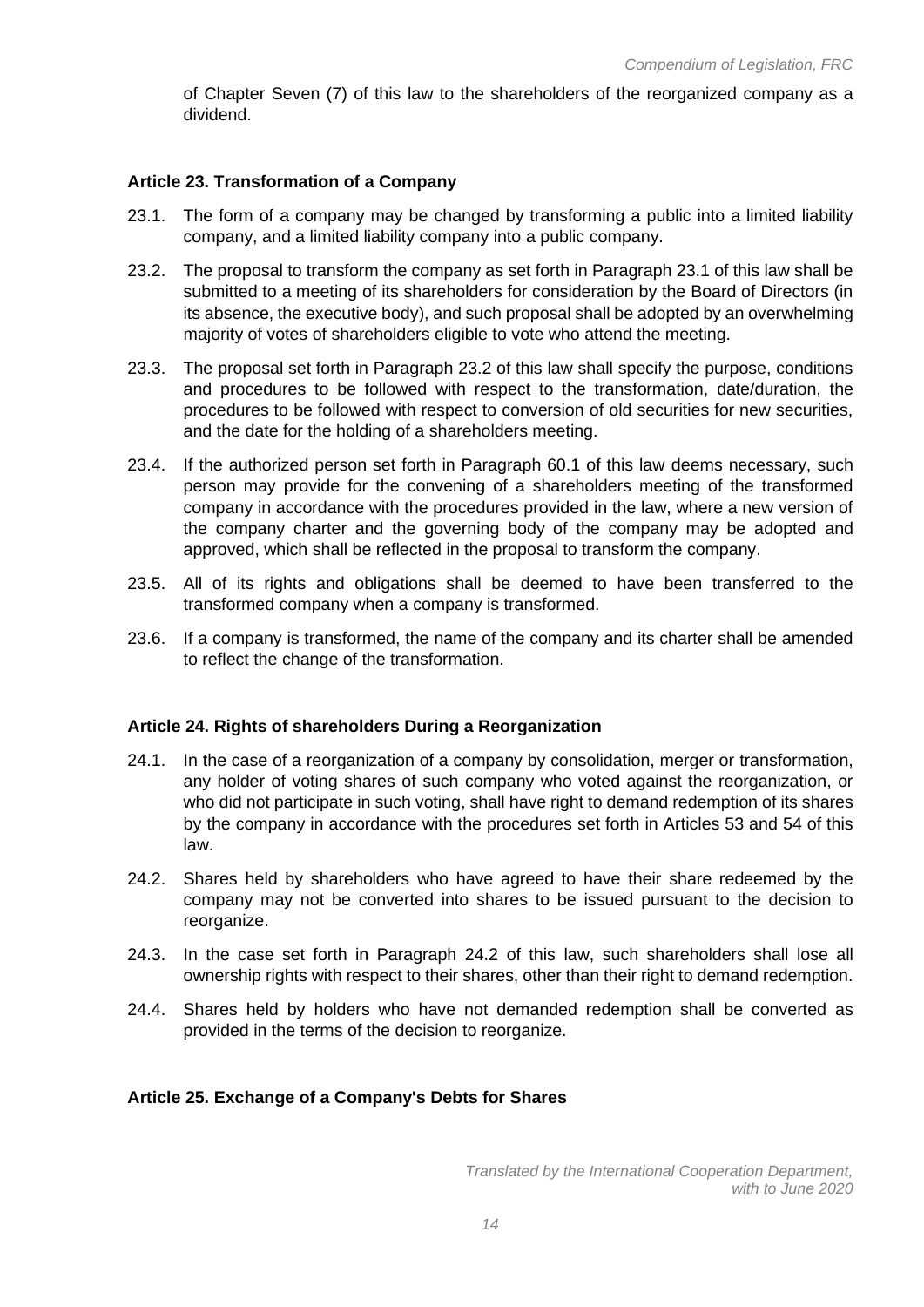- 25.1. A company's securities and debts other than shares may be exchanged for shares and such exchange shall be called an exchange of debts for shares.
- 25.2. Unless it is otherwise specified in an agreement entered into with a creditor or other persons dealing in business, the consent of the creditor and other persons dealing business shall be obtained for any debts-for-shares exchange.
- 25.3. The Board of Directors (in its absence, the executive body) of a company shall prepare a proposal draft with respect to any proposed exchange of debts for shares and submit such resolution to a meeting of its shareholders for consideration and such matter shall be resolved by an overwhelming majority of votes of the shareholders eligible to vote who attend the meeting.
- 25.4. The draft proposal to exchange debts for shares shall indicate the debt to be exchange, the number and per share price of the shares to be issued, purpose, the terms and procedure of the exchange, and proposed amendments to the company charter.
- 25.5. The exercise of options to acquire shares, or the conversion of securities convertible into shares pursuant to the terms of such securities, shall not be considered to be an exchange of debts for shares.
- 25.6. A shareholder has the preemptive right to purchase the shares that have been issued to exchange the company debt for shares.

# **Article 26. Liquidation of a Company**

- 26.1. A company may be liquidated by the decision of a shareholders meeting or by a court order based on grounds set forth in the Civil Code, this law, and other laws.
- 26.2. Court shall liquidate a company on the following grounds:
	- 26.2.1. the company is bankrupt;
	- 26.2.2. no shareholder can be located; or
	- 26.2.3. on the basis of other grounds provided by law
- 26.3. The Board of Directors (in its absence, the executive body) of a company that being liquidated by the decision of the shareholders shall submit a draft of liquidation to the company's shareholders meeting for consideration, which draft shall provide for appointment of a liquidation commission, the liquidation timeline and procedures, and the procedure for distribution of the company's property remaining after creditors' claims have been satisfied among the shareholders; and the resolution must be approved by an overwhelming majority of votes of shareholders eligible to vote who attend the meeting.
- 26.4. Upon appointment of the liquidation commission, the authority of the company' s executive body shall terminate and such authority shall be transferred to the liquidation commission, and the liquidation commission shall represent the company in all court hearings.
- 26.5. The liquidation commission shall redress any losses incurred by the company or its creditors caused by the commission's negligence in the performance of its duties, in accordance with the procedures set by law.
- 26.6. The Financial Regulatory Committee may appeal to court to issue a decision to liquidate a public company on the grounds specified in Paragraph 26.2 of this law.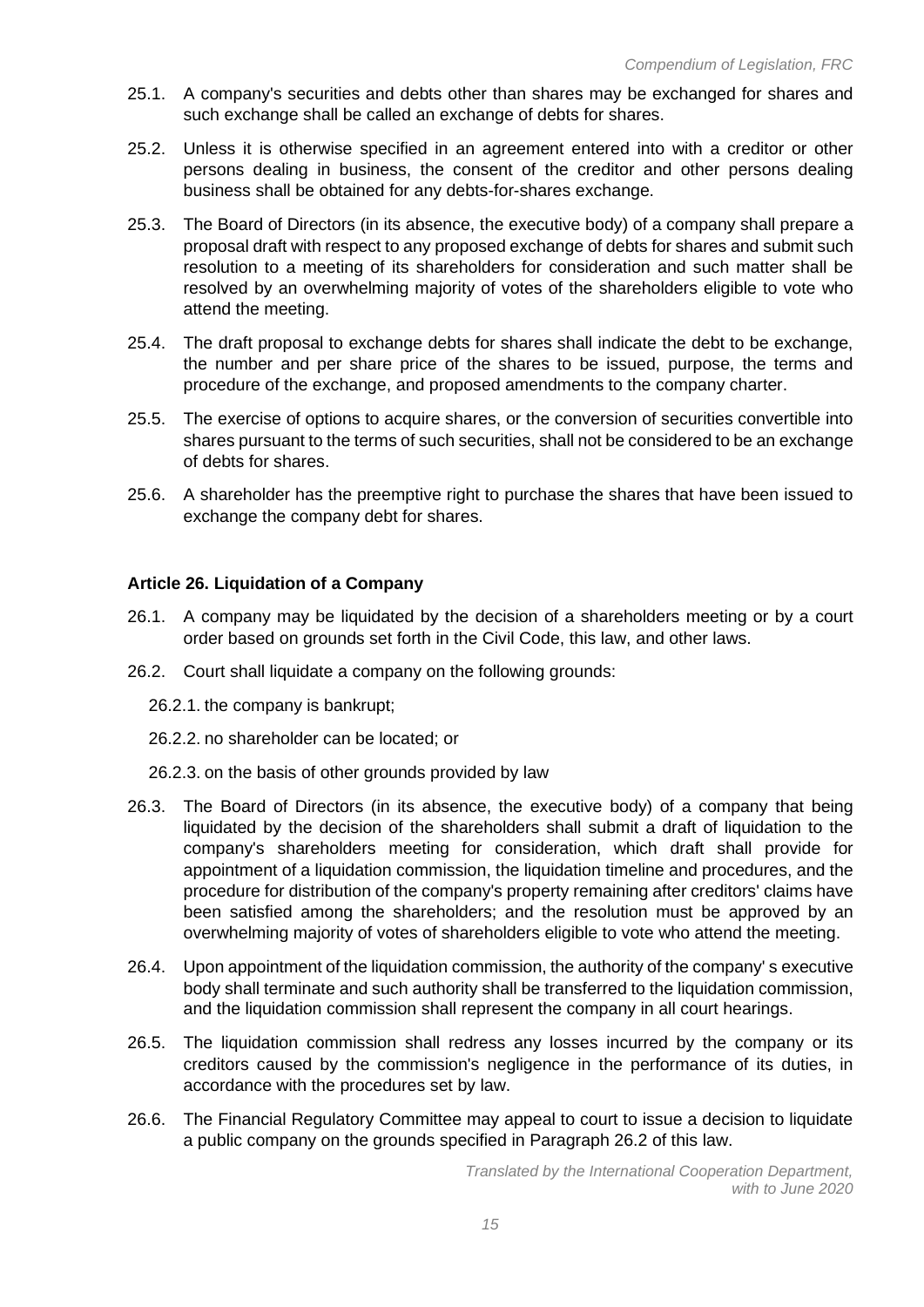# **Article 27. Procedure for Satisfaction of Debts and Liabilities During Liquidation**

- 27.1. Debts and liabilities of the company at the time of liquidation shall be satisfied in accordance with relevant provisions of the Civil Code, this law and other laws.
- 27.2. The liquidation commission shall publish notice of the liquidation and the procedures and time periods for the presentation of claims of creditors and the time period in which creditors may present claims shall be no less than two (2) months and no more than six (6) months following the date of publication of the notice of liquidation.
- 27.3. The liquidation commission shall also give each of the company's creditors written notice of the liquidation and the procedures and time periods for the presentation of claims.
- 27.4. If, at the time of the adoption of the decision to liquidate, a company has no debts or liabilities, liquidation may be effected without publishing a public notice.
- 27.5. In the case set forth in Paragraph 27.4 of this law, the company's assets shall be distributed among its shareholders in accordance with the provisions of Article 28 of this law.
- 27.6. Upon expiration of the time period during which creditors may present claims, the liquidation commission shall compile a liquidation balance sheet containing information with respect to the liquidating company's assets and liabilities and the commission's proposals for the satisfaction of claims of creditors, shall be approved by the company's Board of Directors (or in its absence, the shareholders meeting).
- 27.7. The liquidation commission shall give creditors written notice of its proposals for the satisfaction of claims, and if any creditor does not agree with such proposals, it may appeal to a court prior to the approval of the liquidation balance sheet.
- 27.8. If the liquidating company's monetary assets are not sufficient to satisfy the claims of creditors, the liquidation commission shall shell other property of the company.
- 27.9. If the sale of property of the company being liquidated set forth in Paragraph 27.8 of this law is deemed to constitute a conflict-of-interest transaction under Chapter Twelve (12) of this law, the sale shall be effected by public auction in accordance with procedures applicable to the Law on Court Decision Enforcement.
- 27.10. Claims of creditors shall be satisfied by the liquidation commission in the order of priority specified in the Civil Code and in this law and in accordance with the provisions of the liquidation balance sheet from the date of the approval of such balance sheet.
- 27.11. The final report on satisfaction of claims shall be issued within thirty (30) business days following the date of the notice to creditors of the liquidation balance sheet by the liquidation commission upon satisfaction of the claims of all creditors.
- 27.12. No claims of creditors presented after the final liquidation balance sheet has been issued, as set forth in Paragraph 27.11 of this law, shall be accepted unless they are presented pursuant to a court order.

# **Article 28. Distribution of a Liquidating Company's Assets to its Shareholders**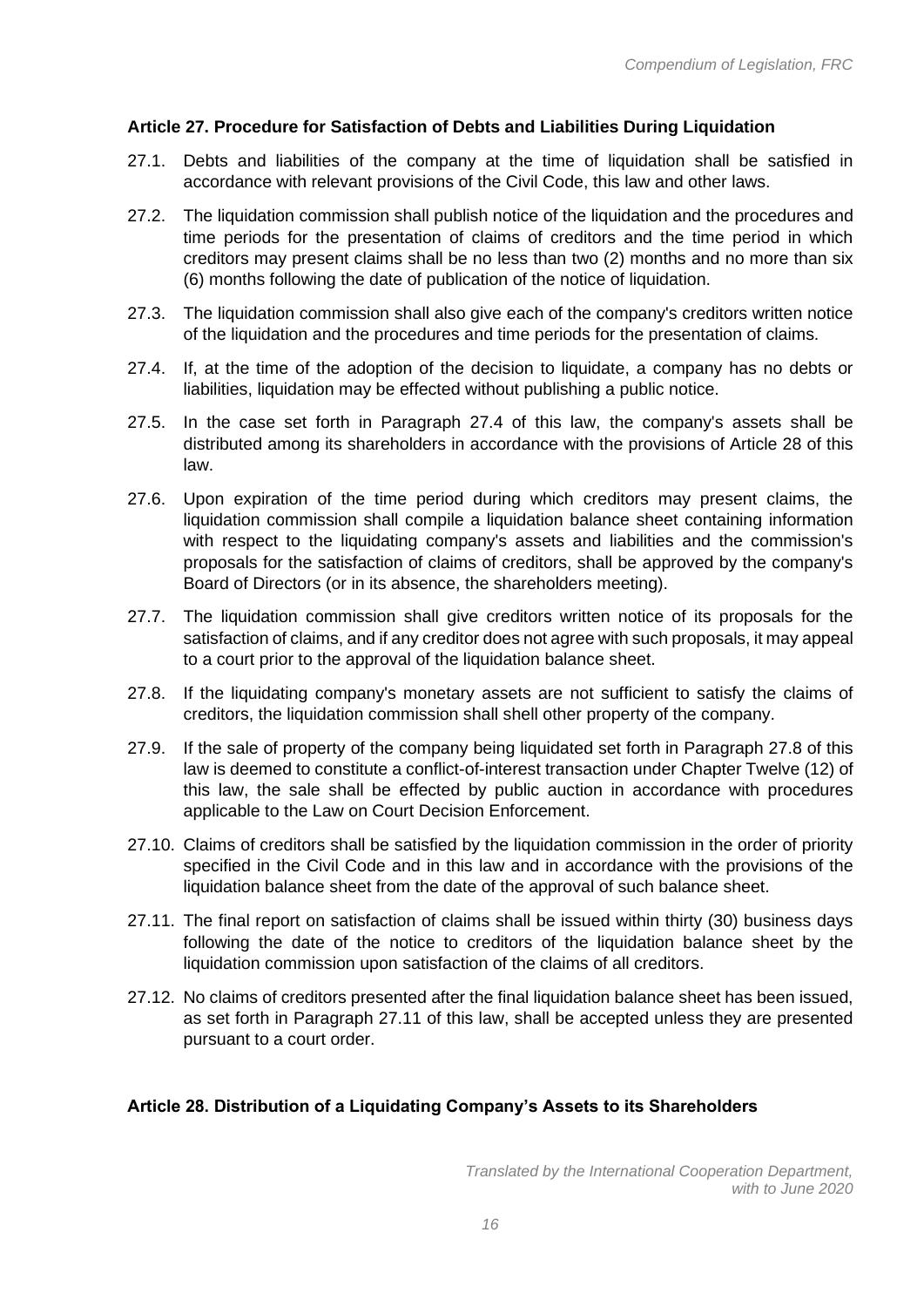- 28.1. Following satisfaction of the claims of creditors, the liquidation commission shall distribute the revenue from the sale of the company's remaining assets among the shareholders in the following order of priority;
	- 28.1.1. payments of accrued but unpaid dividends on preferred shares, the liquidation value of preferred shares, and payments with respect to preferred shares to be redeemed pursuant to Articles 53 and 54 of this law; and
	- 28.1.2. payments with respect to common shares to be redeemed pursuant to Articles 53 and 54 of this law.
- 28.2. The revenue from the sale of the remaining property as set forth in Paragraph 28.1 of this law shall be distributed in proportion to the number of shares held by shareholders of common shares.

## **Article 29. Informing of the liquidation of the company**

- 29.1. After distribution of all of the liquidating company's assets, the liquidation commission shall notify the registration authority of the termination of the company and submit a copy of the final liquidation balance sheet.
- 29.2. A company shall be deemed to be liquidated when the registration authority removes the company's name from the state registry and the registration authority shall publish a notice of such liquidation.

# **CHAPTER FIVE. CHARTER CAPITAL, SHARES AND OTHER SECURITIES OF A COMPANY**

#### **Article 30. Charter capital and equity of a company**

- 30.1. The charter capital of a company is the aggregate amount of nominal price of the total preferred and common shares issued by the company and held by the shareholders, and the authorized and redeemed premium shares of the company shall not be a part of the charter capital.
- 30.2. The total equity of a company is the excess of the total amount of the company's tangible and intangible assets shown on its financial balance sheet over the company's liabilities shown on such balance sheet.
- 30.3. The charter capital of a company shall not be more than the total equity of such company.
- 30.4. Unless otherwise provided by law, there shall be no minimum amount of charter capital contribution set in founding a company.
- 30.5. The charter capital of the company shall be specified in the company charter.

#### **Article 31. Amending the amount of charter capital of the company**

31.1. Every time the charter capital of a company is amended, the company charter shall be amended.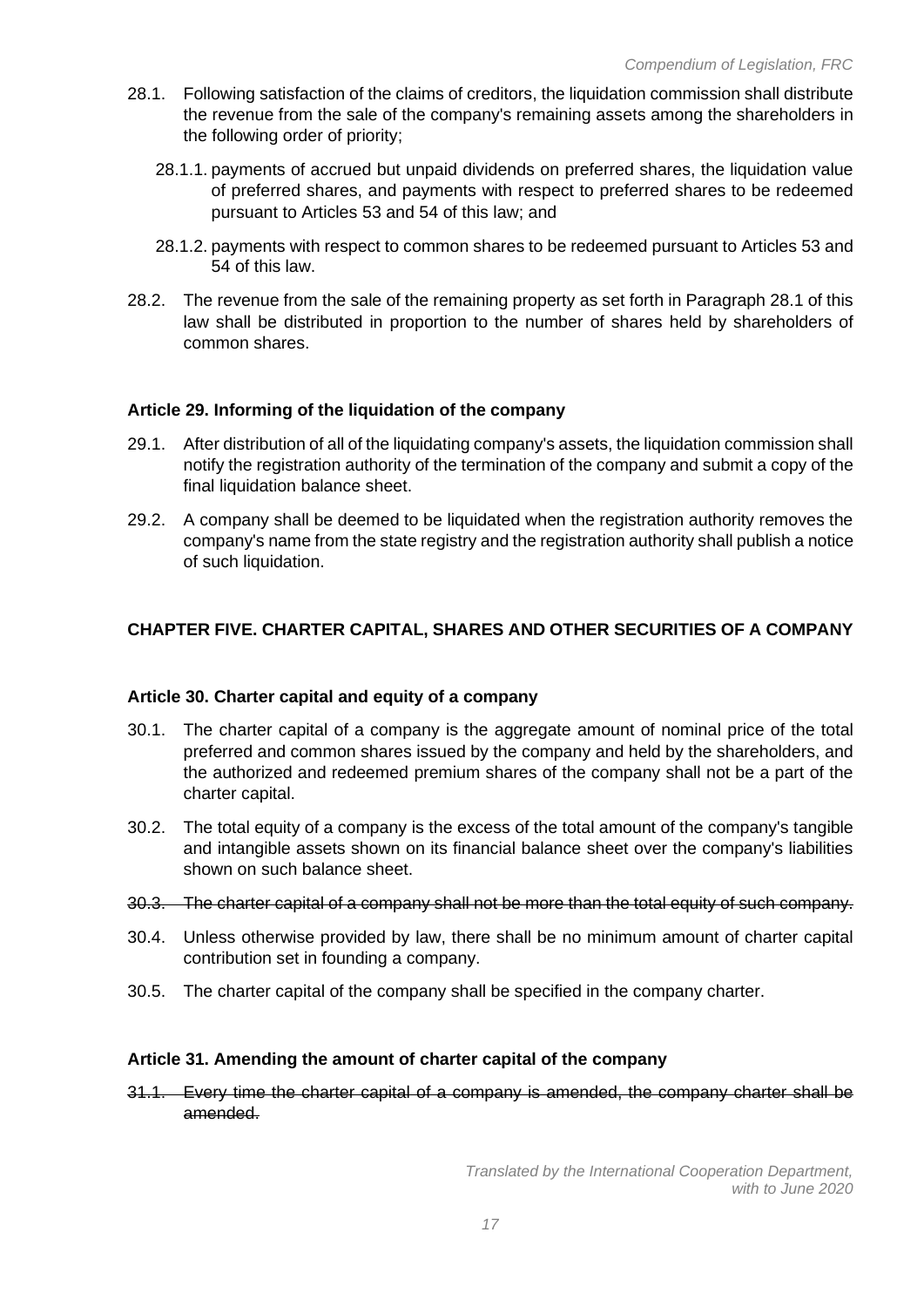- 31.2. The charter capital of the company may be amended in the following forms based on the decision of the shareholders meeting:
	- 31.2.1. increase or decrease the nominal price of share units;
	- 31.2.2. increase by issuing additional shares;
	- 31.2.3. decrease by repurchasing and revoking shares issued by itself.
- 31.3. If the amount of total equity is less than the charter capital, as shown on the annual balance sheet of a company, the Board of Directors (in its absence, the executive body) of the company shall be obliged to convene the shareholders meeting of the company with regard to the matters of amending the charter capital, recapitalization or liquidation of the company for consideration and resolution within ten (10) working days of the date of such annual report.
- 31.4. The executive body shall be obliged to inform the creditors of the company of the matters set forth in Paragraph 31.3 of the law and their resolution within 30 days of the such decision.
- 31.5. If the matters set forth in Paragraph 31.3 of this law are not resolved according to the relevant procedures of shareholders, creditors of the company, or in the case of public company the Financial Regulatory Committee, shall have the right to appeal to court to have the decision rendered to liquidate the company through judicial means.

# **Article 32. Shares of a company**

- 32.1. As provided in the Law on Securities Markets, a share evidences the investment of a shareholder in a company, gives its holder the right to vote at shareholders meetings, to receive dividends and to receive a proportionate share of proceeds from the sale of the company's assets remaining following its liquidation.
- 32.2. Shares may be of two (2) classes: common and preferred.
- 32.3. A company is obliged to issue common shares and may issue preferred shares.
- 32.4. Shares shall have a nominal (or par) value as specified in the company charter and shares of the same class shall have the same nominal value.
- 32.5. Shares may not be issued at a price lower than the nominal value.
- 32.6. Unless otherwise provided by law, each share shall be entitled to one vote.
- 32.7. Shares shall be considered as nominal [non-bearer] security and the voting rights of a share shall be indivisible.

# **Article 33. Authorized and Issued Shares of a Company**

- 33.1. The number of common and preferred shares of a company shall be specified by the company charter, which shall constitute authorized shares of the company.
- 33.2. Issued shares are those authorized shares that are issued to and held by a company's shareholders.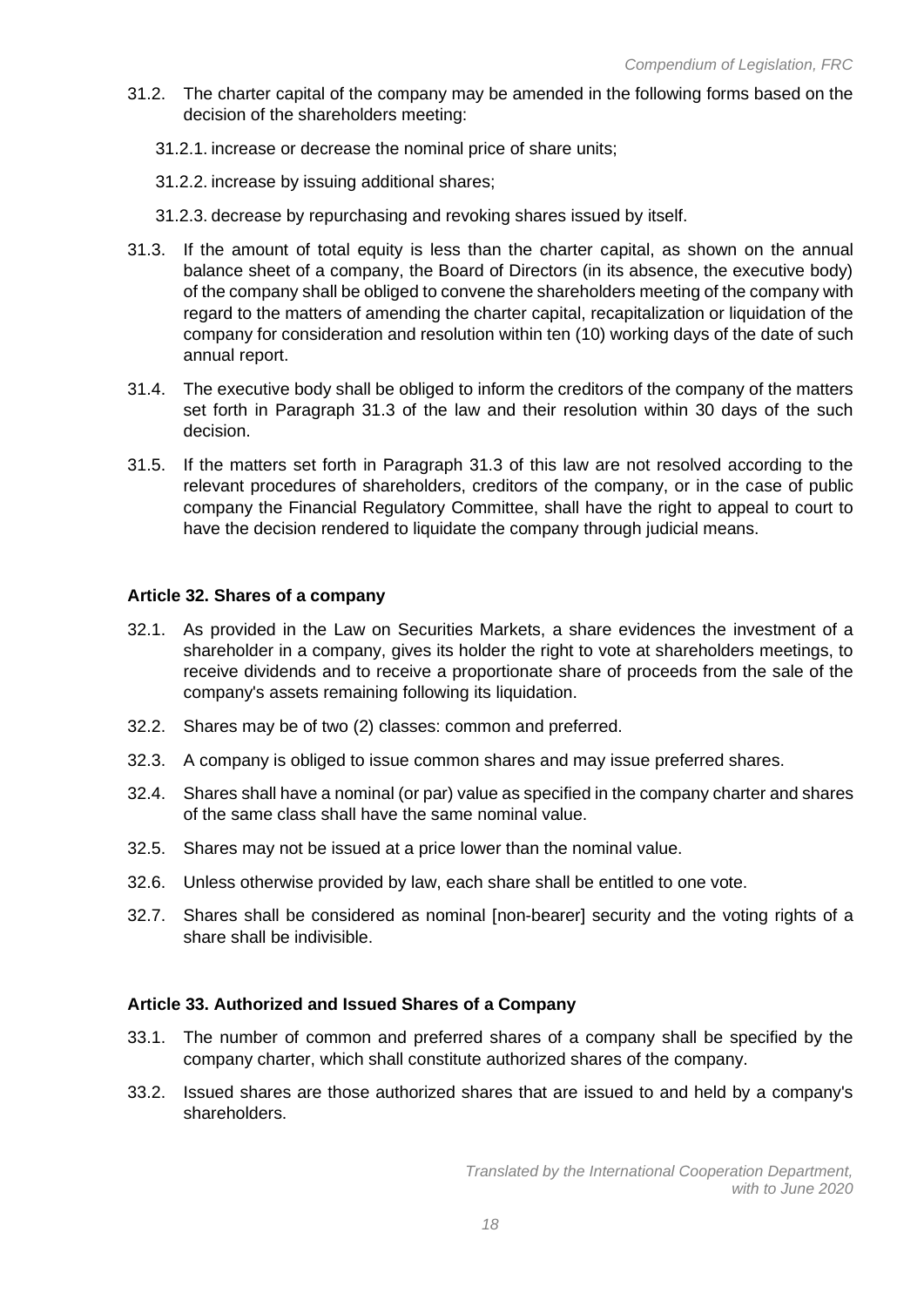- 33.3. Unless otherwise provided in a company's charter, the number of issued shares of each class, duration, and the terms and conditions for their issuance, shall be determined by the Company's Board of Directors (in its absence, the shareholders meeting).
- 33.4. The number of issued shares shall be set forth in the company's balance sheet by each class.
- 33.5. The number of authorized shares of any class shall be no less than the sum of the number of issued shares of such class and then number of shares required for conversion of securities convertible into shares of such class.
- 33.6. Shares issued by a company shall remain issued until they are acquired or redeemed by the company, or converted into other securities or property.
- 33.7. Shares acquired or redeemed by a company shall be deemed to be authorized but unissued shares.
- 33.8. Unless otherwise provided in the company charter, the company may reissue the shares set forth in Paragraph 33.7 of this law.

## **Article 34. Rights of Holders of Common Shares**

- 34.1. A holder of common shares of a company shall have the following rights:
	- 34.1.1. to participate in all shareholder meetings and to vote the number of shares held by such holder on all issues proposed at such meetings;
	- 34.1.2. to receive dividends as determined by the Board of Directors (in its absence, the shareholders meeting) after payment of dividends on the company's preferred shares;
	- 34.1.3. to receive a share of proceeds from the sale of the company's remaining assets following liquidation of the company pursuant to Article 28 of this law.
- 34.2. The shareholder of a public company shall have the preemptive right to purchase additional shares, and securities related to such shares, proposed to be issued by the company, as provided in Article 38 of this law and in the company's charter;
- 34.3. Unless otherwise provided in the company charter, the shareholder of common shares in a limited liability company has the preemptive right to purchase other securities related to shares issued by a company in accordance with other procedures specified in this article.
- 34.4. A company charter may not limit the number of common shares that may be held by any one shareholder.
- 34.5. A company's common shares may not be converted into preferred shares or other securities issued by the company.
- 34.6. The voting rights of a holder of common shares with respect to certain matters to be decided at a shareholders meeting may be limited by this law.

#### **Article 35. Rights of Holders of Preferred Shares**

35.1. Holders of all series of preferred shares shall have the following rights: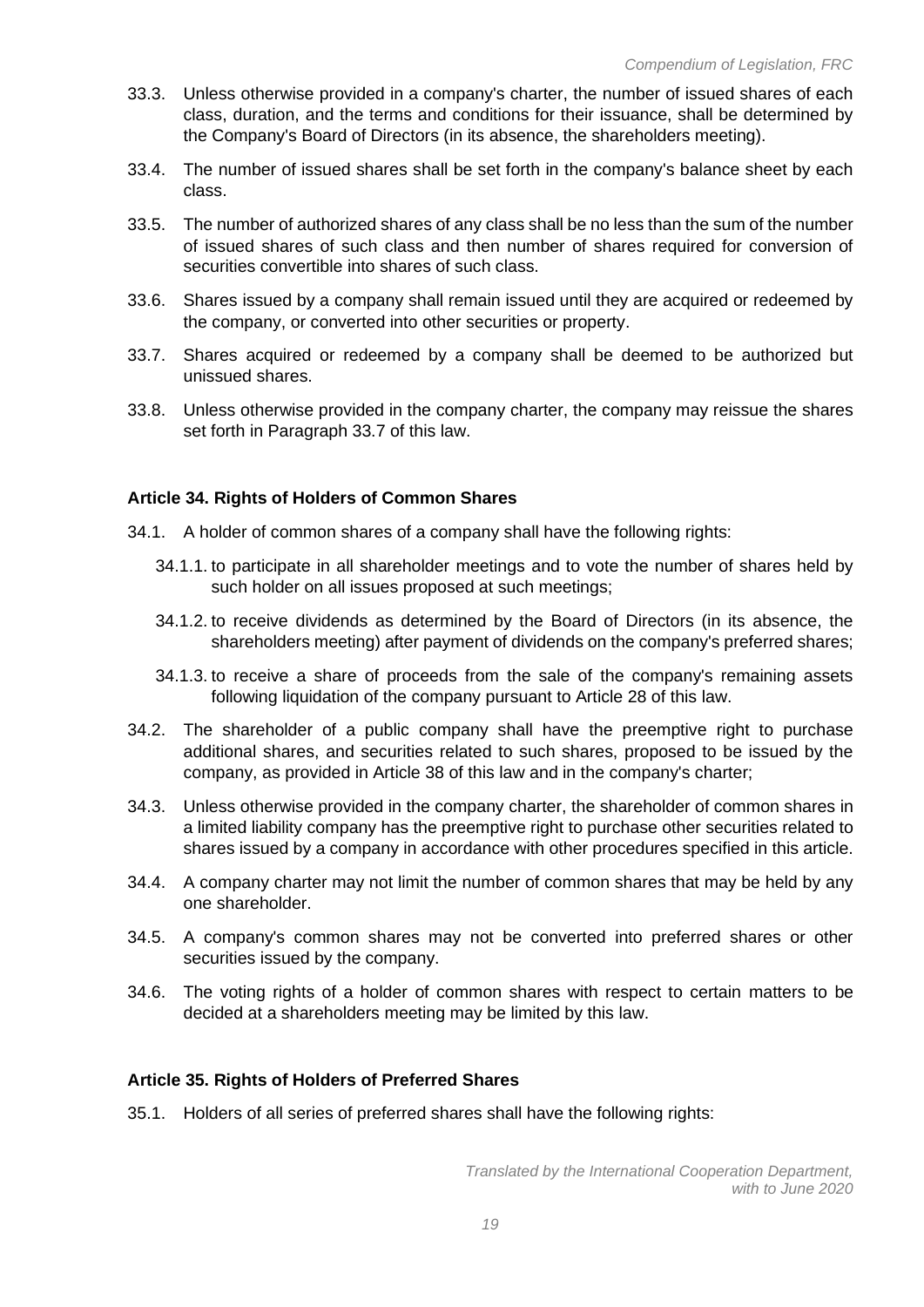- 35.1.1. the preemptive right to receive dividends with respect to preferred shares before dividends are distributed to the holders of common shares;
- 35.1.2. to attend shareholders meeting with voting rights with respect to certain matters specified in this law, the company charter, and the terms and conditions pursuant to which the particular series of preferred shares were issued;
- 35.1.3. Upon the liquidation of a company, to receive accumulated unpaid dividends and the liquidation value of such shares, from proceeds from the sale of assets of the company during the liquidation process.
- 35.2. A company charter or the decision to issue preferred shares shall specify:
	- 35.2.1. the payment to be paid to the holder of preferred shares, procedure for determining the liquidation value of shares and the order of priority for payment of such value upon liquidation of the company;
	- 35.2.2. the matters with respect to which a holder of each series of preferred shares has the right to vote at a shareholders meeting, and the number of votes attributable to each share;
	- 35.2.3. if applicable, the terms for conversion of preferred shares into common shares;
	- 35.2.4. the circumstances that will give a holder of preferred shares the right to demand redemption of such shares by the company.
- 35.3. A company shall have the right to redeem, or pay dividends with respect to its common shares only after payment in full of all accumulated unpaid dividends with respect to its preferred shares and the redemption of any such preferred shares that the company is obliged to redeem.
- 35.4. In the case set forth in Paragraph 47.3 of this law, a company shall pay dividends on preferred shares in such amount and within such time period as provided in the company charter.
- 35.5. In the case of liquidation of a company, the company shall pay to holders of its preferred shares the liquidation value and accumulated but unpaid dividends with respect to their preferred shares before making any payments to the holders of common shares.
- 35.6. Holders of preferred shares shall have the right to vote at a shareholders meeting with respect to the following matters:
	- 35.6.1. adoption of amendments to, or a new version of the company charter, that limit the rights of such shareholders;
	- 35.6.2. requiring conversion of preferred shares into common shares or other securities or property in the course of reorganization of the company.
- 35.7. Unless the company charter specified a higher percentage, the matter specified in Paragraph 35.6 of this law shall be resolved by the majority of the holders of preferred shares attending the shareholders meeting with voting rights.
- 35.8. The charter of a joint stock company may provide that holders of preferred shares shall have the right to attend the shareholders meeting with rights to vote for election of members of the Board of Directors of a joint stock company in the following cases: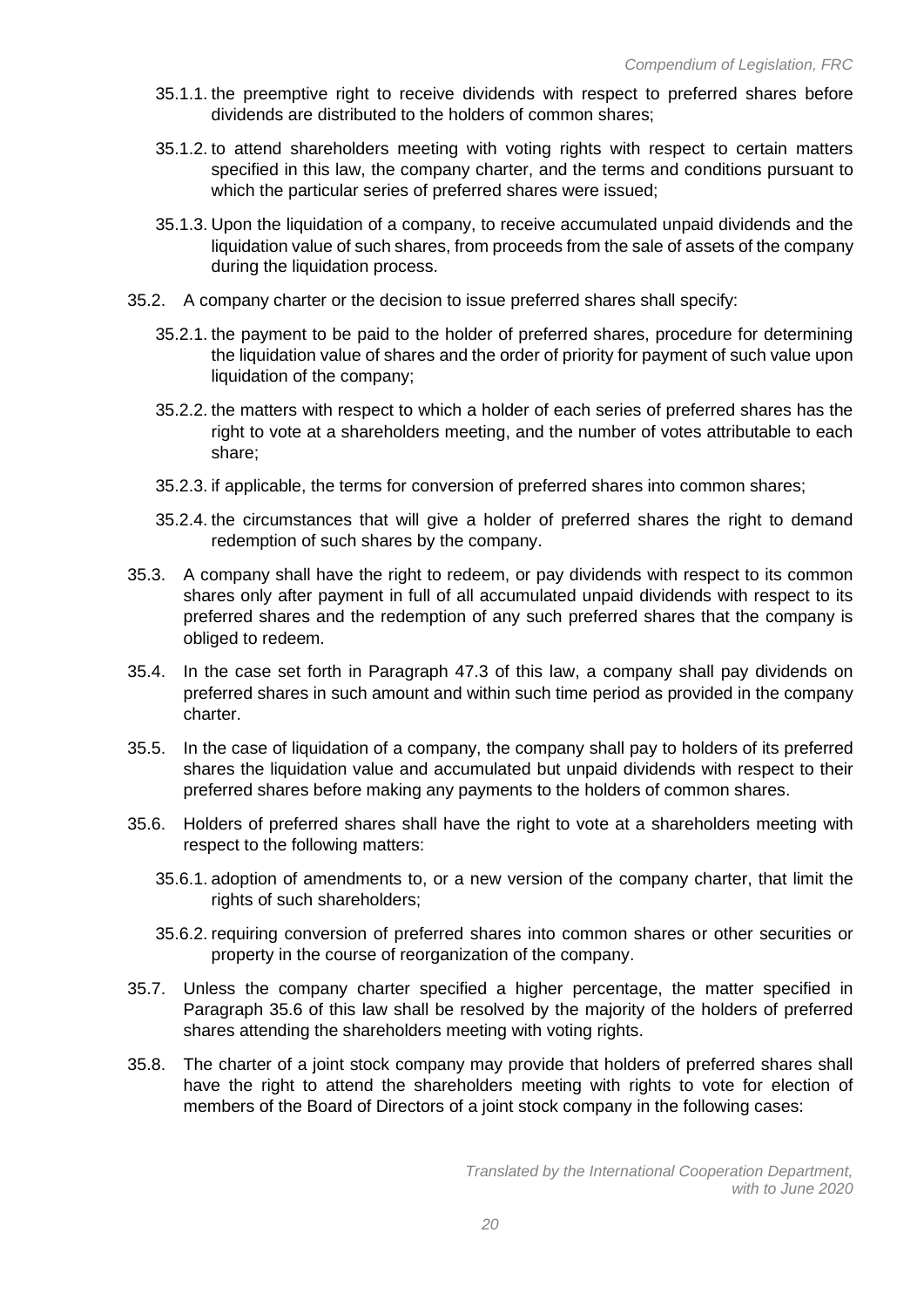- 35.8.1. if the company charter provides that holders of preferred shares that are convertible to common shares may elect a representative to serve as a member of the Board of Directors;
- 35.8.2. if the dividends with respect to preferred shares has not been paid within a specified period of time.
- 35.9. A company shall resolve the matter of issuing preferred shares by the overwhelming majority of holders of common shares attending the shareholders meeting with voting rights.

## **Article 36. Golden Shares**

- 36.1. In issuing the decision to privatize a state-owned enterprise, or a company in which the state holds a majority of the issued shares, where the state proposes to sell all of its interest, the Government may provide in such decision to issue golden shares that shall, for a specific period of time, have the right to veto any decision adopted by the company's shareholders, Board of Directors, or executive body, with respect to any matter provided in Paragraph 36.2 of this law, without the right to receive dividends, or any other rights.
- 36.2. The Government may veto the decision of the company's shareholders, Board of Directors, or executive body of a company with golden shares, that adversely affects the state's national security or social policy interests issued in respect of the following matters:
	- 36.2.1. any change in the nature of the company's business conducted prior to privatization;

36.2.2. any reorganization or liquidation of the company;

- 36.2.3. any decision to enter into a major transaction;
- 36.2.4. any decision to establish or modify the company's prices for its products or

services.

- 36.3. The Government must provide its grounds for its veto in its decision to veto as set forth in Paragraph 36.2 of this law
- 36.4. A decision by a company with respect to any matter specified in Paragraph 36.2 of this law shall become effective upon confirmation by the Government.
- 36.5. It is prohibited to transfer golden shares to others.
- 36.6. A golden share shall lose effect upon the expiration of its term provided in Paragraph 36.1 of this law, and such term may not be renewed.

## **Article 37. Securities Related to Shares**

37.1. Any rights to acquire common shares, securities convertible into shares, and options, shall be deemed to be securities related to shares and procedures for the issuance and sale of such securities shall be set forth in the company's charter.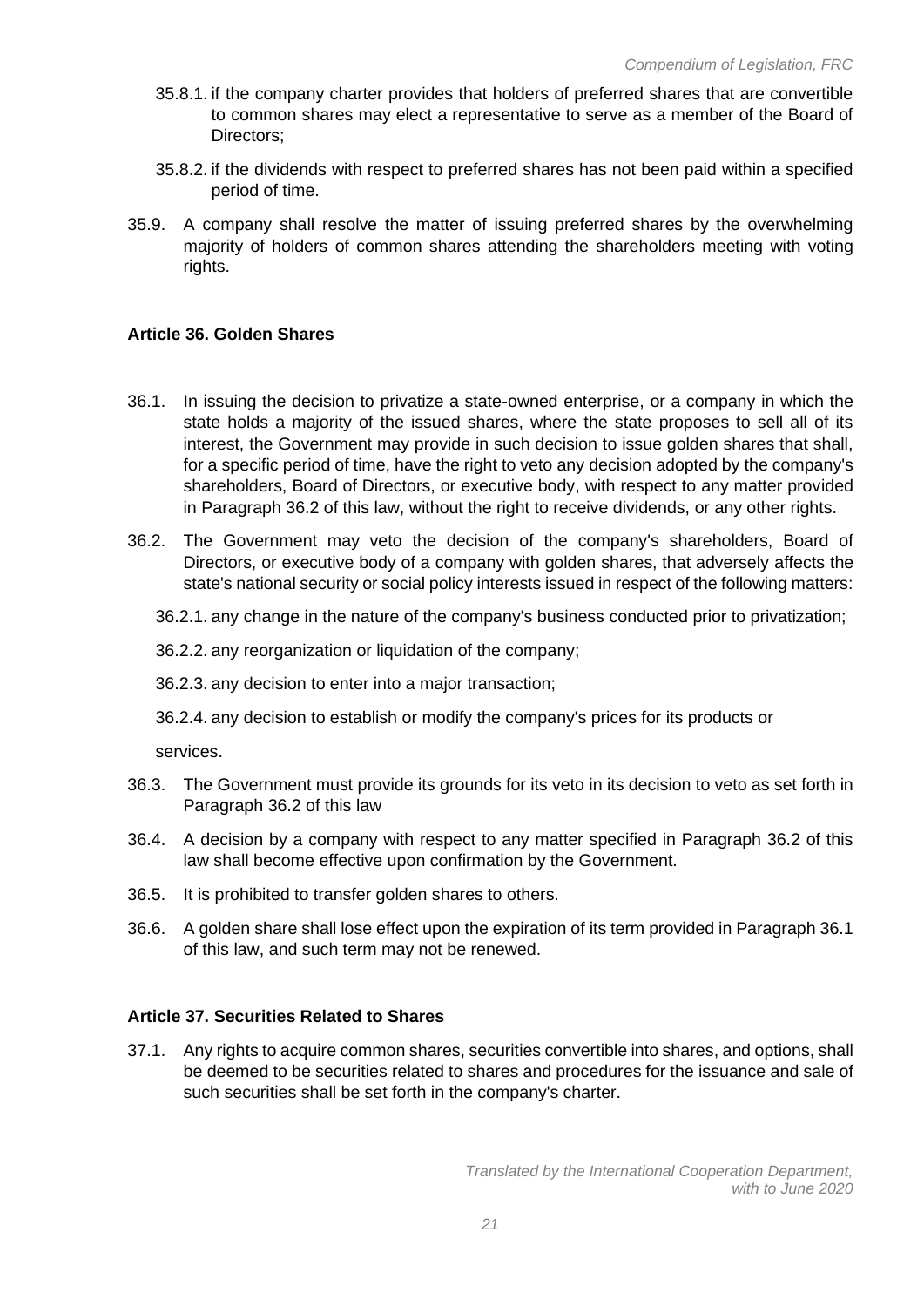## **Article 38. Preemptive Right to Purchase Shares**

- 38.1. Any holder of a company's common shares shall have a preemptive right to purchase additional common shares issued by the company in proportion to the number of the common shares held by such holder under certain terms.
- 38.2. When a company proposes to issue additional common shares as set forth in Section 62.1.3 of this law, it shall notify each common shareholder in the procedure of submitting notification of a shareholders meeting, of the number and price of the shares proposed to be issued, the number of shares that each shareholder may purchase, and the terms and procedures for purchase additional shares.
- 38.3. Any holder of common shares must notify of its decision to purchase additional shares that it is entitled to purchase pursuant to the exercise of its preemptive right within thirty (30) business days following the date of adoption of the decision by the shareholders meeting to issue the additional shares.
- 38.4. The price of the common shares that a shareholder is entitled to purchase as set forth in Paragraph 38.1 of this law pursuant to the exercise of its preemptive right may not be less than ninety percent (90%) of the market price of the shares.
- 38.5. The shareholder specified in Paragraph 38.1 of this law shall be deemed to have exercised its preemptive right to purchase the shares by its submission of the document specifying its name and address, the number of shares to be purchased, and a document evidencing payment for such shares.
- 38.6. A shareholder may exercise its preemptive right specified in Paragraph 38.1 of this law in whole or in part.
- 38.7. A shareholder of public company may transfer its preemptive right specified in Paragraph 38.1 of this law to others in whole or in part.
- 38.8. Shareholders of a public company may waive the preemptive rights to purchase such shares by a shareholders meeting by an overwhelming majority of votes of shareholders eligible to vote who attend the meeting.

## **Article 39. Securities Convertible into Shares**

- 39.1. A company may issue preferred shares and bonds that are convertible into a specified number of common shares under specific conditions.
- 39.2. In the case preferred shares or bonds that are convertible into common shares, the company must also issue securities convertible into shares.
- 39.3. The terms for issuance of securities convertible into shares shall specify the type of such securities, the number of common shares into which such securities may be converted, the conversion price, and the period of time in which such conversion may be effected.
- 39.4. The conversion price of securities convertible into common shares of a joint stock company may not be less than the average trading value of the specific class of shares in the past month prior to the day of the issuance.
- 39.5. If securities convertible into shares are issued, holders of common shares shall have a preemptive right to acquire any convertible securities in proportion to the number of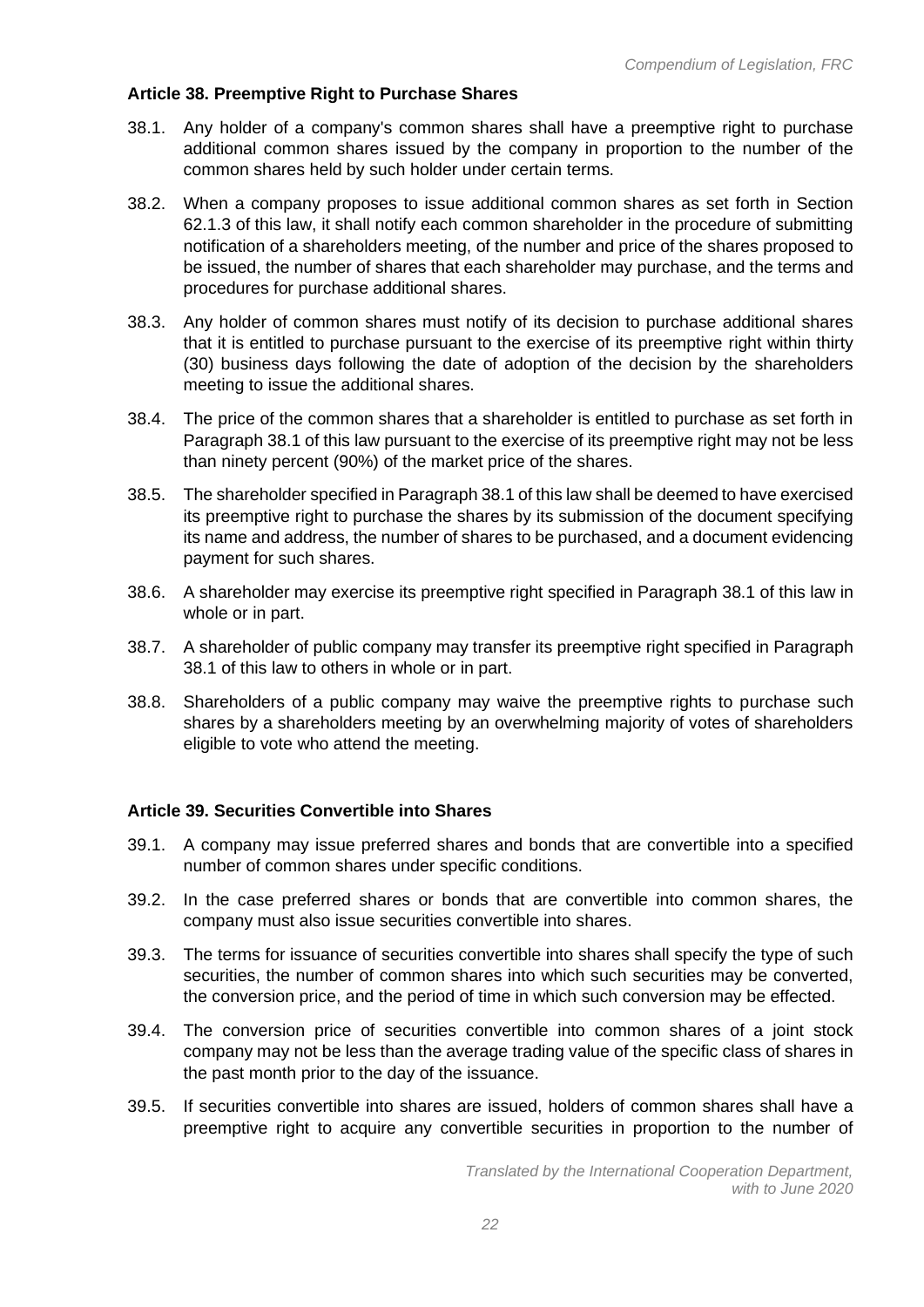common shares held by such holders in accordance with the procedures specified in Article 38 of this law.

#### **Article 40. Options**

- 40.1. If the company charter allows it, the company may issue options that evidences the right to sell or acquire its common or preferred shares at a specified price and within a specified period of time.
- 40.2. The terms for issuance of options shall specify the number, class, and price of the optioned shares and the period of time in which the options may be exercised.
- 40.3. The option price to acquire common shares issued by a joint stock company may not be less than the average trading value of such common shares of the specific class of shares in the past month prior to the day of the issuance.
- 40.4. A holder of a company's common shares shall have a preemptive right to acquire options to sell or acquire common shares in proportion to the number of common shares held by such holder in accordance with the procedure specified in Article 38 of this law.

#### **Article 41. Bonds**

- 41.1. A company may issue bonds secured by its owners' equity subject to terms to pay interest and to redeem the bond after the expiration of a state period.
- 41.2. Unless otherwise provided in a company charter, the Board of Directors (in its absence, the shareholders meeting) shall make the decision to issue bonds set forth in Paragraph 41.1 of this law.
- 41.3. The decision specified in Paragraph 41.2 of this law shall specify the number, type, maturity date, issue price, interest rate, time for interest payments, and redemption price of the bonds and other relevant terms.
- 41.4. A company may issue bonds that mature once in whole, on a series of specified dates in parts.
- 41.5. Bonds issued by a company may be guaranteed by another company.
- 41.6. A company may redeem its bonds prior to their maturity if so provided in the decision to issue bonds.
- 41.7. The decision to redeem bonds set forth in Paragraph 41.6 of this law shall be issued by the Board of Directors (in its absence, the shareholders meeting).

#### **Article 42. Resolution to Issue Securities**

42.1. Unless otherwise provided in the company charter, the decision to issue authorized shares or other securities and bonds specified in the company charter shall be adopted by the Board of Directors (in its absence, the shareholders meeting) and the decision shall specify the type and number of such securities and the terms and conditions of their issuance.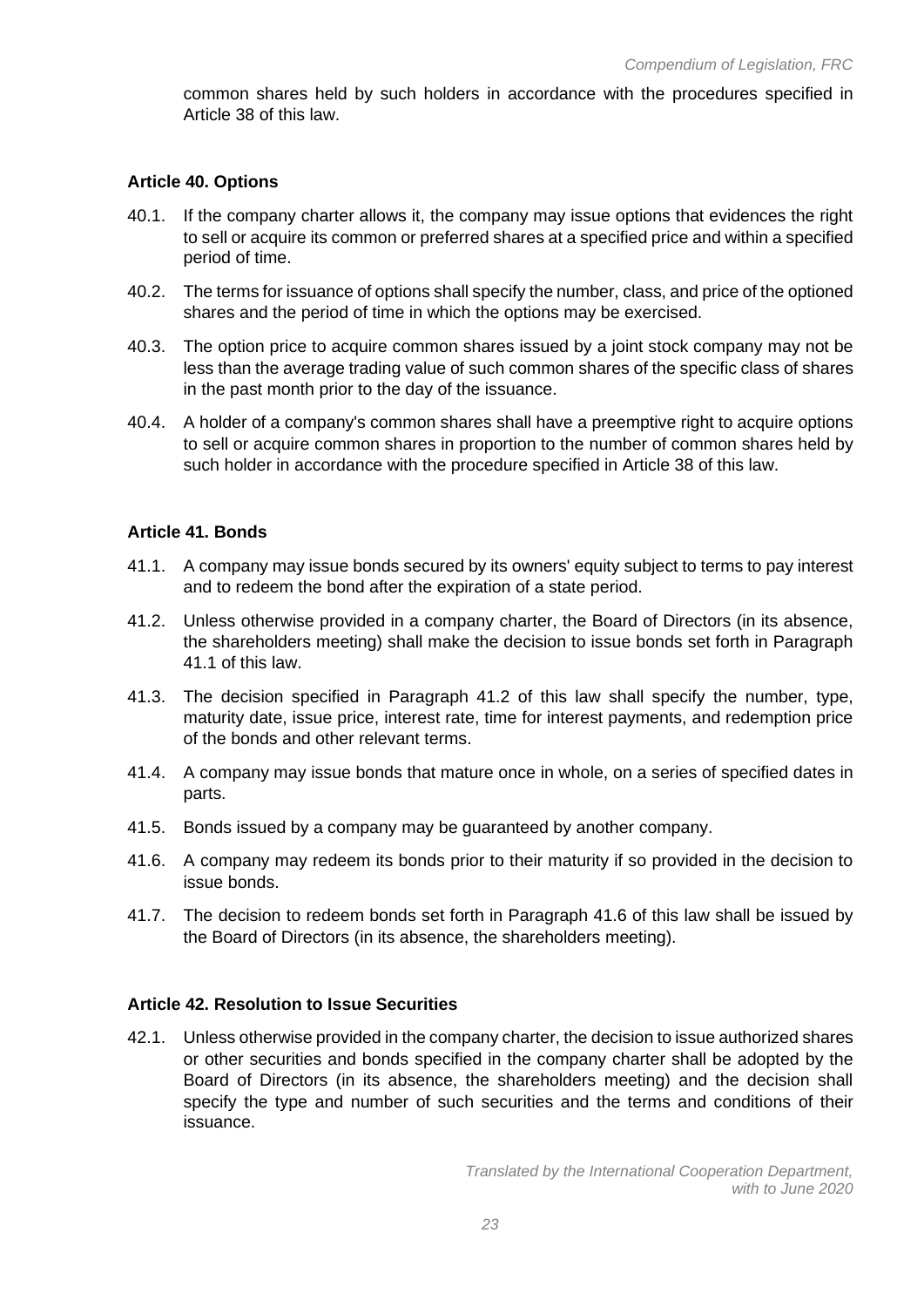- 42.2. A company must issue all, or part, of its authorized common shares.
- 42.3. A company may issue all, or part, of its authorized preferred shares, and it may choose to not issue preferred shares for a period of time.
- 42.4. Securities offered to the public company, and additional shares that are issued shall be registered with the Financial Regulatory Committee pursuant to the Law on Securities Markets.

#### **Article 43. Determining the Price of Shares and Securities Convertible into Shares**

- 43.1. The price of shares and other securities shall be determined by the Board of Directors (in its absence, the shareholders meeting) pursuant to Article 55 of this law, except in the following cases:
	- 43.1.1. the conversion price of securities convertible into shares and the exercise price of options were determined at time of issuance;
	- 43.1.2. the shares are sold by the exercise of share options;
	- 43.1.3. the issue price of shares are specified in the founding documents at the time of founding the company;
	- 43.1.4. it is otherwise provided in the charter of the limited liability company.

#### **Article 44. Payment for securities**

- 44.1. Unless otherwise provided in the company charter, a company's securities may be paid for with money, securities, property, or property rights.
- 44.2. Payment for shares issued at the time of establishment of a company shall be made prior to the registration of the company.
- 44.3. Payment for additional shares to be issued shall be made in full at the time of issuance.
- 44.4. Unless otherwise provided in a company charter, payment for shares may be made in non-monetary form in the following cases:
	- 44.4.1. if non-monetary payment for shares is permitted by the founding agreement in the course of establishment of company pursuant to Paragraph 13.3 of this law.
	- 44.4.2. if non-monetary payment for additional securities is permitted by the relevant issuing authorities.
- 44.5. If payment for shares is made in non-monetary form during the establishment of a company, such payment shall be unanimously agreed to by the founding meeting.
- 44.6. In the case of the issuance of additional shares by a company, the Board of Directors (in its absence, the shareholders meeting) shall determine the value of non-monetary payment for shares.
- 44.7. In the case of a joint stock company, the Board of Directors shall determine the value on non-monetary payment on the basis of an evaluation by a professional valuation organization.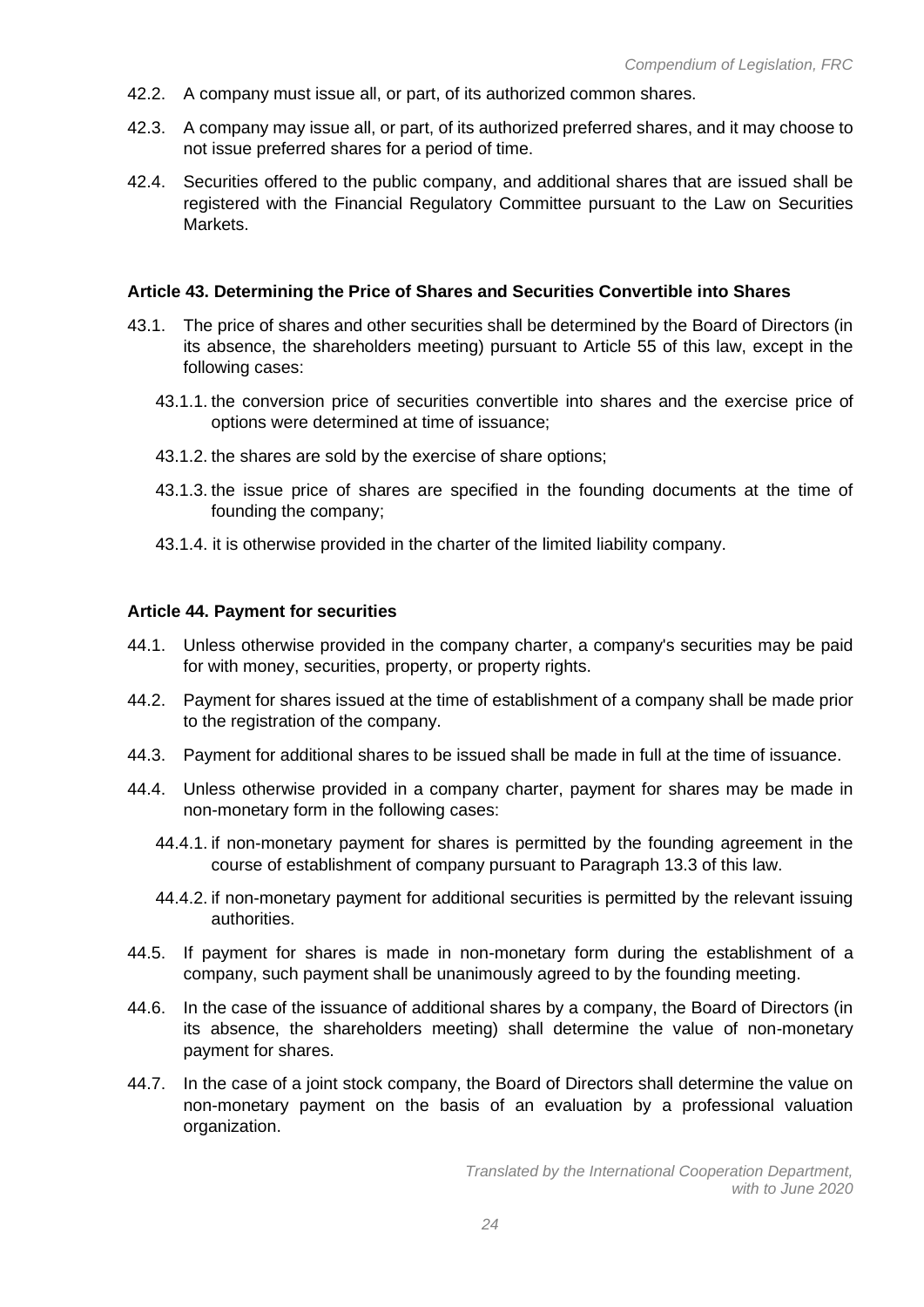# **Article 45. Register of Security Holders**

- 45.1. A company is obliged to maintain a register of the holders of the company's securities and, if the company issues security certificates, arrange for the safekeeping of such certificates.
- 45.2. A company may delegate the duties set forth in Paragraph 45.1 of this law on a contractual basis to an organization that is authorized to perform such functions.
- 45.3. The register of holders of the company's securities shall include the father (mother)'s name, name and address of the holder, the number and class of securities held by such holder, a record of the number of securities transferred by such holder, the father (mother)'s name and name of the transferee of any such securities, and other pertinent information.
- 45.4. A holder of a company's securities shall be obliged to inform the registrar of the company's securities register of its name, address of residence, and number of securities held and of any changes in such details in a timely manner.
- 45.5. The right of the holder of the securities shall become effective upon registration set forth in Paragraph 45.4 of this law.
- 45.6. The company shall not be liable for failure to deliver the shareholder of information of this law, company charter and Financial Regulatory Committee due to failure of the shareholder to notify the registrar authorized to maintain the company's register of security holders or the company of the changes in the name of address of residence as required by Paragraph 45.4 of this law.
- 45.7. Upon demand of the registered person, the registrar of the register of the security holders shall be obliged to certify the right of such person to hold the security by way of making a copy from the register, and such copy shall not be deemed as security.
- 45.8. If the company is issuing securities in intangible form, it may issue documents evidencing the right of the security holder (certificates).

# **CHAPTER SIX. DIVIDENDS AND TRANSFERS OF A COMPANY'S PROPERTY**

## **Article 46. Payment of Dividends**

- 46.1. Unless otherwise provided in a company charter, the Board of Directors (in its absence, the shareholders meeting) shall decide the matter of paying dividends and the decision shall include the amount of the dividend to be paid with respect to each share, the date for issuing the list of shareholders entitled to receive dividend, and the dividend payment date.
- 46.2. The Board of Directors shall be obliged to inform the shareholders of the decision provided in Paragraph 46.1 of this law.
- 46.3. The shareholders entitled to receive dividends shall be determined as of the date of the decision to distribute dividends in the case of limited liability companies, and as of the date of the registration day specified in Article 64 of this law in the case of joint stock companies, and this shall be informed to the shareholders.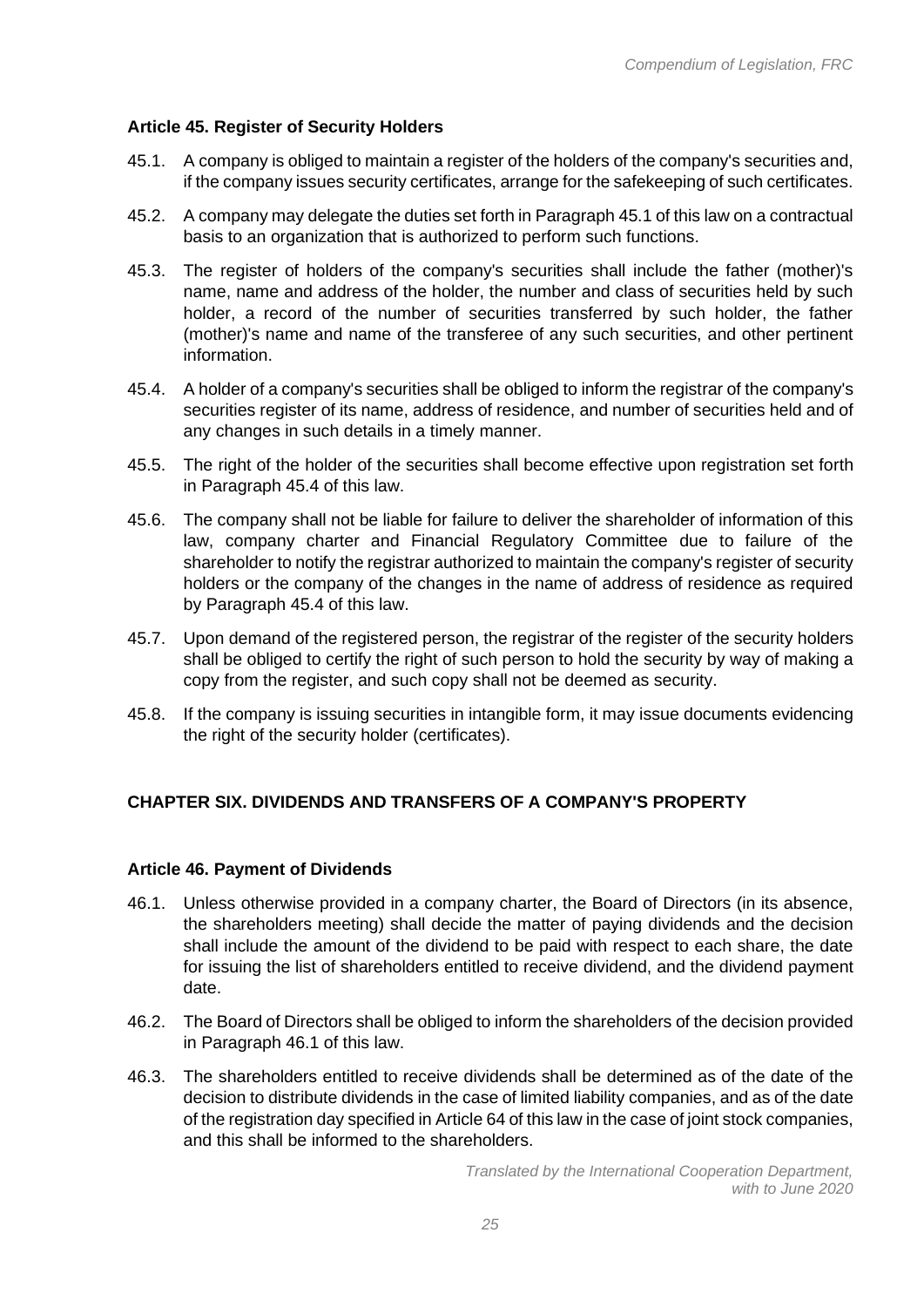- 46.4. The per share value of dividends with respect to shares of the same class shall be equal in amount.
- 46.5. The Board of Directors shall have considered and resolved the matter of distribution of dividends within fifty (50) days of the end of the financial year.
- 46.6. If the Board of Directors decides not to distribute dividends, it shall be obliged to report the grounds for such decision at the regular session of the shareholders meeting.
- 46.7. Unless otherwise provided in the company charter, dividends may be paid in cash, in property, in securities of the company, or in securities of other persons.
- 46.8. Dividends shall be distributed from the net profits of the company after taxes are paid.
- 46.9. The dividends to be distributed for preferred shares may be distributed from a specially established fund.
- 46.10. If the company has decided to pay dividends, the dividends shall be paid out within the time period specified in such decision.
- 46.11. If company fails to pay the dividend within the time period specified in Paragraph 46.10 of this law, upon the demand of any shareholder, the company shall pay a fine to such shareholder and the executive body shall reimburse the company for such fine and any losses attributable to the payment of such fine.
- 46.12. The failure of the shareholder to receive dividends in the time period specified in Paragraph 46.10 of this law shall not constitute waiver of the right to receive dividends or grounds for the company to not distribute dividends.
- 46.13. The dividend of the shareholder that has not been paid shall be recorded in the accounting books and retained under the name of the shareholder, and the company shall be obliged to pay out dividends upon the first demand of the such shareholder.
- 46.14. A joint stock company shall issue the report on dividend distribution within fifteen (15) working days of completion of such distribution and submit it to the Financial Regulatory Committee and the securities trading organization within the time period set by the Financial Regulatory Committee.
- 46.15. The Board of Directors shall be obliged to present the report on dividend distribution at the next shareholders meeting.
- 46.16. If a shareholder sells or transfers its shares after the dividend record date, but prior to the dividend payment date, then such shareholder shall remain entitled to receive the relevant dividend with respect to such shares, unless otherwise specified in the agreement entered into between the parties.

## **Article 47. Conditions with Respect to Payment of Dividends**

- 47.1. A company shall pay dividends with respect to its common shares in the following cases:
	- 47.1.1. the company remains solvent after payment of the dividend;
	- 47.1.2. after payment of the dividend, the company's owner's equity will exceed the sum of the amount of share capital specified in Paragraph 30.5 of this law, accrued but unpaid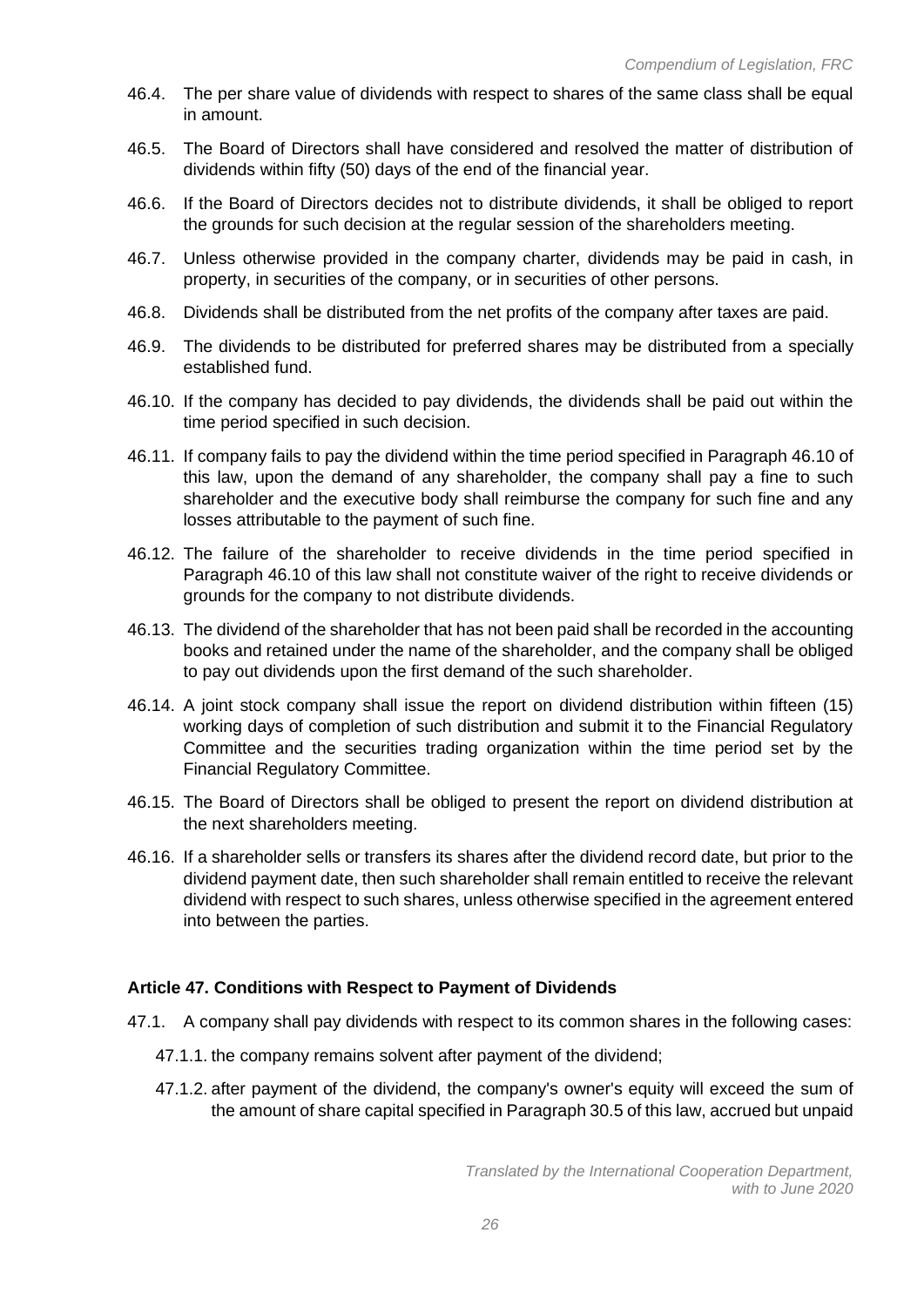dividends with respect to preferred shares, and the liquidation value of such preferred shares;

- 47.1.3. the company has redeemed all securities that it is obliged to redeem.
- 47.2. A company may not pay dividends with respect to its redeemed shares.
- 47.3. A company shall pay dividends with respect to preferred shares in the following cases:
	- 47.3.1. the company remains solvent after payment of the dividend;
	- 47.3.2. the company has redeemed all preferred shares that it is obliged to redeem.
- 47.4. If, as a result of a dividend payment, a company's owner's equity is reduced by more than twenty-five percent (25%), the company shall notify its creditors in writing of the remaining amount of its owner's equity within fifteen (15) business days following the date of the dividend payment.

# **Article 48. Limitations on Disposition of a Company's Property**

- 48.1. For the purpose of protecting the legitimate rights of creditors, a company may not dispose of any of its property or property rights at less than market value if, as a result of such disposition, the company's owner's equity would be reduced to less than amount of the share capital of the company specified in the company charter, or the company would become insolvent.
- 48.2. Any transaction made in violation of Paragraph 48.1 shall be invalid.

# **CHAPTER SEVEN. REDEMPTION AND RE-PURCHASE OF A COMPANY'S SECURITIES**

## **Article 49. Re-purchase by a Company of its Securities**

- 49.1. Unless otherwise provided in the company charter, a company's Board of Directors (in its absence, the shareholders meeting) may agree with one or more of its shareholders to repurchase securities of the company held by such shareholders.
- 49.2. A company may re-purchase any such securities, other than common shares, in full or in part; however, with respect to common shares, this may not exceed twenty-five percent (25%) of the average amount of its total number of issued common shares in that specific year.
- 49.3. Common shares re-purchased by a company shall be deemed to be premium shares.
- 49.4. The Board of Directors shall specify, in its decision to re-purchase the company's securities the number of shares to be re-purchased, the price to be paid per share, the date of payment, and the proposed disposition of the shares after they have been repurchased.
- 49.5. Unless otherwise provided in the company charter, the company may pay for redeemed securities with cash, securities or other forms of property as agreed with the purchasing party.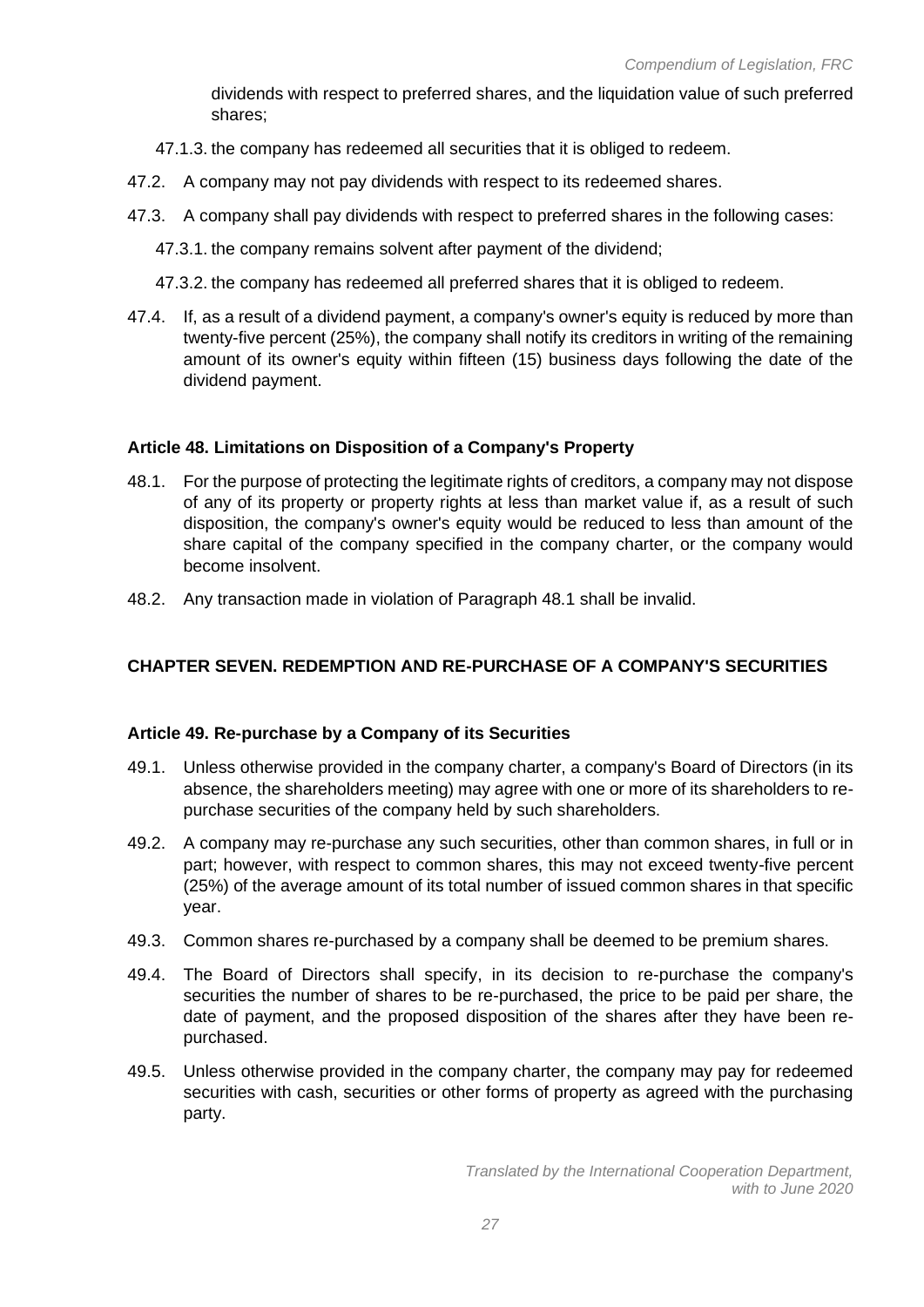- 49.6. A company may not purchase its securities that are in the process of an initial public offering.
- 49.7. If Paragraph 49.6 of this law has been breached the person who issued the decision to enter into such transaction shall transfer the purchased securities to the ownership of the company.
- 49.8. If the decision in breach of Paragraph 49.6 of this law is a joint decision, joint liability should be imposed.
- 49.9. Unless otherwise provided in the charter of a limited liability company, or in an agreement between shareholders of such limited liability company, a company shall repurchase its common shares at the market value for such shares determined by the Board of Directors (in its absence, the shareholders meeting) in accordance with the procedure specified in Article 55 of this law.
- 49.10. A proposed resolution by a company to purchase more than five percent (5%) of its then issued common shares must be approved at a shareholders meeting by a majority of the votes of shareholders eligible to vote who attend the meeting, except in the following cases:
	- 49.10.1. if a company proposes to re-purchase its common shares in proportion to the number of such shares then held by its shareholders;
	- 49.10.2. if the preemptive rights of the shareholders are exercised as set forth in this law and the company charter;
	- 49.10.3. if other conditions are provided in the charter of a limited liability company.
- 49.11. If a company proposes to purchase its issued common shares in proportion to the number of shares held by each shareholder, it shall notify all shareholders within thirty (30) days of the number of shares that the company proposes to repurchase, the purchase price per share, the procedures for payment for such shares, the date of payment for the shares, and the date on or prior to which the offer shall be accepted.
- 49.12. If the total number of common shares presented for sale by the company exceeds the number of shares that the company offered to acquire, the Board of Directors (in its absence, the shareholders meeting), may decide to acquire a larger number of shares, up to the total number offered for sale
- 49.13. The number of shares to purchase shall not exceed the amount specified in Paragraph 49.2 of this law, and in such case, the company shall purchase such shares in proportion to the number of shares offered for sale by each shareholder.
- 49.14. If the repurchase of its shares reduces the owner's equity to an amount lesser than aggregate nominal price of the total number of shares issued, or the share capital that is reflected in the current balance sheets, it shall be prohibited for the company to repurchase its common shares.

## **Article 50. Redemption by a Company of its Preferred Shares**

50.1. If a company has sufficient funds, it may offer to redeem preferred shares, which it is obliged to redeem, in full or in part, prior to the date specified for redemption, in which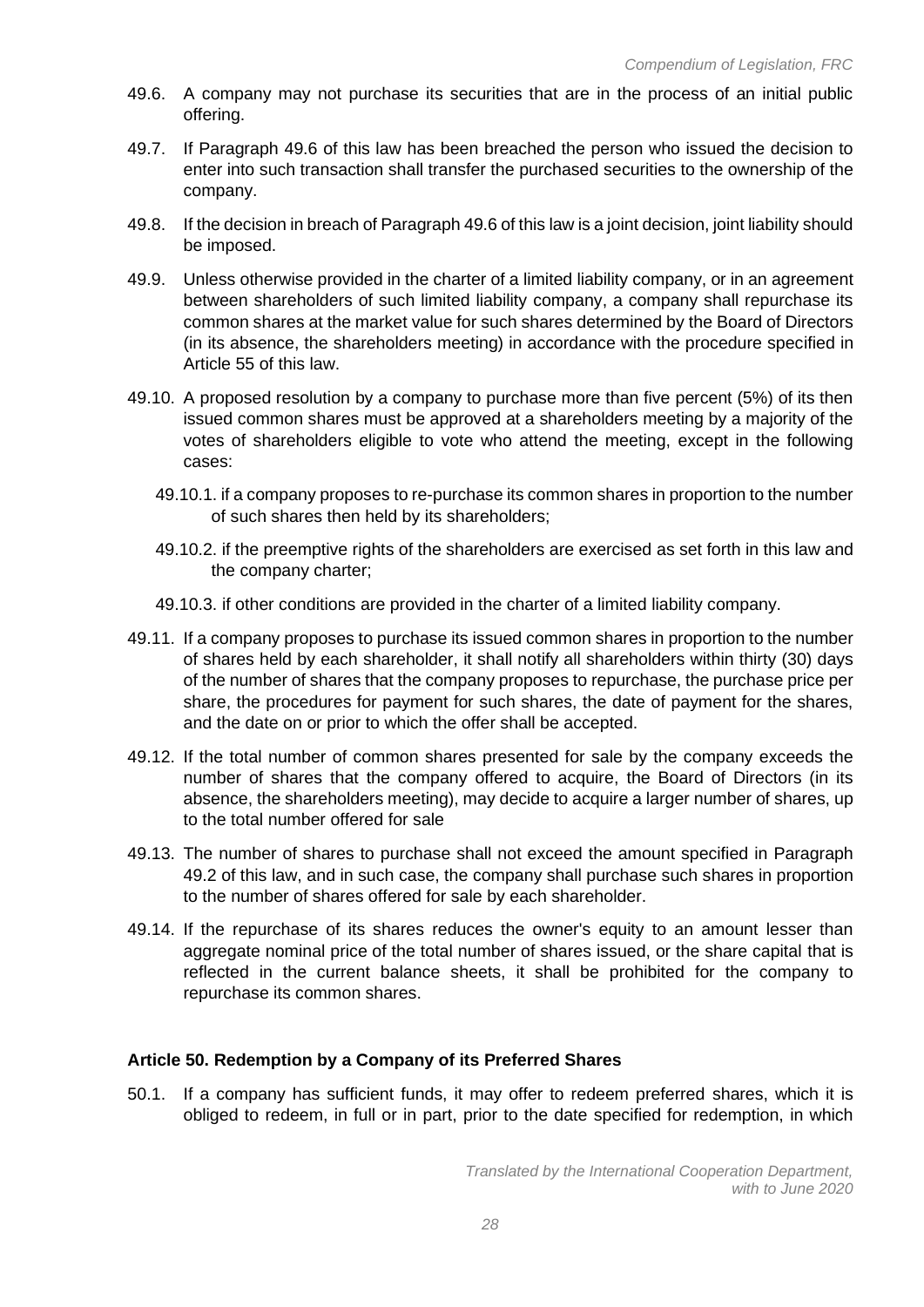case, the company shall notify the holders of these securities of its offer to redeem in accordance with the procedure to inform of the shareholders meeting.

- 50.2. If a redemption price is not specified in the terms of the preferred shares when they were issued, such shares shall be redeemed at the market price at such time.
- 50.3. In the case of a mandatory redemption as of a date specified in the terms of the preferred shares when they were issued, if the company lacks sufficient funds to redeem such shares as of such date, the company may agree with the holders of such shares to postpone the redemption until sufficient funds are available.
- 50.4. If there is no agreement set forth in Paragraph 50.3 of this law, the company shall offer to sell to the persons specified in Paragraph 57.1 of this law.
- 50.5. If the repurchase of its preferred shares set forth in Paragraph 50.1 of this law reduces the company's owner's equity to an amount lesser than the share capital that is reflected in the company charter, it shall be prohibited for the company to repurchase its common shares.

## **Article 51. Consolidation and Splitting of a Company's Shares**

- 51.1. A company may consolidate its shares by converting two (2) or more shares of such class into one (1) new share.
- 51.2. It shall be prohibited to consolidate shares of rational number equal to more than one percent of the total common shares issued by the company.
- 51.3. A company may split its shares by converting one (1) share of such class into two (2) or more new shares.
- 51.4. Fractional shares resulting from the consolidation or splitting of shares may be redeemed by the company at the value determined by the Board of Directors (in its absence, the shareholders meeting), in accordance with the provisions of Article 55.
- 51.5. The matter of consolidating or splitting a company's shares must be approved by a shareholders meeting by an overwhelming majority of the votes of shareholders eligible to vote who attend the meeting.
- 51.6. Changes in the number of authorized shares resulting from the consolidation or splitting of a company's shares shall be reflected in an amendment to the company's charter and in a notice to the registration authority.
- 51.7. Following the consolidation or splitting of a company's shares, the company shall be obliged to make the appropriate modifications in the share options and the terms and conditions of the securities convertible into such shares.

## **Article 52. Conditions for Redemption of Securities by a Company**

- 52.1. A company may re-purchase or redeem its issued securities in the following conditions
	- 52.1.1. the company must be solvent following such purchase or redemption;
	- 52.1.2. the company's owner's equity reflected in the latest balance sheet of the company must exceed the sum of the amount of capital invested by the shareholders, accrued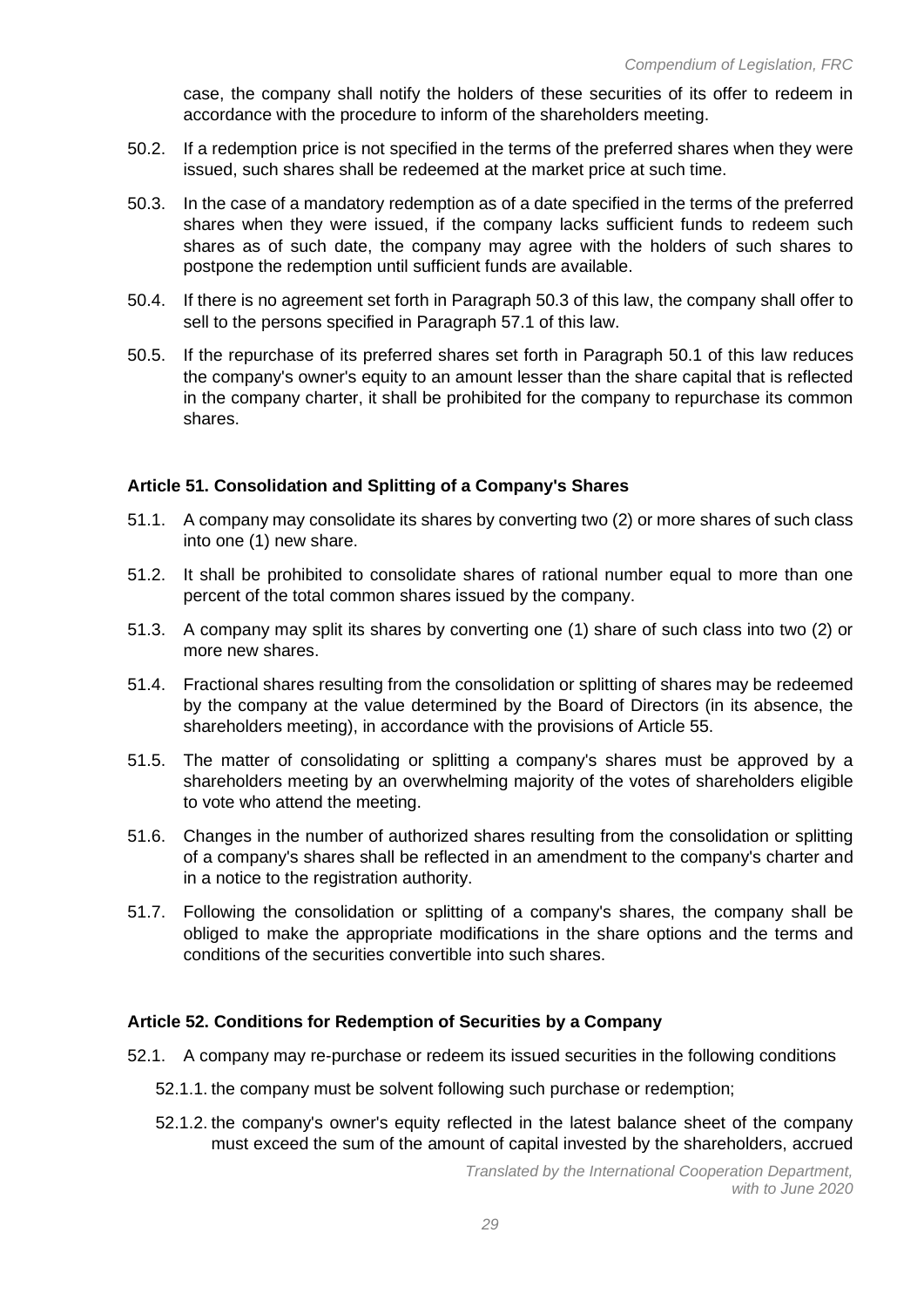but unpaid dividends on preferred shares, and the liquidation value of outstanding preferred shares.

- 52.2. After redemption of all common shares that the company is obliged to redeem in accordance with Article 53, a company may purchase other common shares or securities relating to such shares.
- 52.3. If, as a result of a re-purchase or redemption of shares, a company's owner's equity is reduced by more than twenty-five percent (25%) than the amount reflected in the latest balance sheet prior to the conclusion of such transaction, the company shall notify its creditors in writing of the amount of its remaining owner's equity within fifteen (15) business days following the date of payment for such shares.

## **Article 53. Redemption of Shares by a Company at the Demand of Shareholders**

- 53.1. Each shareholder who voted against, or did not participate in voting of, the decision of the shareholders meeting with respect to the following matters, has the right to demand that the company redeem its shares:
	- 53.1.1. reorganization of the company by consolidation, merger, division or transformation of a joint stock company into a limited liability company;
	- 53.1.2. the company concluded a major transaction requiring approval by a shareholders meeting in accordance with Chapter 11;
	- 53.1.3. amendments to a company charter, or adoption of a new version of the company charter which limits the rights of existing shareholders.
	- 53.1.4. other cases as provided in the company charter.
- 53.2. If a shareholder, together with its affiliated persons, holds more than seventy-five percent (75%) of a company's common shares or, pursuant to the privatization of the controlling block of a company formerly owned by the state, any other holder of common shares may demand that the company redeem its shares.
- 53.3. The company may allow the holder(s) of the controlling block to purchase at the price determined in accordance with Paragraph 53.5 of this law.
- 53.4. A list of shareholders having rights of redemption as set forth in Paragraphs 53.1 and 53.2 of this law, as of the date of occurrence of events or circumstances giving rise to such rights shall be compiled based on the company's registry of shareholders.
- 53.5. A company shall redeem shares presented pursuant to a demand of its shareholders at the market price of such shares at such time.

# **Article 54. Procedures with Respect to the Exercise of a Shareholder's Right of Redemption**

54.1. Whenever a decision gives rise to a shareholder's right of redemption in accordance with Article 53 of this law, the company must give notice to its shareholders of such right and the procedures to be followed to exercise such right, in accordance with the procedure to notify shareholders of the shareholders meeting.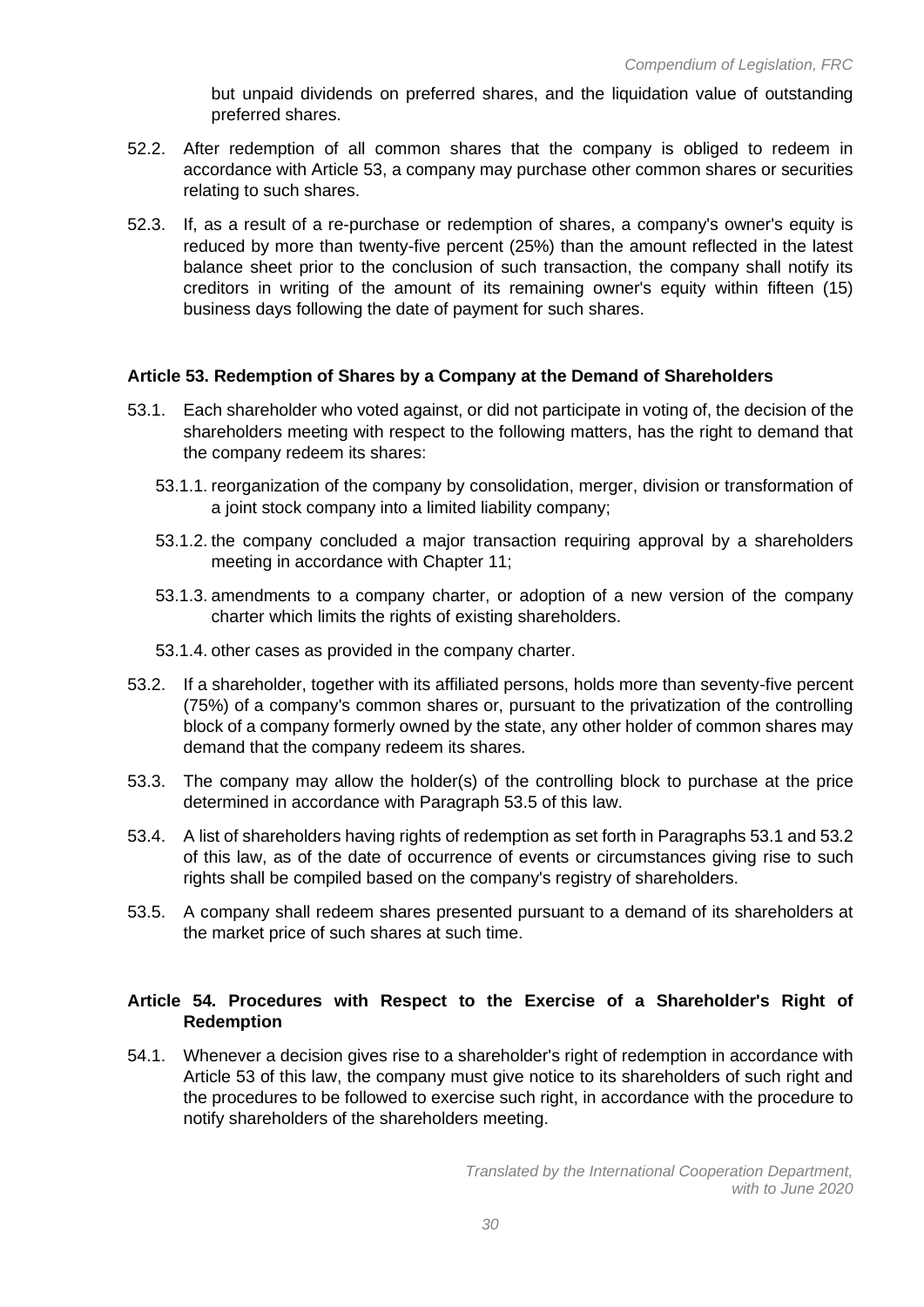- 54.2. A shareholder who proposes to exercise its right of redemption shall deliver to the company a written statement of such demand that contains the shareholder' s father (mother)'s name, name, address of residence and the number and class of the shares being presented for redemption.
- 54.3. A shareholder shall submit to the company a written statement of the demand set forth in Paragraph 54.2 of this law within thirty (30) business days of issuance of such decision giving rise to the right of redemption, or since the receipt of the written notice of such right of redemption.
- 54.4. If a shareholder, together with its affiliated persons, acquires more than seventy-five percent (75%) of a company' s common shares or, pursuant to the privatization of a company's control block of such shares previously owned by the State, the Board of Directors (in its absence, the executive body) of such company must notify shareholders of their right to demand redemption of their shares within thirty (30) days following such acquisition.
- 54.5. Shareholders shall present their demands to the Board of Directors (in its absence, the executive body) in writing within thirty (30) business days following receipt of the notice set forth in Paragraph 54.4 of this law.
- 54.6. Within thirty (30) days following receipt of a shareholder' s demand for redemption of its shares set forth in Paragraph 54.5 of this law, the company shall redeem the shares at the price stated in the notice of the right of redemption or shall notify the shareholder of the reason that the company refuses to redeem such shares.
- 54.7. If a company refuses to redeem shares presented for redemption as set forth in Paragraph 54.6 of this law, or if the presenting shareholder deems the redemption price proposed by the Board of Directors of the company to be unrealistic in terms of market value, such shareholder may appeal to a court within three (3) months following the date of the company' s decision to refuse to redeem the shares.

## **Article 55. Determination of the Market Value of Property and Property Rights**

- 55.1. The market value of property and property rights (including the value of a company shares and securities), is the price agreed to by a seller who has full information on the price of the property or property rights, and who is not obliged to sell such property or property rights and a buyer who has full information on the price of the property or property rights and is not obliged to buy such property or property rights.
- 55.2. Unless otherwise provided in this law or in the company charter, the market value of property and property rights shall be determined by the company's Board of Directors (in its absence, the shareholders meeting).
- 55.3. If one or more member(s) of a company's Board of Directors, or any affiliated person is a party to the transaction that requires determining the price of the property or property rights of the company, or is brokering for such party, or is receiving a percentage of the direct and indirect revenue incurred from such transaction, such market value shall be determined by the votes of a majority of members of such Board of Directors who have no conflict of interest in the transaction.
- 55.4. A member of the Board of Directors shall be deemed to be free of conflict-of-interest if he/she has no common interests with the participant, or brokering parties of the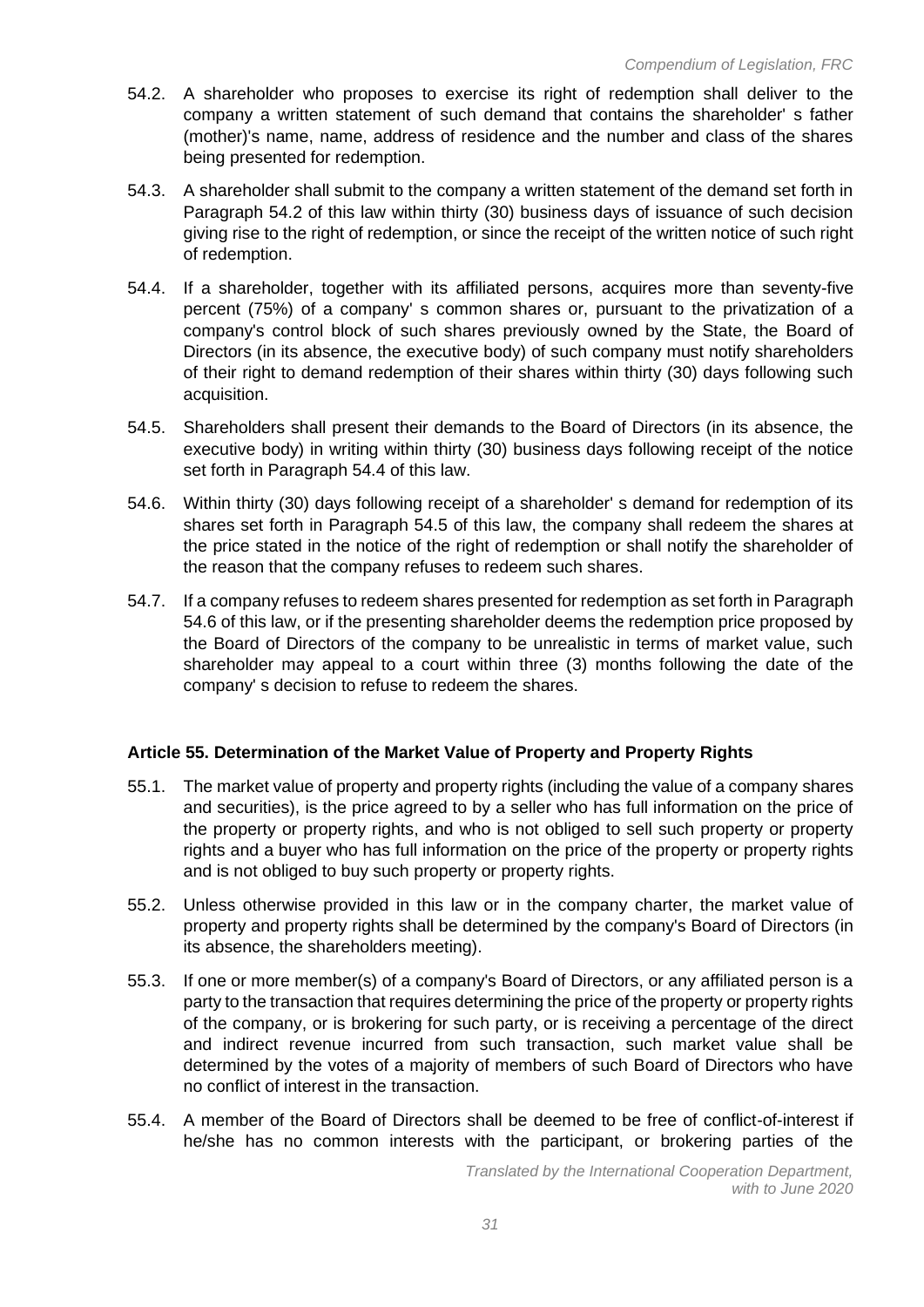transaction, and will not, directly or indirectly, realize any financial benefit from the transaction in the circumstances set forth in Paragraph 55.3 of this law.

- 55.5. If the decision specified in Paragraph 55.3 of this law is made by a shareholders meeting, any shareholder who has a conflict-of-interest in the relevant transaction may not vote on such determination.
- 55.6. In determining the market value of property or property rights pursuant to Paragraph 55.2 of this law, the Board of directors (in its absence, the shareholders meeting) may seek the evaluation of an independent evaluating organization.
- 55.7. In the case of redemption of shares by a joint stock company pursuant to Article 53 of this law, the market value of the shares shall be determined on the basis of an evaluation by an independent valuation or audit organization.
- 55.8. The market value of publicly traded and other securities shall be determined in consideration of the average price for the preceding six (6) months as recorded in the securities trading organization and other trading official records.
- 55.9. In determining the market value of the shares and securities of a company, the price that a buyer with full information concerning the share capital, owner's equity, and profits of the company offers to pay, as well as other relevant factors, shall be taken into account.

# **CHAPTER EIGHT. ACQUISITION OF THE CONTROLLING BLOCK OF SHARES OF A COMPANY**

## **Article 56. Acquisition of the Controlling Block of Shares of a Company**

- 56.1. A controlling block of a company's shares is deemed to be one-third (1/3) or more of the company's common shares.
- 56.2. Any person who, alone or in conjunction with its related party, proposes to acquire a control block of common shares of a public company must make its offer to purchase such shares in accordance with procedures provided for by this law and the Law on Securities Markets.
- 56.3. The shareholders meeting of the public company of which the controlling block was proposed to be purchased shall not have the right to take any action that interferes with the sale of such shares to such person unless an exclusive decision was adopted by the shareholders meeting by a majority of votes of shareholders eligible to vote who attend the meeting

## **Article 57. Offering shareholders to purchase company shares**

57.1. An entity on its own or together with an entity with which it shares a common interest, acquires the controlling shares of a company must, within sixty (60) business days after the date of acquisition of such shares, make an offer to the company's other shareholders to acquire the company's shares held by them at a price no less than the weighted average market price of the company's shares during the preceding six (6) months.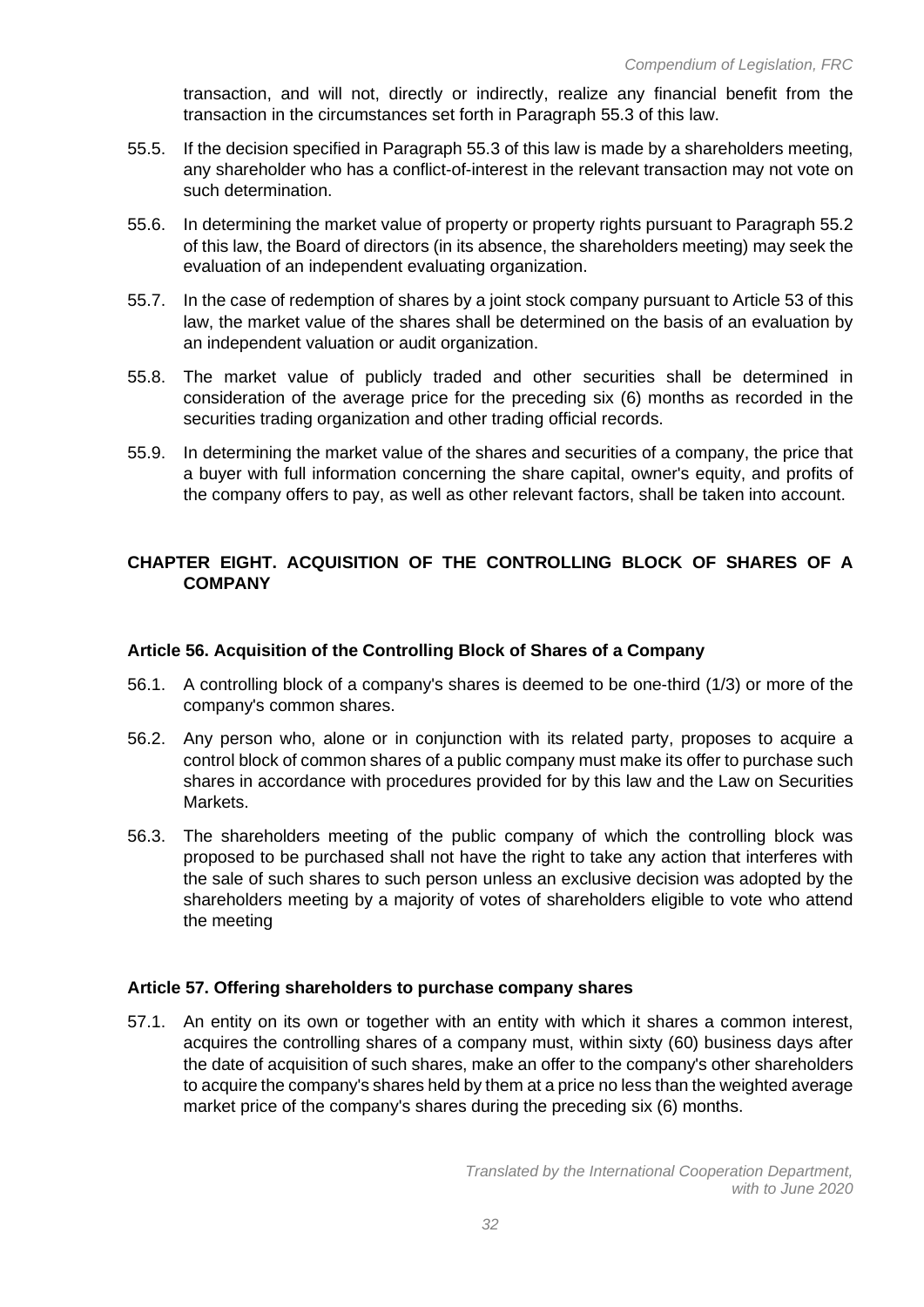- 57.2. Shares held by a person who has not fulfilled the obligations specified in Paragraph 57.1 of this law shall have no voting rights on the issues specified in Sections 62.1.9-62.1.16 of this law until the proposal is made and implemented in accordance with applicable procedures.
- 57.3. A notice of the offer to acquire shares of other shareholders as set forth in Paragraph 57.1 of this law shall be provided to all shareholders in the same procedure as a notice with respect to the holding of a shareholders meeting.
- 57.4. In the case of a joint stock company, the procedure to offer as set forth in Paragraph 57.1 of this law shall be determined by the Financial Regulatory Authority.
- 57.5. The notice of offer set forth in Paragraph 57.1 of this law must contain the father (mother)'s name, name and address of the person, and its affiliated persons, who have acquired the control block of shares, the number of shares held by each of them, the price offered for the shares, and the period during which shareholders can accept the offer.
- 57.6. The person that has acquired the controlling block of the shares of the company shall set the period during which shareholders can accept the offer referred to in Paragraph 57.1 no less than thirty (30) days following the date of sending the notice of the offer to the shareholders.
- 57.7. Paragraph 57.1 of this law shall not apply to the acquisition of a control block of shares owned by the State resulting from a privatization thereof and the matter of the company repurchasing its shares shall be regulated by Articles 53 and 54 of this law.
- 57.8 The Financial Regulatory Commission shall be obliged to require the holder of controlling shares to make a proposal in accordance with Paragraph 57.1 of this law based on a statement confirming his/her ownership.

## **Article 58. Disclosure of Information upon Acquisition of the Controlling Block of Shares**

- 58.1. Any person who alone, or in conjunction with its affiliated persons, acquires or owns more than one third (1/3) of the common shares of a joint stock company shall, within ten (10) business days following the date of such acquisition, deliver a written notice to such company and to the Financial Regulatory Authority stating its father/mother's name, name and address, as well as the names and addresses of such affiliated persons, and the number or the company's shares held by each of them.
- 58.2. The statement as specified in Paragraph 58.1 of this law shall be received by the company and the Financial Regulatory Commission and informed publicly through its website.

## **CHAPTER NINE. COMPANY MANAGEMENT**

#### **Article 59. Shareholders meetings**

- 59.1. A shareholders meeting is the highest governing authority of a company.
- 59.2. If a company has only one shareholder, that shareholder shall exercise the authority of the shareholders meeting.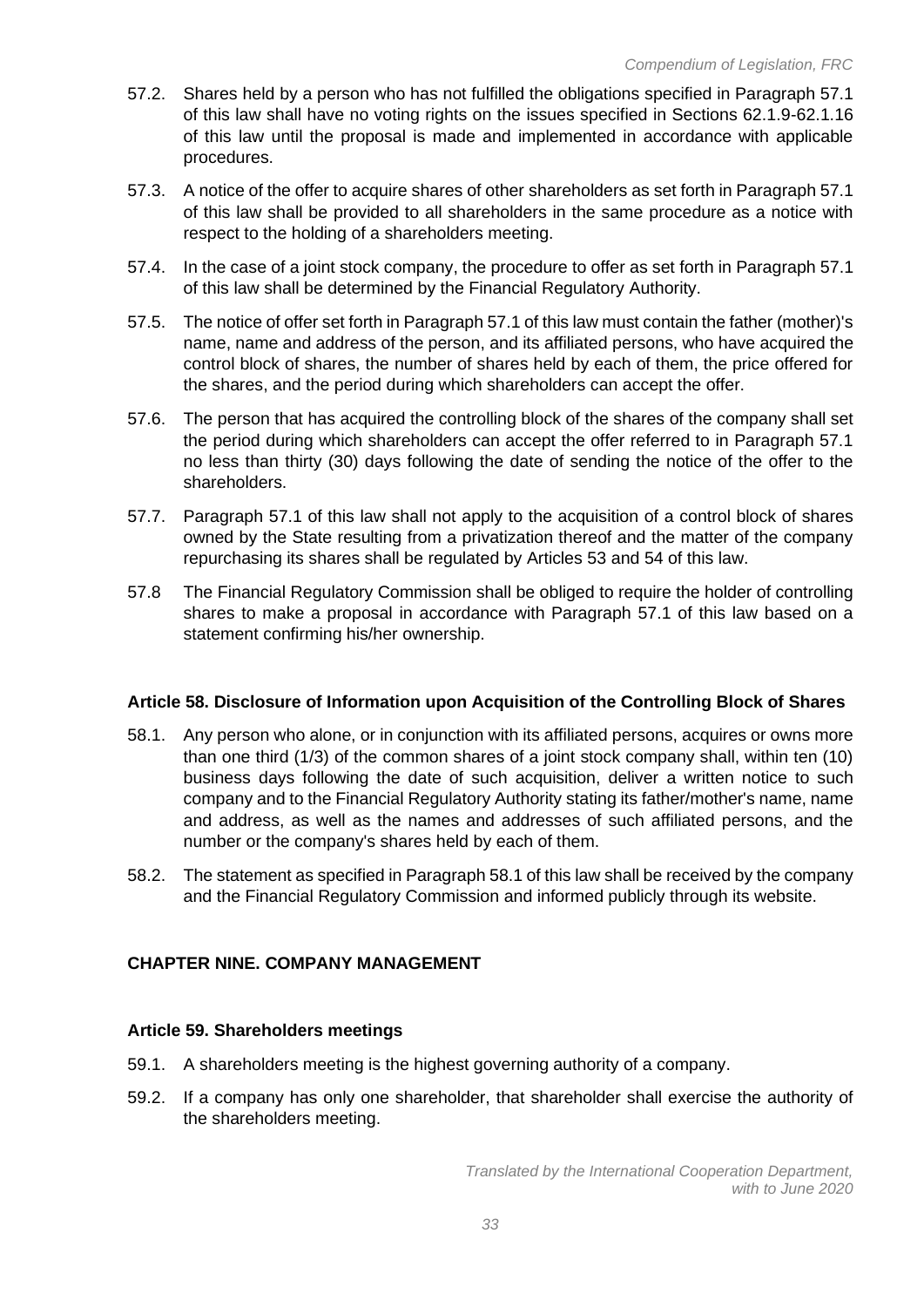- 59.3. A shareholders meeting may be either regular or special.
- 59.4. The regular shareholders meeting shall be called by the Board of Directors (in its absence the executive body) and held within four (4) months following the end of each fiscal year of a company.
- 59.5. If a regular shareholder meeting is not called and held within the period specified in Paragraph 59.4 of this law, the authority of the Board of directors (in its absence, the executive body) provided by this law and the company charter except for the authority to call the shareholders meetings shall terminate.
- 59.6. Any agreements or transactions entered into after the termination of the authority of the Board of Directors (in its absence, the executive body) shall be invalid.
- 59.7. If the Board of Directors (in its absence, the executive body) of a public company fails to issue a decision to call a shareholders meeting within the period specified in Paragraph 59.4 of this law, the Financial Regulatory Committee shall inform the public of the termination of the authority of such Board of Directors except for the authority to call shareholders meetings.
- 59.8. The company management and the authorized official shall be obliged to assist in ensuring the preparation of the shareholders meeting called for by the authorized person specified in Paragraph 60.1 of this law, and to provide the necessary news and information in a timely manner.
- 59.9. The costs related to convening the regular sessions of the shareholders shall be fully borne by the company.
- 59.10. The person to chair the shareholders meeting shall be specified in the decision to convene the meeting by the person who has called for it.
- 59.11. The matters specified in Section 62.1.9 of this law shall be discussed by the regular session of the shareholders meeting.

#### **Article 60. Calling of a Shareholders Meeting**

- 60.1. The Board of Directors (in its absence, the executive body), or persons specified in Paragraph 61.7 of this law shall call a shareholders meeting by adopting a decision to this effect.
- 60.2. The decision to call a shareholders meeting shall specify the following:
	- 60.2.1. the place, date and time of the meeting;
	- 60.2.2. agenda of the meeting;
	- 60.2.3. in the case of a joint stock company, the date for determining shareholders who have a right to attend the meeting
	- 60.2.4. the date and procedures to be followed for delivering notice of the meeting to the company shareholders;
	- 60.2.5. a list of documents that will be made available to the shareholders prior to the meeting;
	- 60.2.6. if there is to be voting by ballots, the form and content of ballots;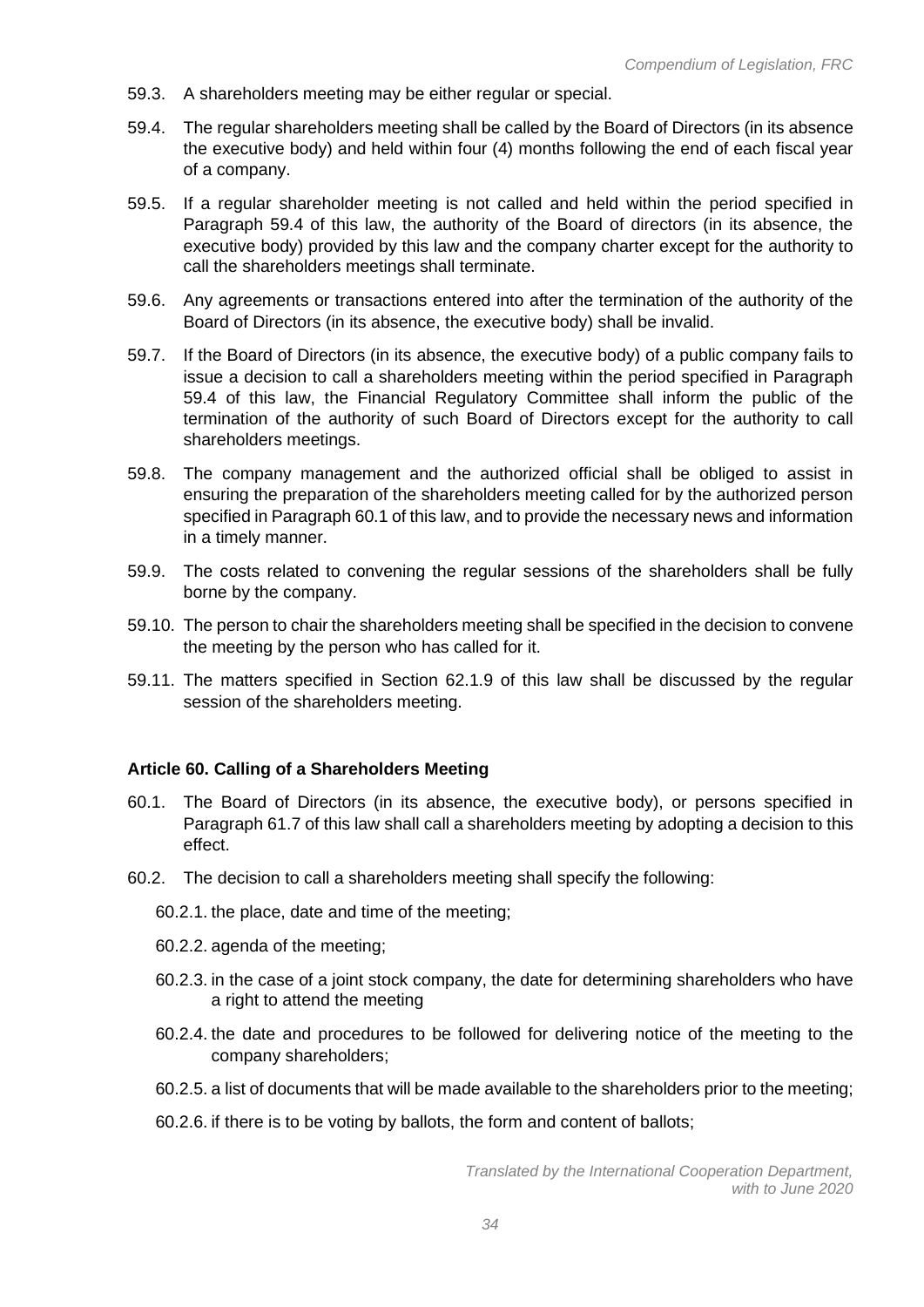- 60.2.7. the date by which all ballots must be submitted to be effective;
- 60.2.8 chairperson of the meeting;
- 60.2.9. head and members of the tabulation commission.
- 60.3. The shareholders meeting shall be convened after no less than forty (40) days after the decision specified in Paragraph 60.1 of this law has been adopted.
- 60.4. The company shall be obliged to notify the shareholders through the media of the scheduled shareholders meeting within five (5) days of the adoption of the decision specified in Paragraph 60.1 of this law.
- 60.5. If the Chairperson of the meeting specified in Section 60.2.8 of this law is unable to lead the shareholders meeting due to valid reasons, he/she shall notify the Board of Directors (in their absence, the executive body) and the Board shall reappoint the chairperson before the meeting.

#### **Article 61. Special Shareholders Meeting**

- 61.1. The Board of Directors (in its absence the executive management) shall call the special shareholders meeting in the following cases:
	- 61.1.1. if is not possible for more than 50 percent of the Board of Directors to work;
	- 61.1.2. if two (2) or more independent members of the Board of Directors, shareholder(s) of 10 or more percent of voting rights has issued a proposal or demand;
	- 61.1.3. the losses incurred by the company exceeds 30 percent of the total equity at the time of the last financial report;
	- 61.1.4. the company debt has exceeded the owner's equity two (2) years in a year, and is a negative figure;
	- 61.1.5. the Board of Directors has issued a decision;
	- 61.1.6. the audit committee has demanded to convene a special session of the shareholders meeting;
	- 61.1.7. all other cases specified in the company charter.
- 61.2. The person specified in Section 61.1.2 of this law shall have the right to make the proposal or demand to convene the special session of the shareholders meeting to the Board of Directors (in its absence the executive body).
- 61.3. The proposal or demand specified in Paragraph 61.2 of this law shall be issued in writing and shall contain the father/mother's name, names of the shareholders making such demand, the reason for calling the meeting, the agenda for the meeting, drafts of decisions to be issued from the meeting and the number calls of shares held by each shareholder.
- 61.4. The Board of Directors (in its absence, the executive body) shall decide whether or not to call such special shareholder meeting within ten (10) business days following the date that they receive the demand.
- 61.5. The Board of Directors (in its absence, the executive body) shall refuse to call such special shareholder meeting in the following cases, and it shall immediately notify the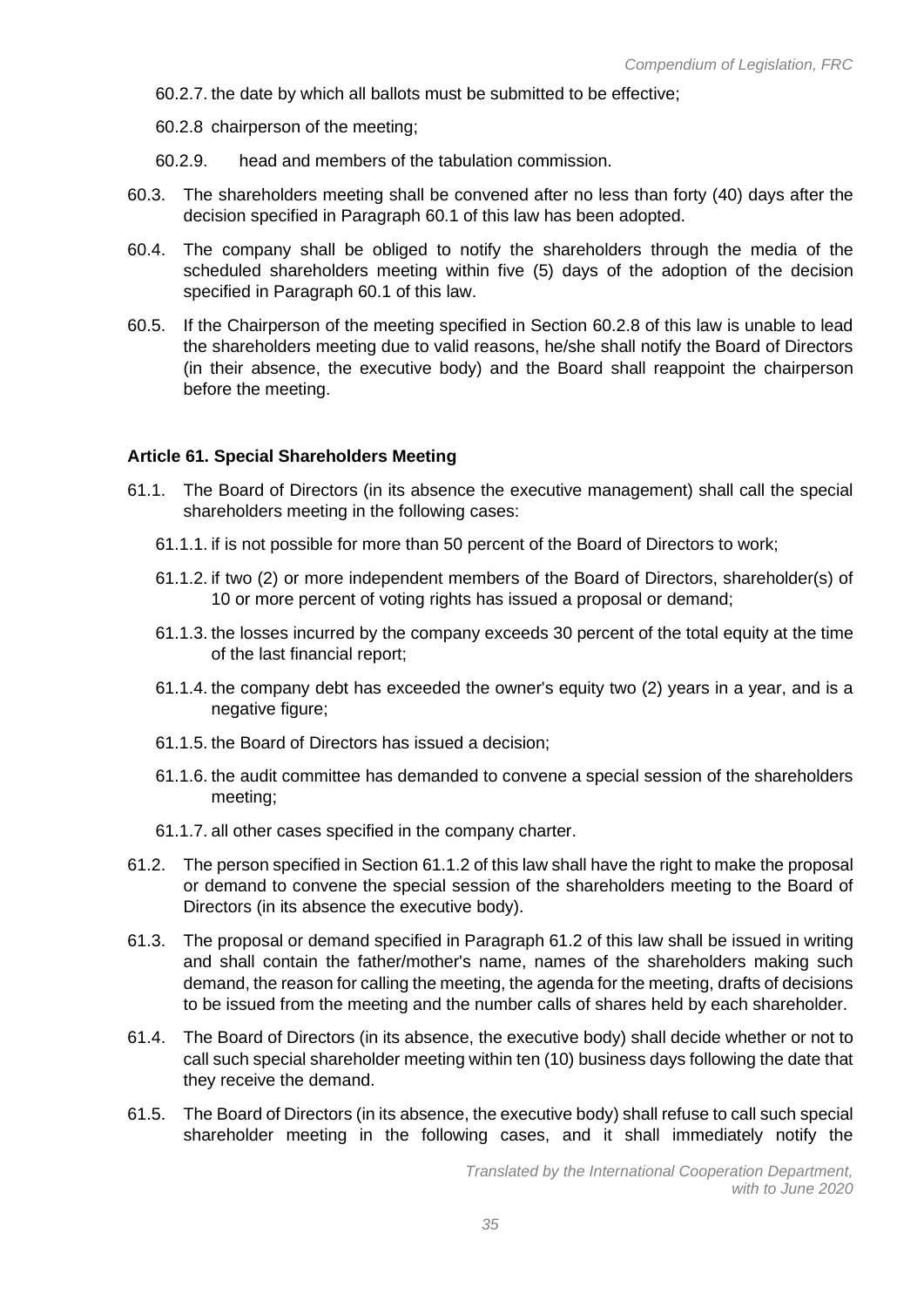shareholders making the proposal or demand set forth in Paragraph 61.2 of this law of the reasons therefor:

- 61.5.1. the voting rights of the shareholders demanding the calling of the special meeting do not reach ten percent (10%) of the company's aggregate voting rights;
- 61.5.2. none of the issues proposed for the agenda of the special shareholders meeting are within the authority of such meeting.
- 61.6. The decision of the Board of Directors (in its absence, the executive body) to refuse to call a special shareholders meeting may be appealed to a court by the shareholder making such proposal or demand made in accordance with Paragraph 61.2 of this law.
- 61.7. If, within the period provided in Paragraph 61.4 of this law, the Board of Directors (in its absence, the executive body) fails to make a decision, the demanding shareholders set forth in Paragraph 61.2 of this law or an independent member of the Board of Directors may call such meeting.
- 61.8. In the case set forth in Paragraph 61.7 of this law, if authorized by the shareholders meeting, the company shall be obliged to reimburse expenses incurred in connection with the preparation for and the holding of the meeting.
- 61.9. If the Board of Directors (in its absence, the executive body) decides to call the special meeting demanded by the shareholders as set forth in Paragraph 61.4 of this law, such meeting shall be called within forty-five (45) days following receipt of the demand.
- 61.10. In the case specified in Paragraph 61.9 of this law, the company shall be responsible for all expenses incurred in connection with the holding of the meeting.

## **Article 62. Authority of a Shareholders Meeting**

- 62.1. A shareholders meeting shall have exclusive authority to consider and decide the following matters
	- 62.1.1. amendments to the company charter or the adoption of a new version of the charter;
	- 62.1.2. reorganization of the company by consolidation, merger, division, or transformation;
	- 62.1.3. an exchange of the company's debts for shares, issuing additional shares, determining its numbers;
	- 62.1.4. changing the form of the company;
	- 62.1.5. liquidation of the company and the appointment of a liquidation committee
	- 62.1.6. a split or consolidation of the company's share;
	- 62.1.7. election of members of the Board of Directors and termination of their power prior to the expiration of their terms;
	- 62.1.8. whether the shareholder is to exercise the preemptive rights of shareholders to acquire the company's shares or other securities as provided in Article 38 of this law;
	- 62.1.9. consideration and approval of reports prepared by the Board of Directors with respect to the company's annual operations and financial statements;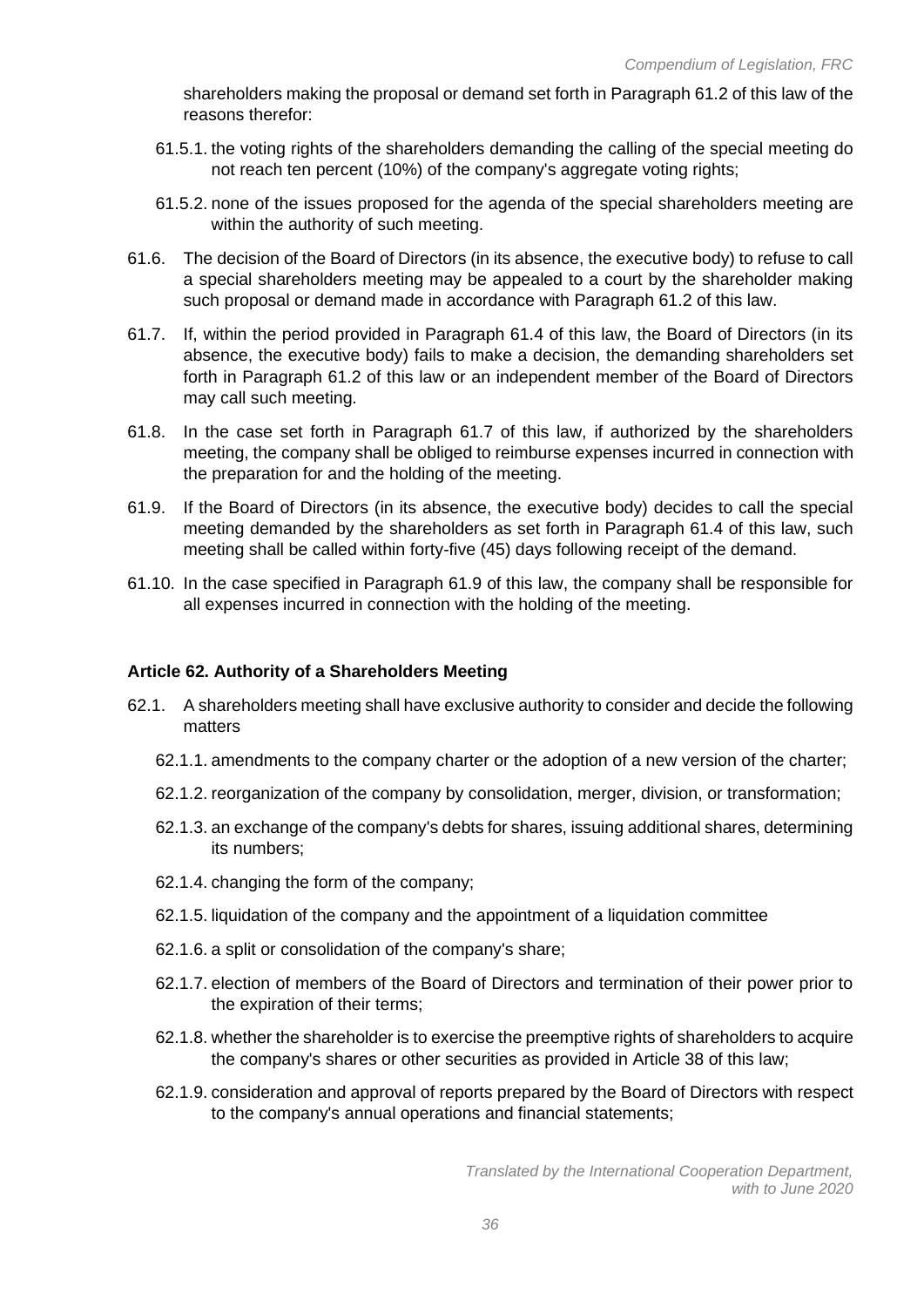- 62.1.10. approval of any major transactions specified in Chapter Eleven of this law, in case the Board of Directors fails to resolve the issue in accordance with the procedures set forth in this law;
- 62.1.11. approval of any conflict-of-interest transactions specified in Chapter Twelve (12) of this law, in case the Board of Directors fails to resolve the issue in accordance with the procedures set forth in this law.
- 62.1.12. approval of any acquisition of its shares by the company pursuant to this law
- 62.1.13. approving the amount of salaries and bonuses to be given to members of the Board of Directors, unless otherwise provided in the company's charter;
- 62.1.14. report set forth in Paragraph 96.4 of this law;
- 62.1.15. other proposals submitted to the meeting by the decision of the Board of Directors;
- 62.1.16. other matters required to be submitted to a shareholder meeting for approval as provided in this law or in the company's charter.
- 62.2. A shareholders meeting of a limited liability company that does not have a Board of Directors shall have exclusive authority to consider and decide the following matters in addition to those specified in Paragraph 62.1 of this law:
	- 62.2.1. the issuance of securities by the company;
	- 62.2.2. determining the authority of the company's executive body;
	- 62.2.3. appointment of the executive director or members of the company's executive body, determining their authority, and termination of their powers prior to the expiration of their terms;
	- 62.2.4. approving the amount of salaries and bonuses to be given to members of the executive body;
	- 62.2.5. consideration and approval of reports prepared by the executive body with respect to the company's annual operations and financial statements;
	- 62.2.6. selecting and concluding a contract with the auditor for the company;
	- 62.2.7. determining the amount of dividends and the procedures for their payment;
	- 62.2.8. approving the internal organization of the executive body;
	- 62.2.9. creation of branches and representative offices;
	- 62.2.10. determining the market value of property and property rights pursuant to Article 55 of this law;
	- 62.2.11. other matters required by this law or the company charter;
	- 62.2.12. other matters proposed for consideration by the executive body or shareholders.

#### **Article 63. Shareholders Meeting Resolutions taking Effect**

63.1. The rights of holders of a company's common shares to vote on matters submitted for consideration and approval at a shareholders meeting are governed by Article 34 of this law and the rights of holders of preferred shares are governed by Article 35 of this law.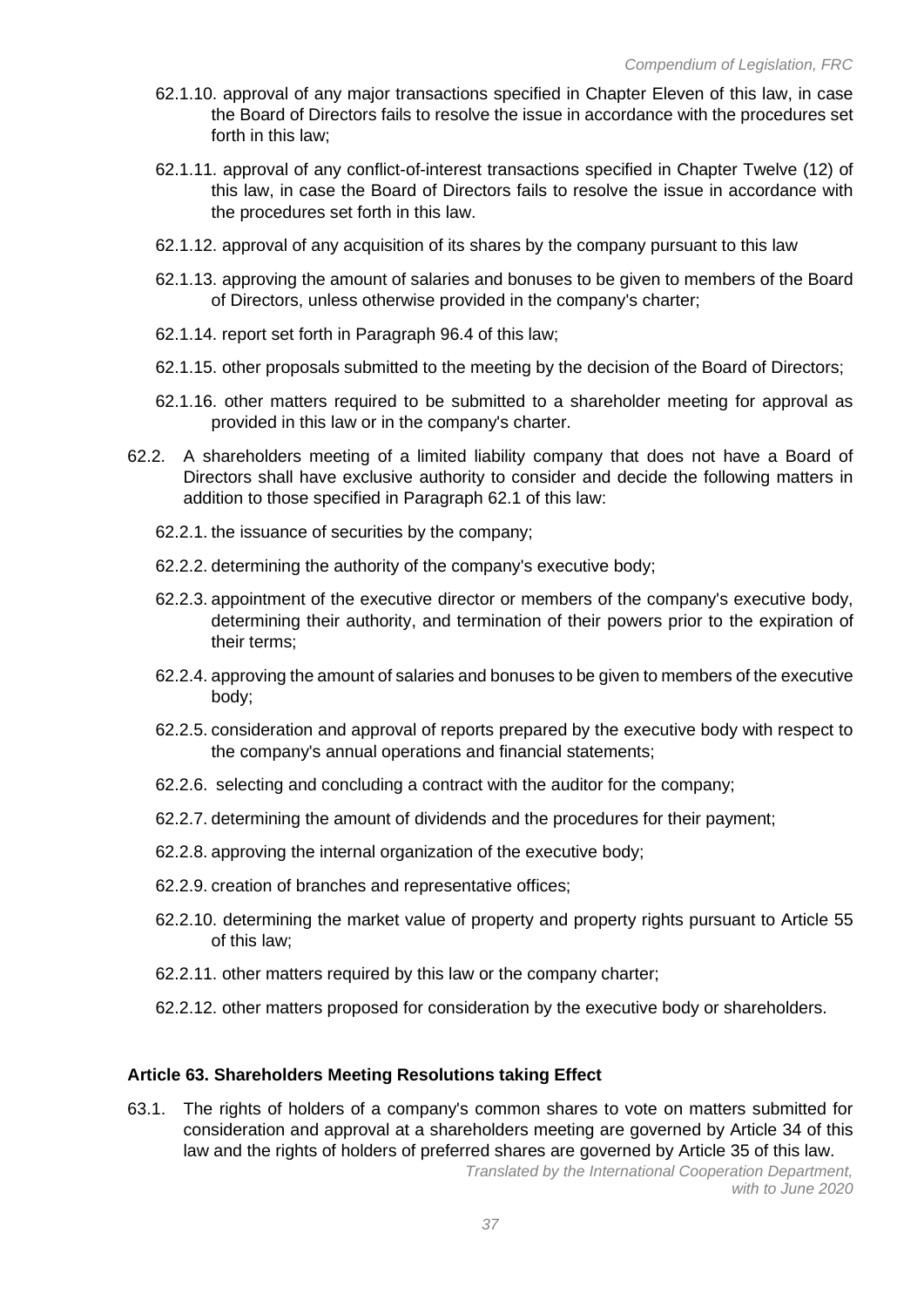- 63.2. Unless otherwise provided by law, one share shall have one vote.
- 63.3. A shareholder with voting rights shall be entitled to vote on any matter submitted to a vote of shareholders.
- 63.4. The voting eligibility for each issue to be discussed at the meeting and the number and types of shares to be presented at the meeting shall be determined by the tabulation commission.
- 63.5. The voting eligibility and number of shares of each class with respect to each matter to be discussed at the meeting shall be determined by the tabulation commission.
- 63.6. To be effective, any matter submitted to a shareholders meeting for consideration, other than election of members of the Board of Directors (or in its absence, the executive body), shall be adopted by a majority of the votes of shareholders that are eligible to vote on the matter who attend the meeting, unless a larger number of votes is specified in this law or in the company charter.
- 63.7. In the case of election of members of the Board of Directors (or in its absence, the executive body), the candidates who receive the largest number of votes shall be elected as members, unless otherwise provided in the charter of a limited liability company.
- 63.8. Any matter specified in Sections 62.1.1-62.1.6 of this law that is submitted to a vote of shareholders must be adopted by a simple majority of votes of shareholders eligible to vote on the matter who attend the meeting.
- 63.9. The company charter may require a larger number of votes than specified in Paragraph 63.7 of this law to approve matters specified Sections 62.1.1-62.1.6 of this law.
- 63.10. The company charter may provide for special procedures to be followed when considering certain matters on the agenda of a shareholders meeting depending on the nature of matter.
- 63.11. The Shareholders meeting may neither consider nor resolve any matter that is not included in the agenda of the meeting.
- 63.12. If deemed necessary, the company charter may specify procedures for submitting additional matters to be included in the agenda of the shareholders meeting in cases other than those specified in Article 66 of this law.

## **Article 64. Right to participate in a shareholders meeting**

- 64.1. A list of shareholders having the right to attend a shareholders meeting shall be compiled as of a specified date determined by the Board of Directors (in its absence, the executive body) by the registrar of the company's securities register and delivered to the person who called the meeting.
- 64.2. In the case of a joint stock company, the scheduled date for compiling the list of such shareholders shall be determined by the Board of Directors at the time of the adoption of the decision to hold the shareholders meeting and such date shall be no earlier than the prior to the date of the meeting.
- 64.3. In the case of a limited liability company, the scheduled record date shall be the date of the shareholders meeting.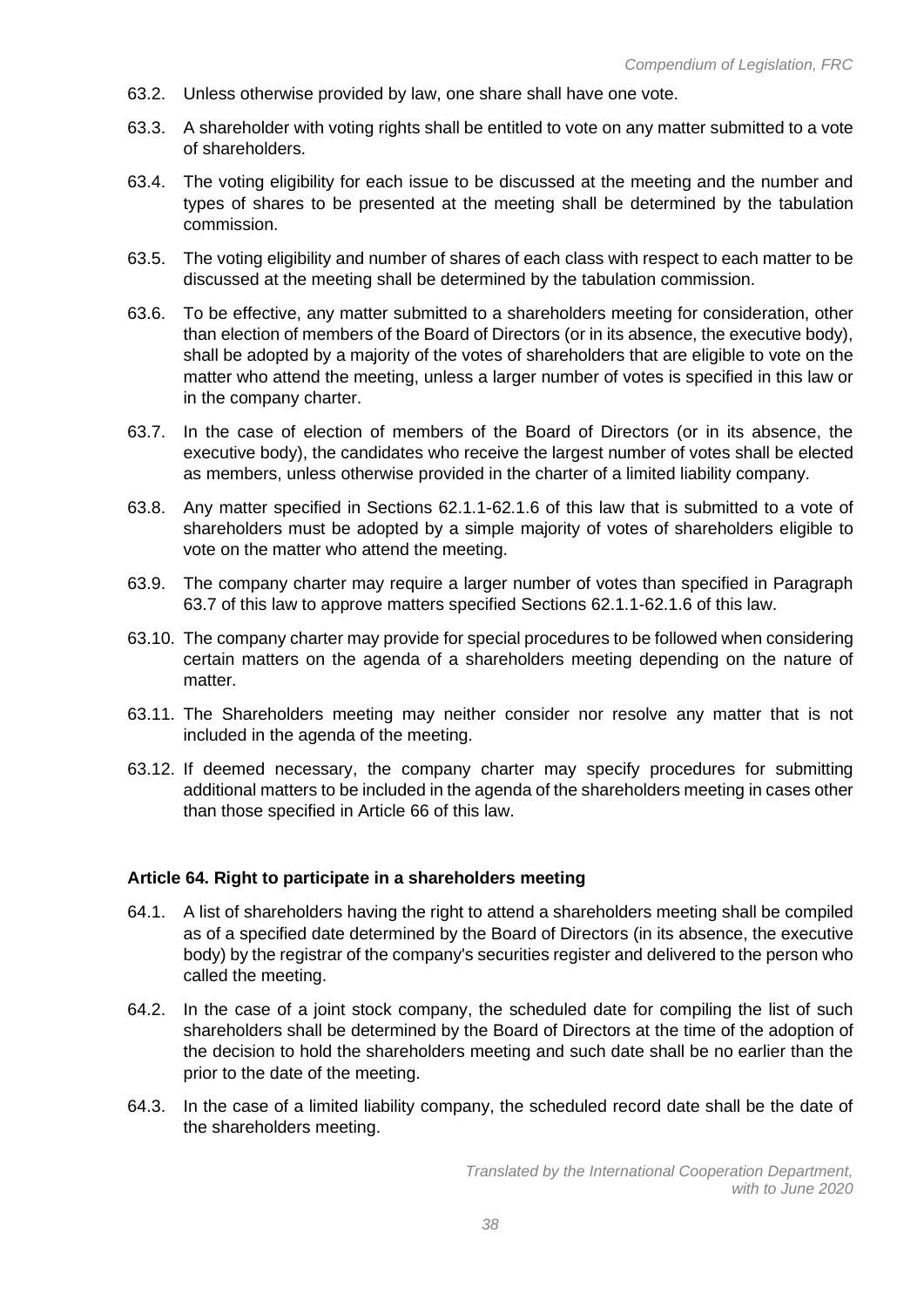- 64.4. The scheduled record date shall be specified in the decision to convene the shareholders meeting and the notice of the shareholders meeting.
- 64.5. The list of shareholders who have the right to attend the shareholders meeting shall contain the father/mother's name, name and address of each shareholder, and the number and class of shares they each hold.
- 64.6. Upon the demand of shareholders holding at least ten percent (10%) of company' s shares, the company must make the list of shareholders having the right to attend a shareholders meeting available to such shareholders.
- 64.7. Changes to the list of shareholders having the right to attend a shareholders meeting shall be made by the Board of Directors with the approval of the registrar of the register of securities of the company.

## **Article 65. Distributing notice of the shareholders meeting**

- 65.1. A person calling a shareholders meeting as provided in Paragraph 60.1 of this law shall be obliged to notify each shareholder who has a right to attend the meeting.
- 65.2. In the case of a limited liability company, the procedures and time for giving notice of the holding of a shareholders meeting may be specified in the company charter.
- 65.3. The Financial Regulatory Committee shall issue procedures for giving notice of the holding of shareholders meetings of a joint stock company.
- 65.4. A notice of the holding of a shareholders meeting shall contain the company's name and address, the date, time and place of the meeting, the record date for determining shareholders having the right to attend the meeting, the matters to be included in the agenda, drafts of resolutions to be considered at the meeting, the procedure for providing shareholders with information concerning such draft resolutions, and other information provided for by this law or the company charter.
- 65.5. If votes are to be cast in advance ballot, the place for delivery of ballots and the date by which such ballots must be received to be effective shall be notified separately.
- 65.6. The following information shall be accessible by the shareholders during the time of regular sessions of the shareholder meetings:
	- 65.6.1. the company's annual financial statements
	- 65.6.2. the report of the company's auditors with respect to the financial statements;
	- 65.6.3. a list of any conflict-of-interest transactions concluded by the company during the fiscal year and certification by the auditor as to whether each such transaction was approved in accordance with the requirements of Chapter Twelve (12) of this law;
	- 65.6.4. information with respect to the candidates for election to the Board of Directors (or appointment to the executive body) of the company;
	- 65.6.5. a list of the company's affiliated persons, and the number and class of shares held by them;
	- 65.6.6. information with respect to company related expenses incurred by, and salaries and bonuses paid or granted to members of the Board of Directors and executive body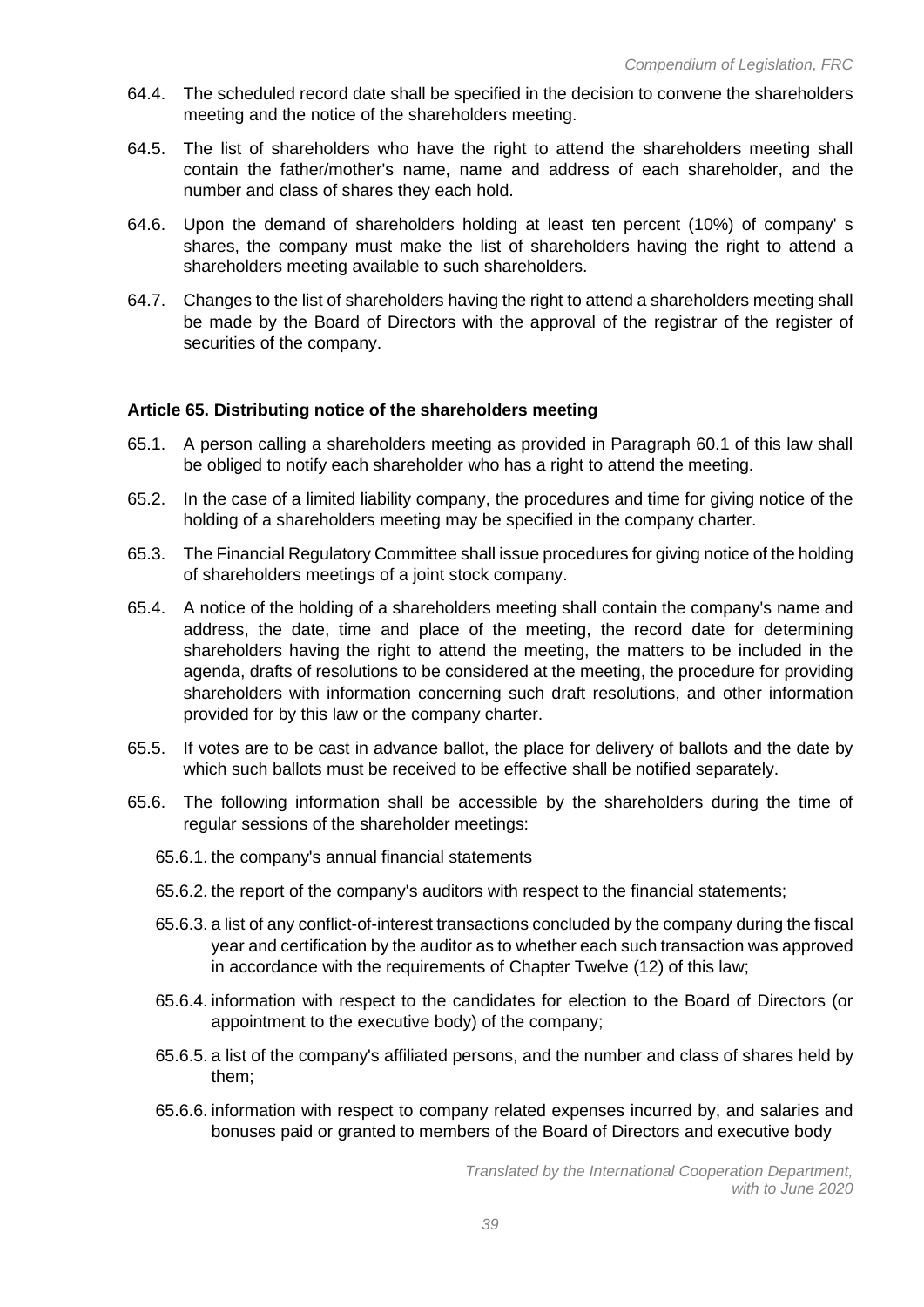- 65.6.7. in the case of a joint stock company, an annual report of business operations;
- 65.6.8. any other material information concerning the matters included in the agenda of the meeting.
- 65.7. The company shall be obliged to make the information specified in Paragraph 65.6 of this law accessible to the shareholders from the time of giving notice of the shareholders meeting.
- 65.8. The company shall be obliged to ensure the accessibility of the venue of the shareholders meeting for the shareholders.

#### **Article 66. Submitting proposals to be Included in the Agenda of a Shareholders Meeting**

- 66.1. Within sixty (60) business days after the end of the fiscal year, holders of five percent (5%) or more of the company's common shares may submit additional proposals to the agenda for the meeting and may nominate candidates for election to the Board of Directors or Tabulation Commission (if the company charter provides for such matter to be discussed by the meeting), to the Board of Directors or the executive body.
- 66.2. The executive management shall submit the proposal set forth in Paragraph 66.1 of this law to the Board of Directors within three (3) working days.
- 66.3. The shareholder specified in Paragraph 66.1 of this law shall submit the proposal in writing and it shall include a statement of the proposal, the father/mother's name, name of the shareholders introducing the proposal, and the number and class of shares held by each such shareholder.
- 66.4. If the shareholder specified in Paragraph 66.1 of this law nominates candidates for election to the Board of Directors or appointment to the executive body, it shall include the father/mother's name, name (if it is a shareholder of the company, the number and class of shares held by such shareholder) of the candidate, the father/mother's name, name of the shareholders nominating the candidate, and the number and class of shares held by each such shareholder and may specify the grounds for such nomination.
- 66.5. The Board of Directors (in its absence, the executive body) shall be obliged to include the submitted proposals set forth in Paragraph 66.3 of this law into the agenda for a regular shareholders meeting within fifteen (15) business days following the receipt of such proposals, except in the following cases:
	- 66.5.1. the proposal submitter does not comply with the requirements specified in Paragraph 66.1 of this law;
	- 66.5.2. if all information specified in Paragraphs 66.3 and 66.4 of this law have not been provided.
- 66.6. If the Board of Directors (in its absence, the executive body) refuses to include a proposal in the agenda of a regular shareholders meeting, or to include a proposed candidate in the list of candidates as set forth in Paragraphs 66.3 and 66.4 of this law, it shall deliver a notice on the reasons for such refusal to the shareholders who submitted the proposals or nominations within three (3) business days following the date of such decision.
- 66.7. The decision of the Board of Directors (in its absence, the executive body) specified in Paragraph 66.6 of this law may be appealed to a court by the proposal submitting person.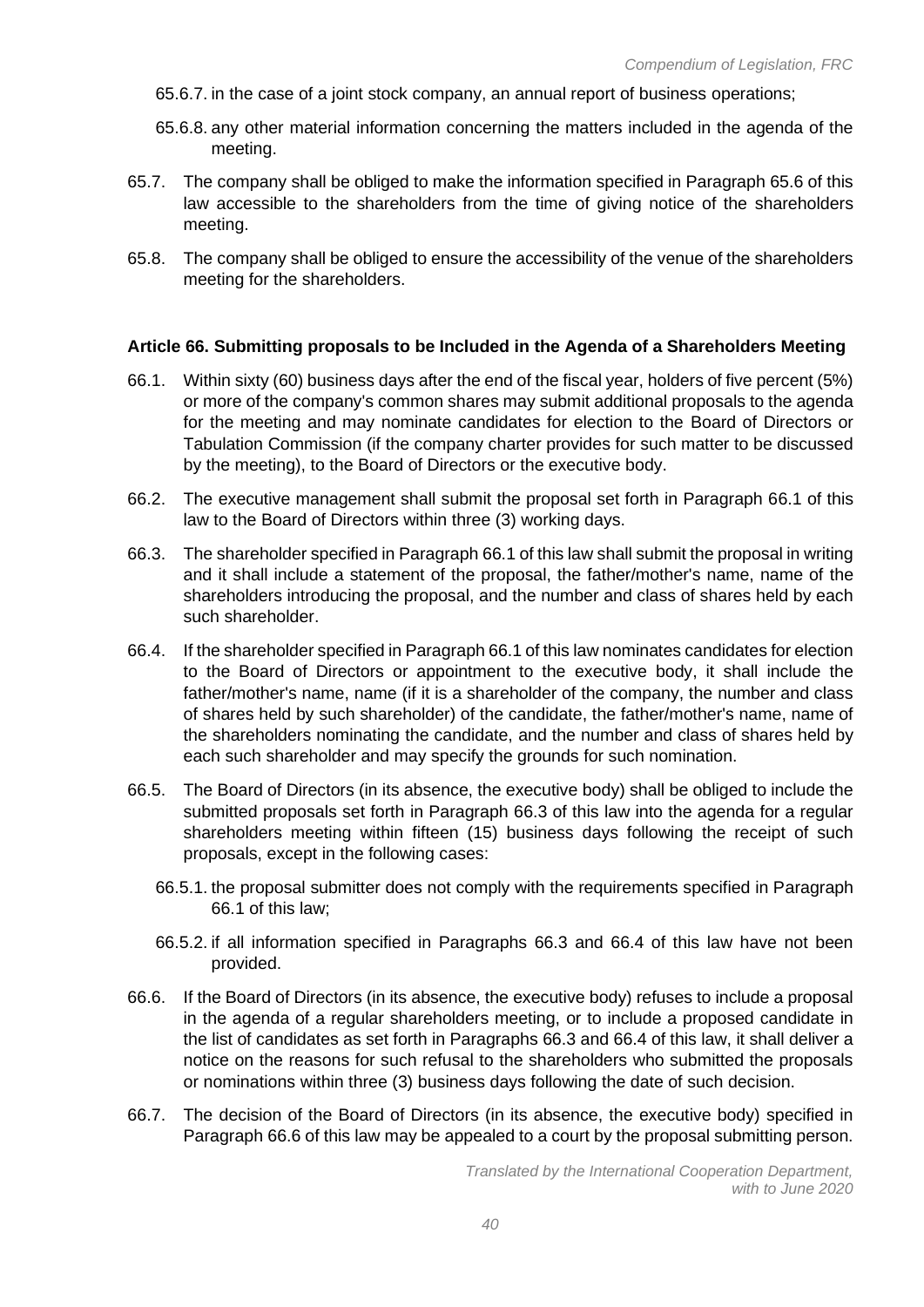- 66.8. The Board of Directors shall have no right to amend the proposal without the consent of the proposal submitting person(s).
- 66.9. No changes may be made to the agenda of a shareholders meeting after the resolution to hold such meeting has been adopted
- 66.10. When nominating a candidate for the Board of Directors it shall be specified which of the independent member or a regular member the person is nominated to be and if the nomination is for an independent member, it shall be proven that such candidate fulfills the requirements set by this law.

## **Article 67. Tabulation Commission of the Shareholders Meeting**

- 67.1. In the case of a joint stock company, the person who called for a shareholders meeting shall appoint the tabulation commission as specified in Paragraph 60.1 of this law, and a third party may be authorized to act as the tabulation commission.
- 67.2. It shall be prohibited to appoint as the member of the tabulation commission any person holding official position in the company, or their affiliated persons, if any such persons have a direct Interest in any matter to be considered at the meeting.
- 67.3. The tabulation commission shall have the following obligations:
	- 67.3.1. determine the existence of a quorum at a shareholders meeting and advise the chairperson of the meeting in this regard
	- 67.3.2. determine each shareholder's voting rights with respect to each matter on the agenda of the meeting
	- 67.3.3. explain any issues arising in connection with the exercise by shareholders of their right to vote;
	- 67.3.4. explain the voting procedures;
	- 67.3.5. ensure compliance with the established voting procedures and voting rights;
	- 67.3.6. account for and preserve voting ballots if voting is conducted by ballot;
	- 67.3.7. tabulate votes and record the results of voting at the shareholders meeting;
	- 67.3.8. compile a record of voting result and provide the meeting with a report signed by the head of the tabulation commission;
	- 67.3.9. deliver voting ballots to the company's archives for safe keeping.
- 67.4. The head of the tabulation commission shall be personally responsible for the accuracy of the record
- 67.5. The Board of Directors may assign additional duties to the tabulation commission related to the shareholders meeting.

## **Article 68. Procedures for Participation in a Shareholders Meeting**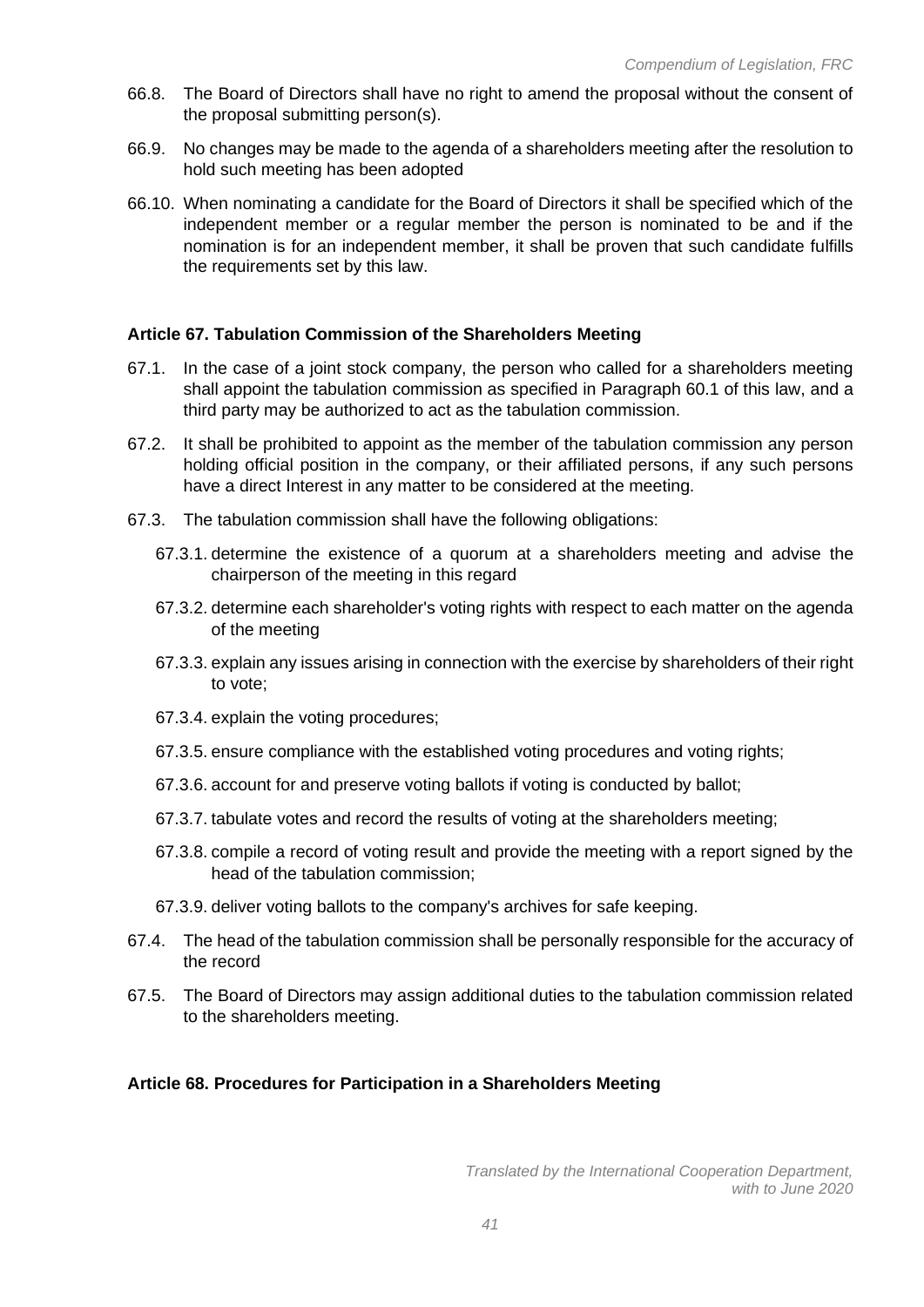- 68.1. The right to participate in a shareholders meeting may be exercised by a shareholder either in person or through its representative, who shall act on the basis of a written power of attorney issued pursuant to the requirements of the Civil Code.
- 68.2. The representative to attend the meeting as set forth in Paragraph 68.1 of this law shall notify the Board of Directors that it is acting in this capacity prior to the meeting and the power of attorney shall only be valid for a specified meeting.
- 68.3. If such meeting is postponed, but the agenda remains the same, the power of attorney set forth in Paragraph 68.1 of this law shall remain valid for use at the next meeting.
- 68.4. Shareholders who have submitted their votes by ballot shall be deemed to be participants in the shareholders meeting.
- 68.5. In the case of a joint stock company, any shareholder that has transferred its shares after the record date for determining shareholders having the right to participate in a shareholders meeting may grant a power of attorney to the transferee of such shares authorizing such holder to participate in the meeting, or may agree to participate in person at the meeting and to vote in accordance with the transferee's instructions.
- 68.6. If a company's shares are jointly owned by several persons in part, the power to vote at a shareholders meeting may be exercised by any one of the owners as agreed among them or by their representative.
- 68.7. Documentation establishing the right to represent such persons as set forth in Paragraph 68.6 of this law must meet the requirements of the Civil Code.

# **Article 69. Quorum Required for a Shareholders Meeting, the taking of effect of the Shareholders Meeting**

- 69.1. There shall be a quorum at a shareholders meeting if shareholders holding more than fifty percent (50%) of the company's voting shares participate in the meeting.
- 69.2. The company's charter may establish quorum requirements higher than specified in Paragraph 69.1 of this law.
- 69.3. In the absence of a quorum as provided in Paragraph 69.1 of this law the shareholders meeting shall be deemed invalid and shall be postponed; and a date for a new shareholders meeting shall be set by the Board of Directors, in which case it is prohibited to change the agenda of the postponed meeting.
- 69.4. There shall be a quorum at the postponed shareholders meeting set forth in Paragraph 69.3 of this law if shareholders eligible to vote holding at least twenty percent (20%) of the company' s voting shares participate in the meeting, unless a higher number of shares is required by the company charter.
- 69.5. If the agenda for the postponed shareholders meeting includes matters specified in Sections 62.1.1-62.1.6 of this law, a quorum will be deemed to be established if shareholders eligible to vote holding at least one third (1/3) of the company's voting shares participate in the meeting, unless a higher percentage is required by the company charter.
- 69.6. A company shall hold the postponed shareholders meeting set forth in Paragraph 69.3 of this law within twenty (20) business days and shareholders shall be given notice of the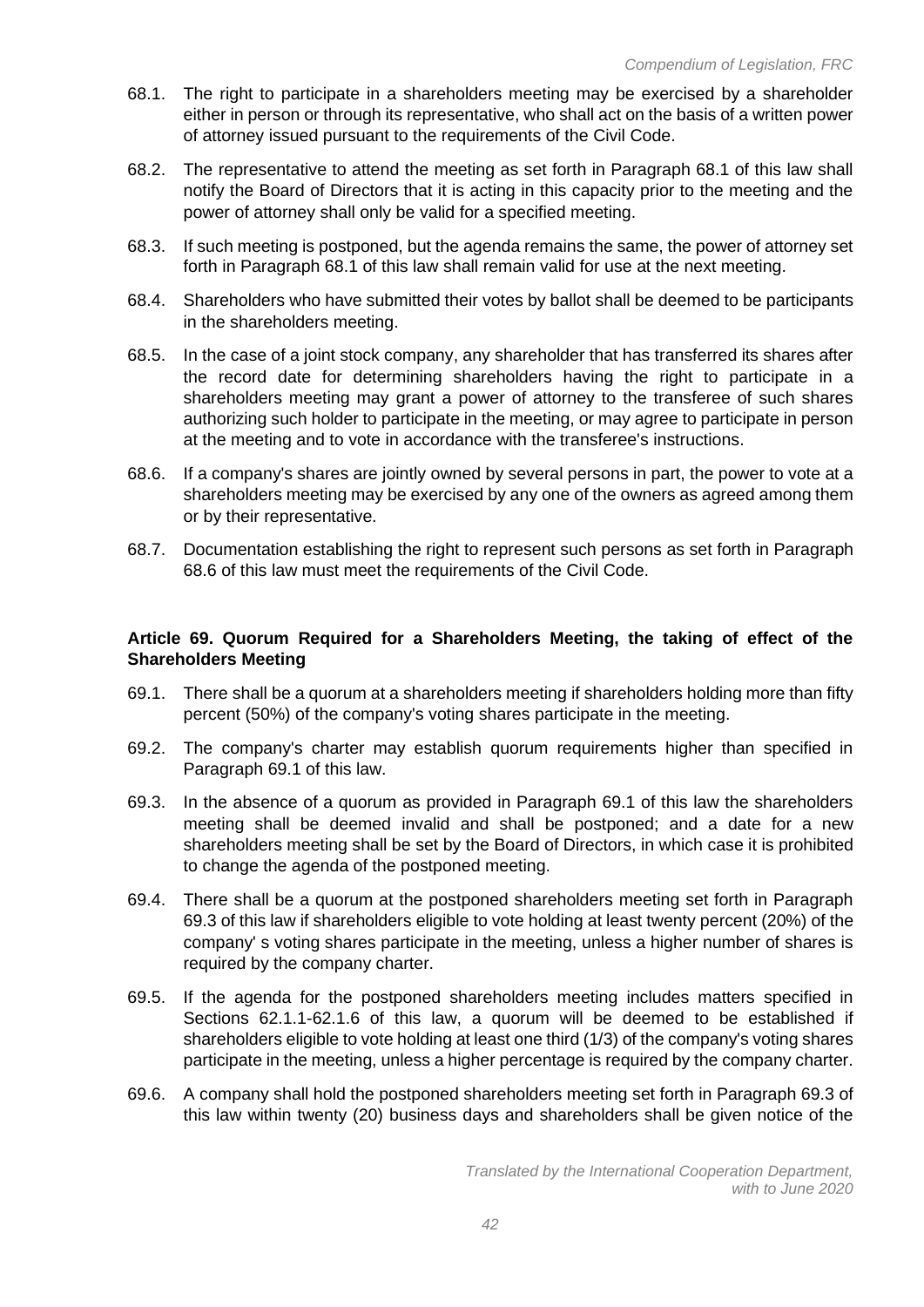place, date and time of the postponed meeting at least seven (7) business days prior to the holding of postponed meeting.

- 69.7. In the case of a postponed shareholders meeting set forth in Paragraph 69.3 of this law is held by a joint stock company, the record date for determining shareholders having the right to participate in the meeting shall not be changed.
- 69.8. Ballots submitted for use at the shareholders meeting at which a quorum was not established set forth in Paragraph 69.3 of this law shall be counted in establishing the quorum.
- 69.9. If the postponed shareholders meeting is not held within the time period specified in Paragraph 69.6 of this law, a new shareholders meeting shall be called, at which the quorum requirements set forth in Paragraph 69.1 of this law must be met.

#### **Article 70. Shareholder meeting, appealing its decision**

- 70.1. The shareholder who did not attend the shareholders meeting, or who voted against the decision adopted at such meeting may appeal to a court in respect of the shareholders meeting and its decision on the following grounds:
	- 70.1.1. the shareholders meeting was not convened in accordance with the procedure set by this law, and by the relevant authority in conformity therewith, or with the company charter.
	- 70.1.2. the date and place of the shareholders meeting was changed after the decision to convene the shareholders meeting was issued;
	- 70.1.3. Matters not included in the agenda of the meeting were discussed.
- 70.2. The shareholder who did not attend the shareholders meeting, or voted against the decision adopted at such meeting has the right to submit its complaint to the Financial Regulatory Committee based on the grounds specified in Paragraph 70.1 of this law.

## **Article 71. Voting ballots**

- 71.1. A public company shall, and a limited liability company may, conduct voting at a shareholders meeting by the use of ballots.
- 71.2. Shareholders who shall vote as specified in Paragraph 71.1 of this law shall submit their ballots to the tabulation commission pursuant to procedures established in the voting ballots.
- 71.3. The person who called for a shareholders meeting shall adopt the content and format of the voting ballots specified in Paragraph 71.1 of this law.
- 71.4. Voting ballots shall contain:
	- 71.4.1. name of company
	- 71.4.2. the place, date and time for holding the relevant shareholders meeting;
	- 71.4.3. the father/mother's name, name of the shareholder and the class and number of shares held by such shareholder;

*Translated by the International Cooperation Department, with to June 2020*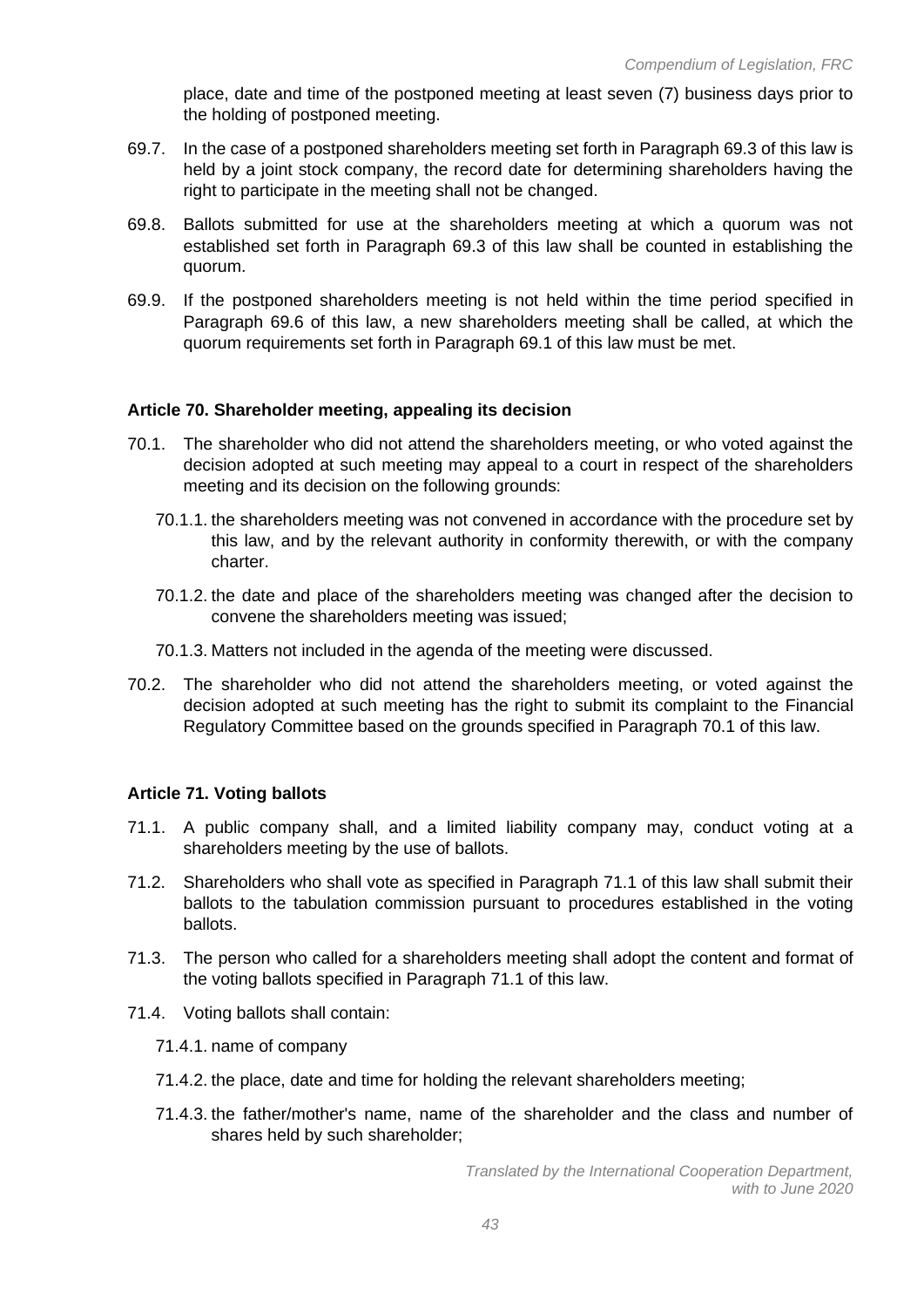- 71.4.4. a statement of the issues on the agenda for the meeting and the father/mother's name, and names of candidates for election to the Board of Directors.
- 71.4.5. the voting method (ordinary or cumulative) to be used for electing members of the Board of Directors or the executive body.
- 71.5. If ordinary voting is to be used, provisions for the voting options '*for', 'against'* and *'abstain'* with respect to each matter, if cumulative voting is to be used, the ballots shall include an explanation of the concept of cumulative voting and a blank next to the name of each candidate indicating the number of votes being cast for such candidate.

## **Article 72. Validity of Voting Ballots at a Shareholders Meeting**

- 72.1. A voting ballot shall be deemed to be valid in the following cases:
	- 72.1.1. in the case of ordinary voting, only one blank is marked with respect to each matter to be voted on;
	- 72.1.2. in the case of election of members of the Board of Directors or members of the executive body by ordinary voting, the number of votes cast for the candidates does not exceed the number of members to be elected.
	- 72.1.3. in the case of election by cumulative voting, the total number of votes cast by the shareholder for each candidate for the Board of Directors or the Executive body does not exceed the total number of votes such shareholder is entitled to cast, which is the number of common shares held by the shareholder multiplied by the number or the members to be elected.
- 72.2. With respect to voting on all matters other than elections, a shareholder may mark only one of the possible voting options.

## **Article 73. Decisions of Shareholders Adopted by External Voting**

- 73.1. A joint stock company may resolve a matter of the exclusive authority of the shareholders meeting by way of an external voting instead of convening a shareholders meeting and such external voting shall use voting ballots.
- 73.2. The regular session of the shareholders meeting may not be replaced by external voting.
- 73.3. A company's Board of Directors shall decide to conduct external voting and such decision shall contain:
- 73.3.1. a list of the matters to be submitted to shareholders for external voting;
	- 73.3.2. the record date for determining the shareholders who have the right to participate in such external voting;
	- 73.3.3. the date for delivering voting ballots to such shareholders;
	- 73.3.4. the date by which ballots must be submitted to the company;
	- 73.3.5. the content and format of the ballot;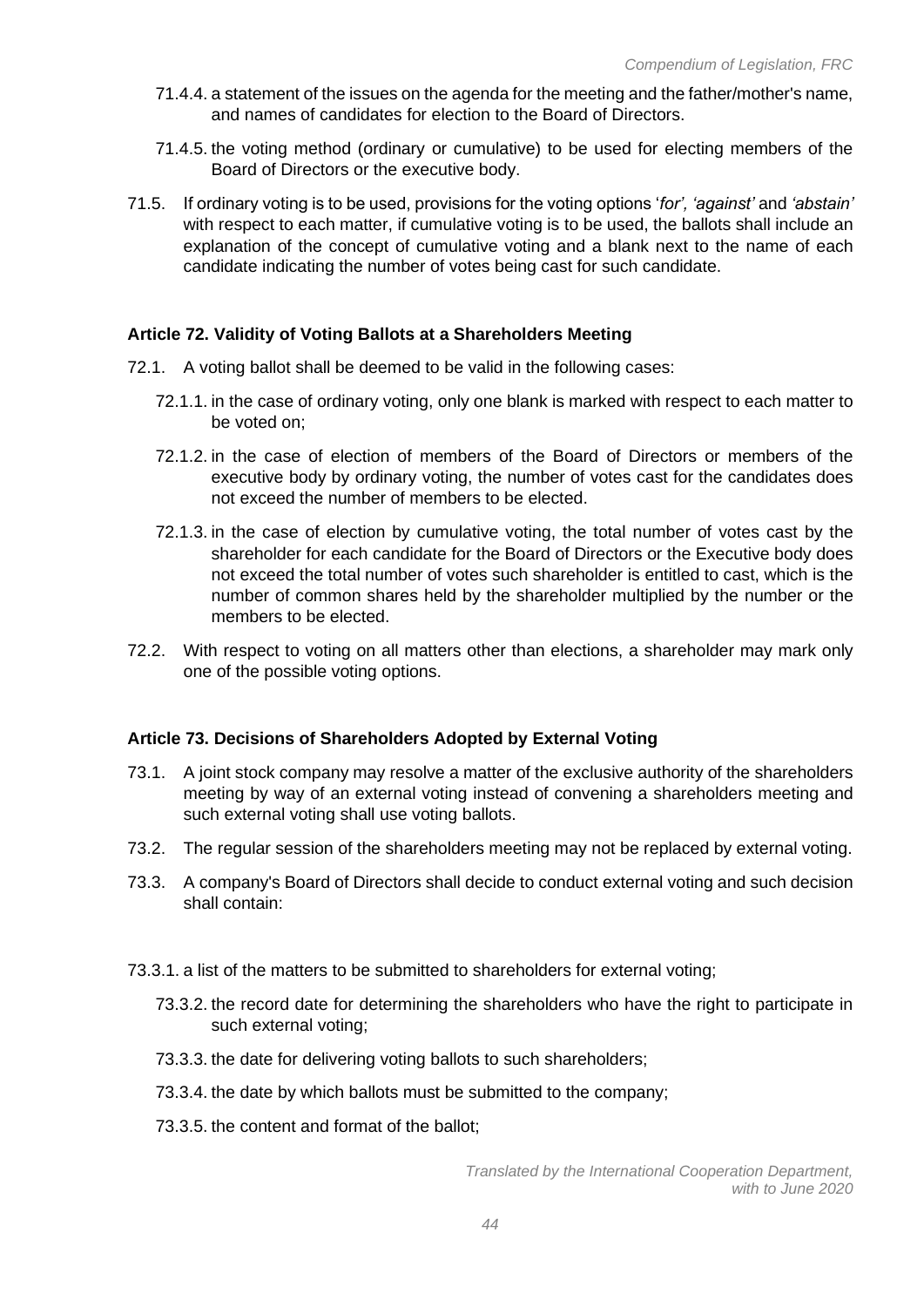- 73.3.6. a list of materials and information to be made available to shareholders with respect to the matters to be voted, the location of such information.
- 73.4. Shareholders having the right to participate in external voting shall be determined in accordance with Article 64 of this law.
- 73.5. The voting ballot shall contain the information specified in Sections 71.4.1, 71.4.3- 71.4.5 of this law and the date by which ballots must be submitted.
- 73.6. In the case of a joint stock company, voting ballots must be distributed to shareholders at least thirty (30) business days prior to the date by which ballots must be submitted to the company.
- 73.7. An external voting shall be considered valid if shareholders holding more than fifty percent (50%) of the total shares eligible to vote submit their ballots and the resolutions shall be deemed to be adopted if approved by a majority of votes of shareholders eligible to vote who submitted their ballots.
- 73.8. The tabulation commission shall count the votes cast by ballot and prepare a summary report in accordance with the provisions of Article 67 of this law.
- 73.9. The tabulation commission shall submit its report to the Board of Directors, signed by the head and members of the commission, within three (3) business days following the date by which ballots must be submitted to the company.
- 73.10. The report on the result of external voting shall include:
	- 73.10.1. the date that the voting ballots were distributed to shareholders
	- 73.10.2. a list of the matters voted on by external voting;
	- 73.10.3. a list of the names of shareholders who submitted ballots and the number of voting shares held by each such shareholder;
	- 73.10.4. the total number of votes cast with respect to each issue by shareholders with voting rights;
	- 73.10.5. the results of the external voting; and
	- 73.10.6. the resolutions adopted by the external voting.
- 73.11. Based on the report of the tabulation commission of the shareholders meeting, the Board of Directors shall render a decision and shall inform the shareholders of the such decision within seven (7) business days following the date of receiving such report.

## **Article 74. Minutes of a shareholders meeting**

- 74.1. Minutes of a shareholders meeting shall be compiled within fifteen (15) business days following the meeting and shall be signed by the chairperson of the meeting who shall be responsible for the accuracy of the minutes
- 74.2. The minutes of a shareholders meeting must include:
	- 74.2.1. the date, place and time of holding the meeting;
	- 74.2.2. the father/mother's name and name of the chairperson of the meeting;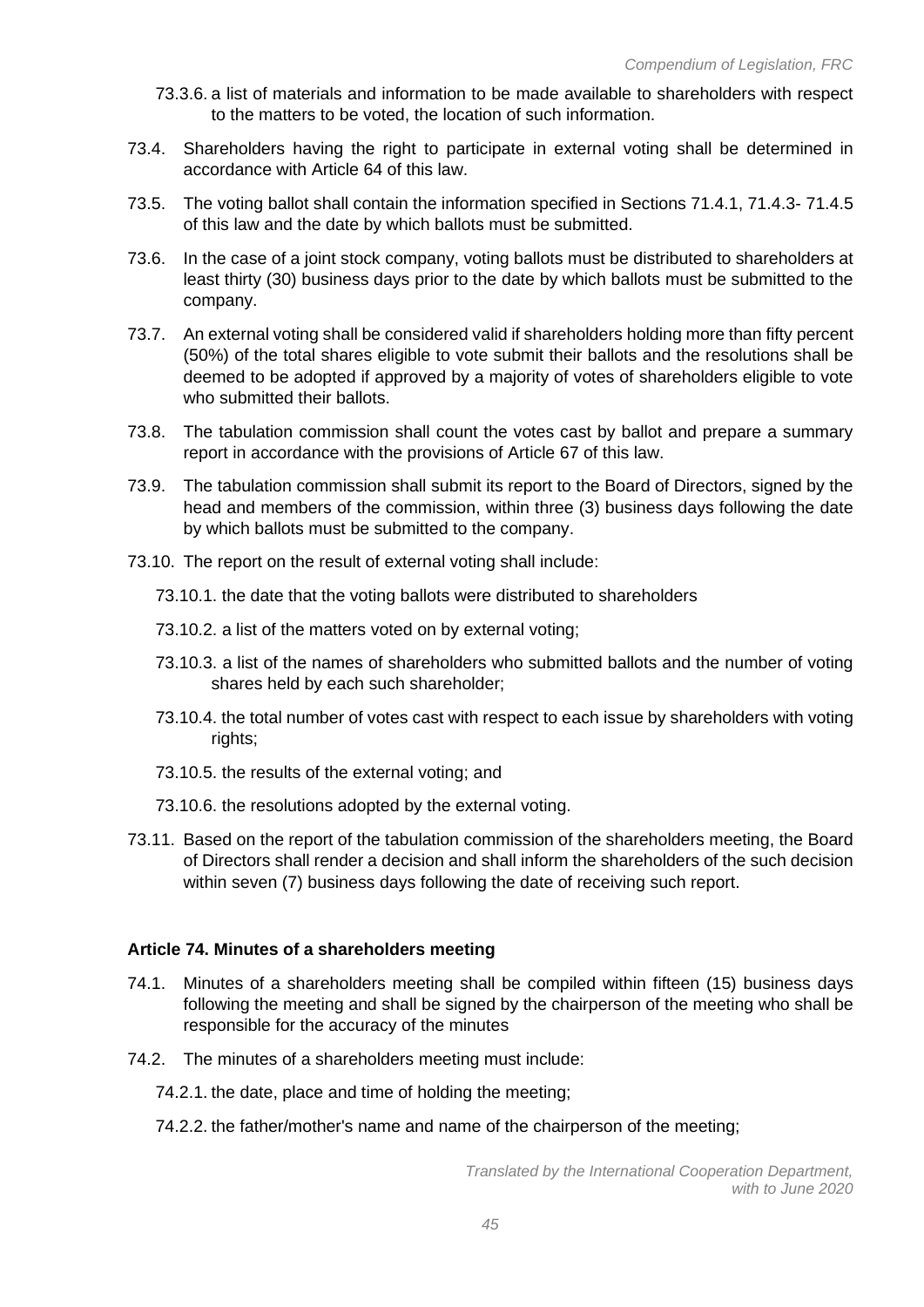- 74.2.3. the agenda of the meeting;
- 74.2.4. the total number of voting shares held by all shareholders and the number of such shares held by shareholders attending the meeting;
- 74.2.5. in the case of voting by ballots, the content and format of the ballot;
- 74.2.6. the number of votes cast for and against each resolution, the number of abstentions, the full text of resolutions adopted at the meeting.
- 74.3. Mistakes made in compiling the minutes of a shareholders meeting shall not constitute grounds to invalidate the decisions adopted by the meeting
- 74.4. In the case of a limited liability company, voting results and decisions adopted at a shareholders meeting shall be announced at the meeting.
- 74.5. In the case of a joint stock company, voting results and resolutions adopted at a shareholders meeting or by external voting shall either be announced at the meeting or in a report to shareholders.
- 74.6. If the company and the shareholder(s) deem necessary, specified technical equipment may be used to make a recording for proof of the accuracy of the minutes of the shareholders meeting.
- 74.7. If a shareholder made a recording set forth in Paragraph 74.6 of this law, a copy of such recording shall be retained by the company.

#### **Article 75. Board of Directors**

- 75.1. The Board of Directors is the governing body of a company between shareholders meetings
- 75.2. A public company shall have a Board of Directors and a limited liability company may choose to not have a Board of Directors unless otherwise provided in its charter
- 75.3. The number of members of the Board of Directors shall be set forth in the company charter.
- 75.4. The Board of Directors of a public company and of a state-owned company shall have at least nine (9) members, and one third shall be independent members.
- 75.5. If specified in the company charter, the Board of Directors of a limited liability company may have independent members.
- 75.6. If the shareholders meeting of a joint stock company fails to elect the number of independent members to the Board of Directors as set forth in Paragraph 75.4 of this law, the Board of Directors of the company shall be deemed to be incapable of exercising its full authority.
- 75.7. In the case set forth in Paragraph 75.6 of this law, the Board of Directors of the company shall set the date for the convening of the next shareholders meeting within five business days of the date of the initial shareholders meeting and have the matter of electing members of the Board of Directors re-considered.
- 75.8. The member and secretary of the Board of Directors shall have attended a corporate governance training and obtained a certificate.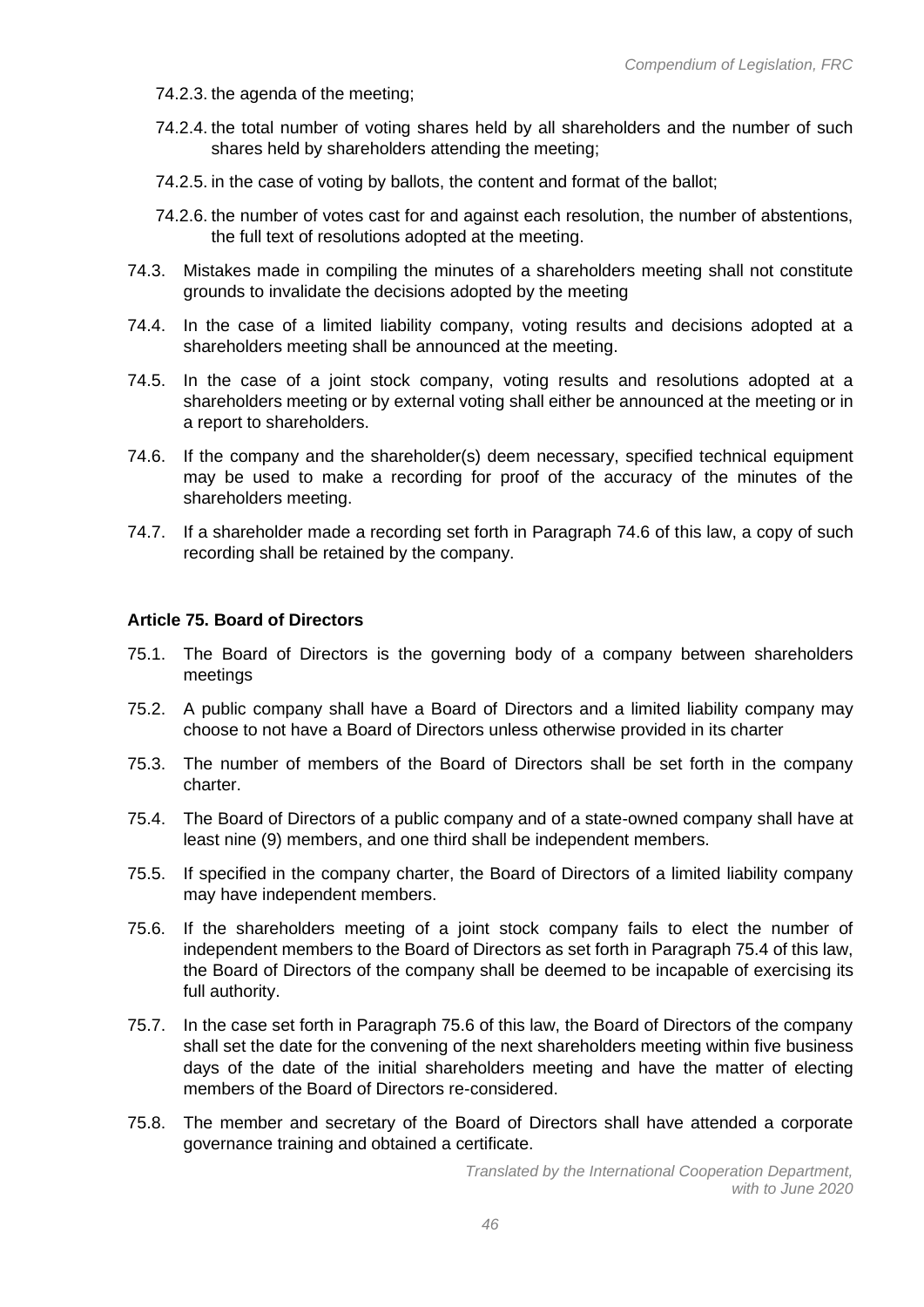#### **Article 76. Authority of the Board of Directors**

- 76.1. With the exception of matters specified in this law or in the company charter as being exclusively within the authority of the shareholders meeting, the Board of Directors shall have authority with respect to the following matters:
	- 76.1.1. determination of the activities and policies of the company;
	- 76.1.2. the holding of regular and special shareholders meetings;
	- 76.1.3. determination of the agenda for shareholders meetings, the recorded date for determining shareholders having the right to participate in such meetings, and other matters with respect to the holding of such meetings;
	- 76.1.4. the issuance of shares within the limits of the company's authorized but unissued shares;
	- 76.1.5. the issuance of securities related to common shares and other securities as specified in the company charter
	- 76.1.6. determination of the market value of property and property rights in accordance with Article 55 of this law;
	- 76.1.7. acquisition and redemption of its shares and other securities
	- 76.1.8. election and modification of the company's executive body and determining its authority;
	- 76.1.9. establishment of the terms of contracts to be concluded with members of the executive body, the amount of bonuses to be granted to such members, and their respective liabilities and obligations;
	- 76.1.10. selection of the company's auditor and establishment of the terms of the contract to be concluded with such auditor;
	- 76.1.11. conclusion of the company's annual report of business operations and financial statements and present it to the shareholders meeting for approval;
	- 76.1.12. unless otherwise provided in the company's charter, determination of the amount of dividends to be paid with respect to the company's shares and the procedures for payment of such dividends;
	- 76.1.13. approval of the rules of procedure to be followed by the company's Board of Directors and executive body;
	- 76.1.14. creation of branches and representative offices of the company;
	- 76.1.15. preparation of resolutions with respect to reorganization of the company for submission to a shareholders meeting for approval and implementation of such reorganization
	- 76.1.16. approval of the conclusion of a major transaction in accordance with Chapter Eleven (11) of this law.;
	- 76.1.17. approval of the conclusion of a conflict-of-interest transaction in accordance with Chapter Twelve of this law; and charter.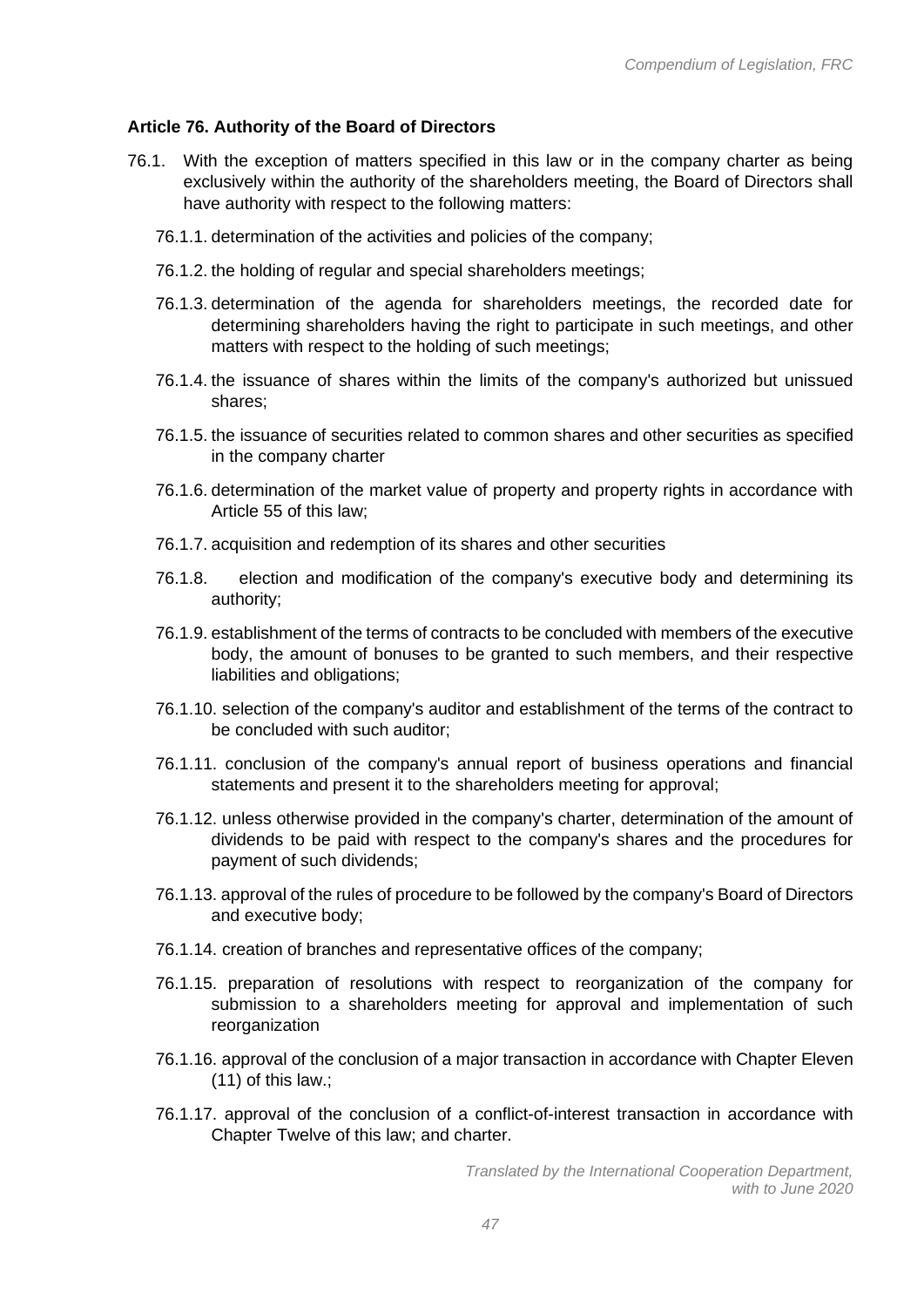76.1.18. other matters specified in this law and in the company's

76.2. In the case of a joint stock company, independent members of the Board of Directors shall take part in considering and deciding the matters specified in Sections 76.1.6, 76.1.10 and 76.1.17 of this law by voting.

## **Article 77. Election, Powers and Termination of Members of the Board of Directors**

- 77.1. Members of the Board of Directors shall be elected by a shareholders meeting pursuant to the procedures established by this law and the company charter.
- 77.2. Unless otherwise provided in the company charter, the authority of members of the Board of Directors shall expire on the date of the next annual shareholders meeting of the next year and members of the Board of Directors may be re-elected at any such meeting.
- 77.3. The shareholders at a special shareholders meeting may terminate the authority of a member of the Board of Directors before the expiration of his or her term and if the members of the Board of Directors have been elected by cumulative voting, a shareholders meeting may terminate the authority of all members of such Board. Member of the Board of Directors must be individual persons.
- 77.4. The members of the Board of Directors of a joint stock company shall be elected by cumulative voting. The votes for regular and independent members of the Board of Directors shall be counted separately. The procedure to use the cumulative voting methods shall be determined by the Financial Regulatory Committee.
- 77.5. Unless otherwise provided in a company's charter, in the event of long-term incapacity or submission to be released from the post, or death of a member of the Board of Directors, the Board may appoint a person to hold this position until the election of a replacement member
- 77.6. The person appointed as set forth in Paragraph 77.5 of this law shall have fulfilled the requirements set for an independent member, and shall exercise the rights of the member of the Board of Directors.

## **Article 78. Chairperson of the Board of Directors**

- 78.1. Unless otherwise provided in the company charter, the chairperson of a company's Board of Directors shall be elected form among the members of the Board by a majority vote of all the members.
- 78.2. Unless otherwise provided in a company's charter, the chairperson of the Board of Directors shall organize the activities of the Board, convene and preside at its meetings, and supervise the preparation and retention of minutes of such meeting
- 78.3. In the absence of the chairperson of a company's Board of Directors, his or her powers shall be exercised by another member of the Board appointed by the chairperson or by the Board.

## **Article 79. Independent member of the Board of Directors**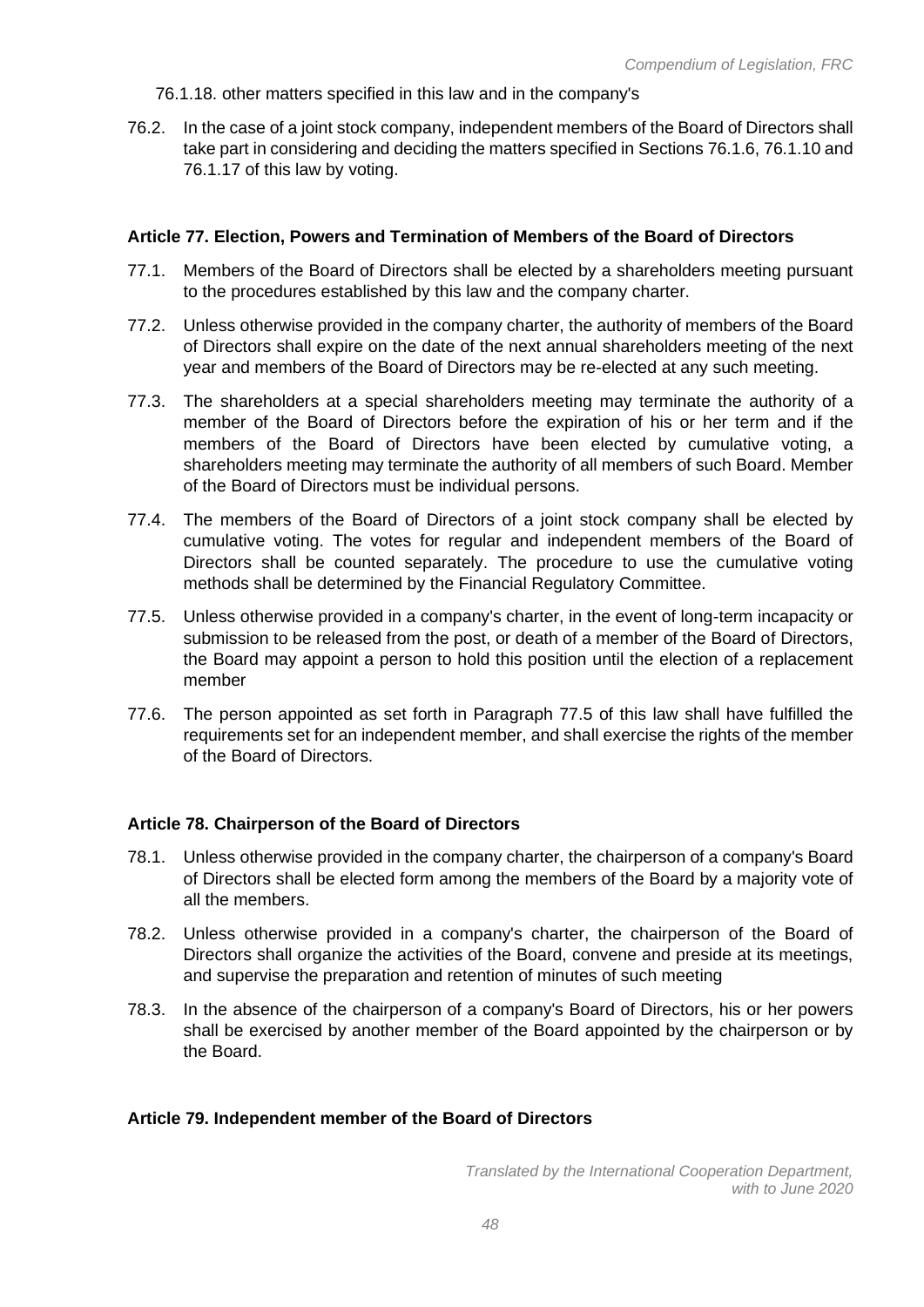- 79.1. The nominating committee specified in Paragraph 81.2 of this law shall nominate a person fulfilling the following requirements for independent member of the Board of Directors:
	- 79.1.1. does not own five percent or more of the common shares of the company, alone, or in conjunction with a relate party;
	- 79.1.2. does not personally, or the related party does not hold an official position in the company, or in other members of the group of companies that the company is part of, or have not held a job position in the last three (3) years;
	- 79.1.3. does not serve public office other than public service office;
	- 79.1.4. is not related to the company business in any way;
	- 79.1.5. other requirements set by law and the company's charter.
- 79.2. In the case of a state-owned and state-dominated company, the independent member may submit to the Nomination Committee of the company's Board of Directors the name of a highly qualified person of non-governmental organization to promote good corporate governance.
- 79.3. An independent member of the Board of Directors shall have the following additional obligations in addition to the rights and obligations of the other members:
	- 79.3.1. monitor whether the activities, policies and decision of the Board of Directors and of the executive body negatively affects the interests of the company, whether the activities are in compliance with the laws, rules and procedures, prevent from violations or conflicts, demand from the relevant person to eliminate any violations, if such demand is not complied with, to submit such matter for consideration by the Board of Directors and consequently, to submit the demand to convene a shareholders meeting;
	- 79.3.2. to guide the executive body in respect of maintaining the transparency and accessibility of the company's activities, monitor and make demands in respect thereof;
	- 79.3.3. to take part in the shareholders meetings in person, and to inform of any different views taken in respect of the decision rendered by the Board of Directors, respond to questions by the shareholders and to make clarifications.
- 79.4. The independent member of the Board of Directors of state and locally owned company, or company with the involvement of the state and local property of 50 percent or more shall have the following rights and obligations in addition to those specified in Paragraph 76.1 and 79.3 of this law:
	- 79.4.1. to develop proposals for purchases in accordance with the Law on Purchasing Works and Services with State and Local Propert[y4.](file:///C:/Users/Ariunaa/Desktop/4%20laws%20remained/Company%20and%20Licensing%20Laws%20Ian.docx%23_bookmark3)<sup>4</sup>
	- 79.4.2. to monitor whether the activities of purchasing goods, works and services in respect of the agreement concluded with the executive body is efficient and in compliance with the principles of the relevant laws.

<sup>&</sup>lt;sup>4</sup> Law on Purchasing Works and Services with State and Local Property, published in issue number 48 of the *State Bulletin*, 2005.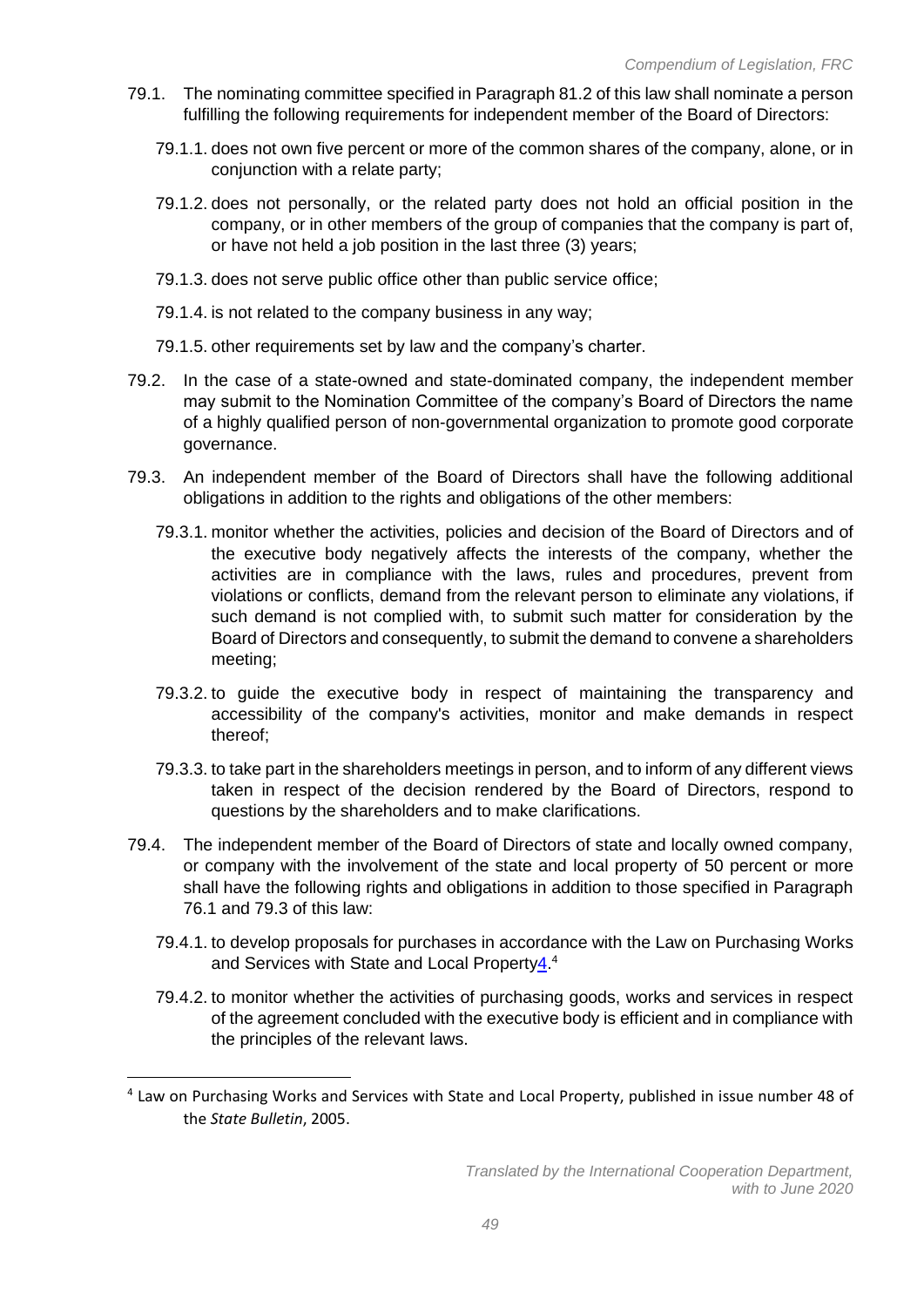## **Article 80. Meeting of the Board of Directors**

- 80.1. Unless otherwise provided in the company charter, a Board of Directors meeting shall be held once monthly and, if deemed necessary, additional meetings may be held.
- 80.2. Decisions adopted at a meeting of the Board of Directors shall be deemed to be resolutions and shall be signed by the chairperson of the Board.
- 80.3. A meeting of a company's Board of Directors may be convened by the chairperson, any member of the Board, any member of the company's executive body, of any other persons specified in the company charter.
- 80.4. The Board of Directors shall establish and approve rules of procedure governing its activities, and the Board of Directors may issue a decision through external voting.
- 80.5. An overwhelming majority of members of the Board of Directors shall constitute a quorum at meetings of the Board.
- 80.6. Decisions of the Board of Directors must be adopted by an overwhelming majority of votes of members who participate in the meeting, unless a larger number of votes is specified in the company charter.
- 80.7. If, pursuant to this law or the company charter, any members of the Board of Directors are not eligible to vote on a particular matter, a decision with respect to such matter must be adopted by an overwhelming majority of the members of the Board of Directors who are eligible to vote on such matter.
- 80.8. If the number of elected members of the Board is reduced to less than half of the total number of members specified in the company charter, then the company shall convene a special shareholders meeting to elect new members within three (3) months.
- 80.9. Each member of the Board of Directors shall have one vote with respect to each matter considered at any meeting of the Board.
- 80.10. If an equal number of votes is cast by members of the Board of Directors with respect to any matter, either the company charter or the Procedure of the Board of Directors may provide that the chairperson of the Board of Directors may cast the deciding vote with respect such matter.
- 80.11. The minutes of a meeting of a company's Board of Directors shall include the following:
	- 80.11.1. the place, date and time of the meeting
	- 80.11.2. the names of the members present at the meeting
	- 80.11.3. the agenda for the meeting;
	- 80.11.4. all matters submitted for consideration and the result of voting on any such matters; and
	- 80.11.5. ensuing decision.
- 80.12. The minutes of a meeting of the Board of Directors shall be signed by the members of the Board of Directors present at such meeting and the chairperson shall be responsible for the accuracy of the minutes.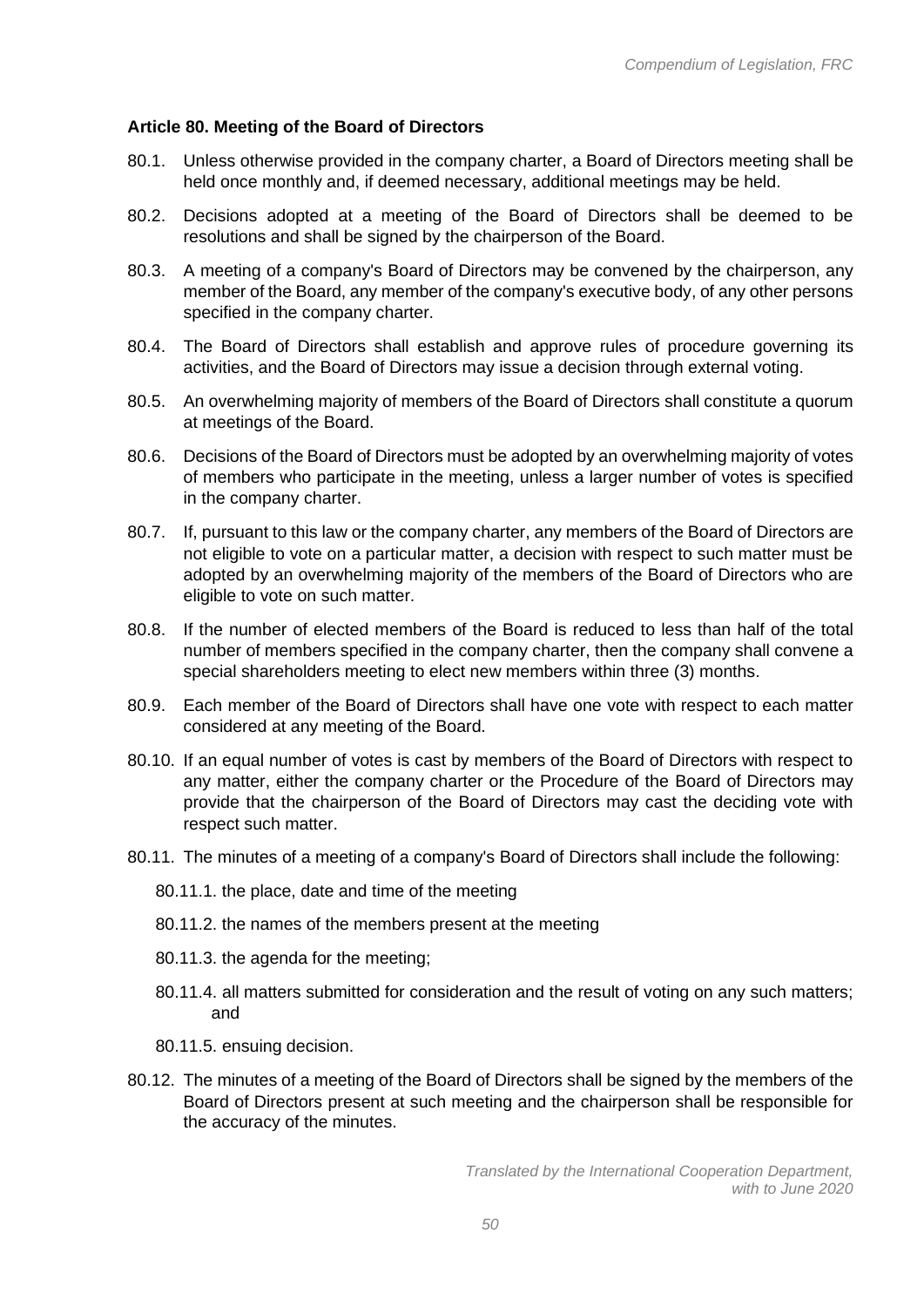- 80.13. If a member of the Board of Directors refuses to sign the minutes of a meeting of the Board of Directors, he/she shall provide a written explanation.
- 80.14. If any member of the Board of Directors refuses to sign the minutes of the Board of Directors meeting, such member shall issue a written clarification for such refusal.
- 80.15. The incorrect recording of the minutes of the Board of Directors meeting shall not constitute grounds to revoke the decision approved from such meeting.

#### **Article 81. Committee under the Board of Directors**

- 81.1. If it deems necessary, the Board of Directors may establish a standing and temporary committee in charge of a particular matter.
- 81.2. The Board of Directors of a joint stock company shall have audit, salary, bonus and nominating committees and no less than two-thirds (2/3) of these committees shall comprise of independent members of the Board of Directors.
- 81.3. The committee of the Board of Directors shall have specific functions and shall have the authority to render conclusions, present such conclusion to the Board of Directors and render decisions in respect of particular matters specified in this law.
- 81.4. The head of the audit committee specified in Paragraph 81.2 of this law shall be an independent member of the Board of Directors and such committee shall render and present conclusions in respect of the following matters:
	- 81.4.1. ensure the compliance of the accounting policy and record- keeping in line with the international standards, monitor the current conditions of internal monitoring and risk management, and the accuracy of the financial reports and other financial and economic information;
	- 81.4.2. appoint the management and employees of internal monitoring, develop proposals to determine their salaries and bonus;
	- 81.4.3. develop proposal in respect of choosing and determining the work pay of an auditing organization;
	- 81.4.4. monitor and issue conclusion on major transactions and conflict-of- interest transactions;
	- 81.4.5. other matters that are specified in the company charter, or deemed necessary by the Board of Directors.
- 81.5. The nominating committee set forth in Paragraph 81.2 of this law shall exercise the following authority:
	- 81.5.1. determine the requirements to be set for the candidate for member of Board of Directors and for the executive body of the company, and the criteria to evaluate the skills, knowledge, education and work experience.
	- 81.5.2. evaluate and issue conclusion on whether the candidate for the member of Board of Directors and executive body fulfill the requirements of skills, knowledge, education and experience, and the candidate for independent member fulfills the requirements set forth in Paragraph 79.1 of this law;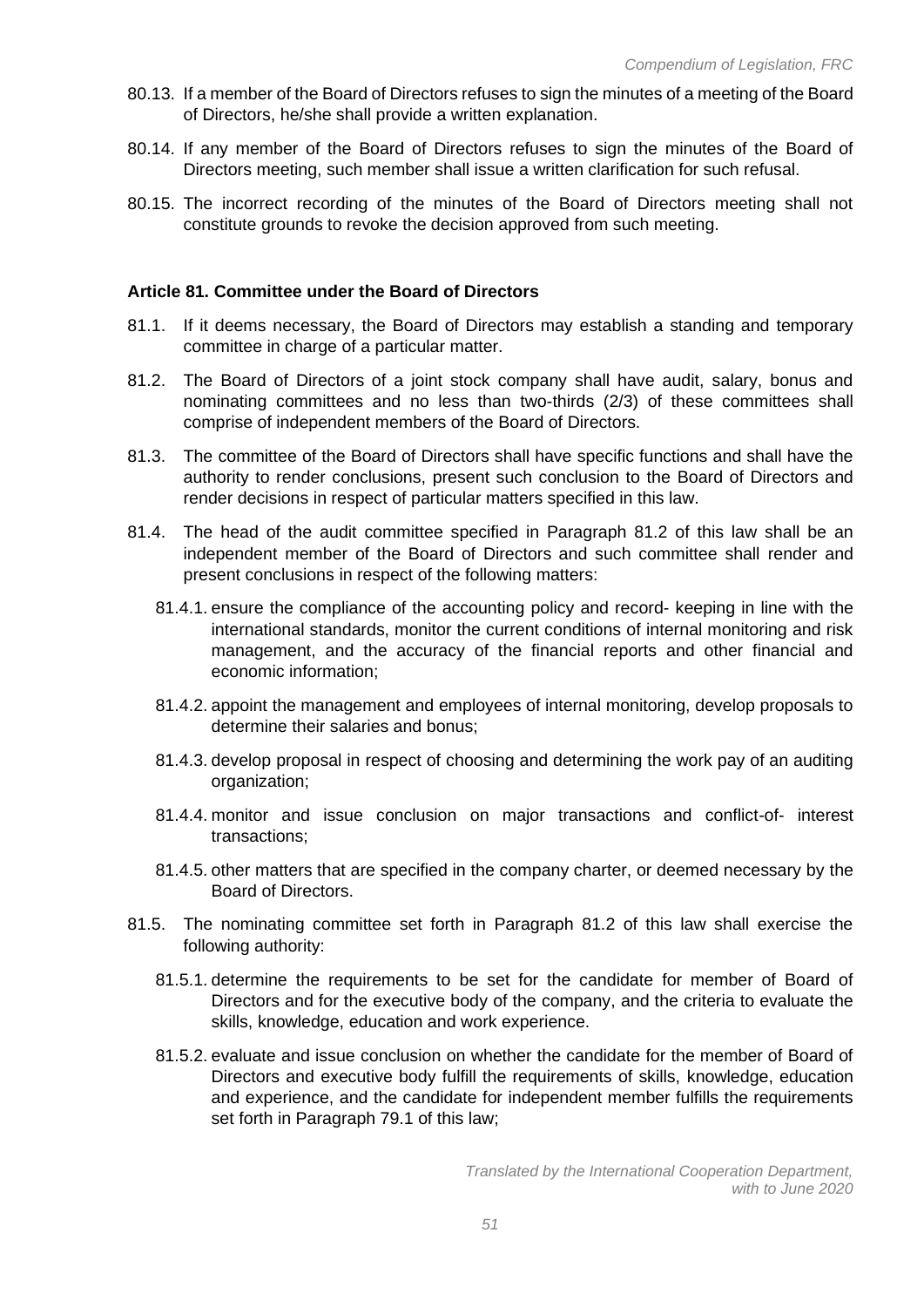- 81.5.3. register candidates and conduct the selection process for the member of Board of Directors and nominate such candidate directly to the shareholders meeting;
- 81.5.4. evaluate and issue conclusion on the activities of the members of the Board of Directors and executive body;
- 81.5.5. develop the terms of the agreement to be concluded with the executive body;
- 81.5.6. issue conclusion on the evaluation given by the executive body on the implementation and performance of the activities of company officials other than the members of the Board of Directors;
- 81.5.7. to refuse to nominate a person to be member of the Board of Directors of a joint stock company who used to be a member of the Board of Directors of which the authority was terminated on the grounds specified in Paragraph 59.5 of this law for a period of three (3) years.
- 81.6. The committee on salary and bonuses specified in Paragraph 81.2 of this law shall issue and present a conclusion to the Board of Directors:
	- 81.6.1. approval and monitoring of the policy in respect of the salary and bonuses of the member of Board of Directors, executive management and other company officials;
	- 81.6.2. develop proposals to determine the maximum level of salary and bonus of Board of Directors, executive body and other officials and to grant such salary and bonus within the determined limits;
	- 81.6.3. determine the incentive system of the company in respect of the performance applied in the company, evaluate its outcome.

## **Article 82. Secretary of the Board of Directors**

- 82.1. The secretary of the Board of Directors shall be appointed by the Board of Directors as proposed by the chairperson of the Board of Directors
- 82.2. The secretary of the Board of Directors shall have the following obligations:
	- 82.2.1. to maintain the records and documentation of the Board of Directors, and notify shareholders;
	- 82.2.2. to ensure preparation of the shareholders and Board of Directors meeting, prepare and submit the notice of such meetings, information in respect of the items of the agenda, drafts of the resolutions to be adopted and other documents, in compliance with appropriate procedures;
	- 82.2.3. Keep the minutes of the meeting of the shareholders and Board of Directors, validate the decisions adopted according to the relevant procedures, and monitor the implementation thereof;
	- 82.2.4. Organize and ensure the coordination of the activities of the shareholders meeting, Board of Directors, Executive director and other stakeholders;
	- 82.2.5. Coordinate and facilitate the internal activities of the Board of Directors.
- 82.3. The chairperson of the Board of Directors shall appoint the person to replace the secretary of the Board of Directors in his/her absence.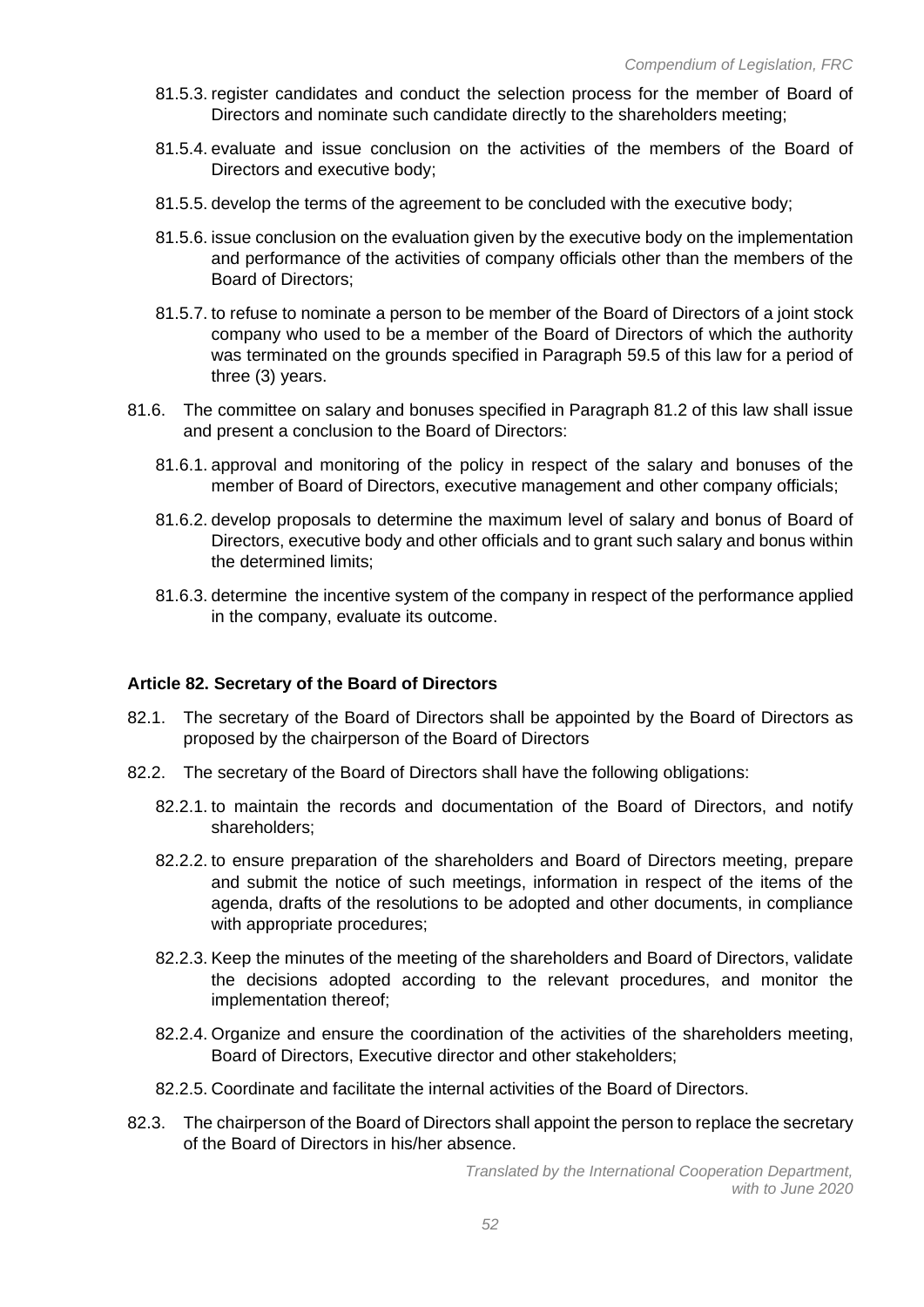# **Article 83. Executive body**

- 83.1. A company's executive body shall manage the company's day-to-day activities within the scope of the authority established by the company charter and the agreement entered into with the Board of Directors (in its absence, a shareholders meeting).
- 83.2. Unless the company charter provides for a collegial executive body, the executive body shall be an individual.
- 83.3. In the case the executive body is implemented by an individual, such individual shall be the executive director.
- 83.4. The executive body may be a member of the company's Board of Directors, but it shall be prohibited for chairperson of the Board to exercise the authority of the executive body.
- 83.5. Unless otherwise provided by law or in a company charter, and with the consent of the company' s Board of Directors (in its absence, the shareholders meeting), the executive director of a company, or a member of the company's collegial executive body, may concurrently hold an official position in the governing body of another company or business entity.
- 83.6. The executive body shall act within the scope of authority set forth in the agreement entered into with the Board of Directors (in its absence, a shareholders meeting).
- 83.7. The agreement specified in Paragraph 83.6 of this law shall be signed by the chairperson of the Board (in its absence, by the chairperson of the shareholders meeting) and shall establish the rights and duties of the body, the extent of its responsibilities, circumstances warranting release from any such responsibilities, and the salaries and bonuses of members of the body.
- 83.8. The executive body may act on behalf of the company without power of attorney, including concluding transactions, entering into agreements and otherwise representing the company within the authority granted by the Board of Directors.
- 83.9. A collegial executive body of a company shall establish and adhere to procedures agreed to with the Board of Directors, for its members in respect of implementing their duties and responsibilities imposed on it by the company charter and its agreement with the Board of Directors (in its absence, the shareholders meeting).
- 83.10. The procedures set forth in Paragraph 83.9 of this law shall include the following:
	- 83.10.1. the respective duties and responsibilities of the chairperson and each member of the executive body and procedures for coordinating such duties and responsibilities;
	- 83.10.2. the procedure for appointment of the chairperson of the body;
	- 83.10.3. the rights, duties and responsibilities of the chairperson of the and body.
- 83.11. Members of the collegial executive body set forth in Paragraph 83.9 of this law shall be jointly liable for actions taken on behalf of the company and accountable to the Board of Directors (in its absence, the shareholders meeting).
- 83.12. In concluding any transactions or agreements, or exercising representation specified in Paragraph 83.8 of this law, the chairperson of the collegial executive body shall sign all relevant documents on behalf of the company in this capacity.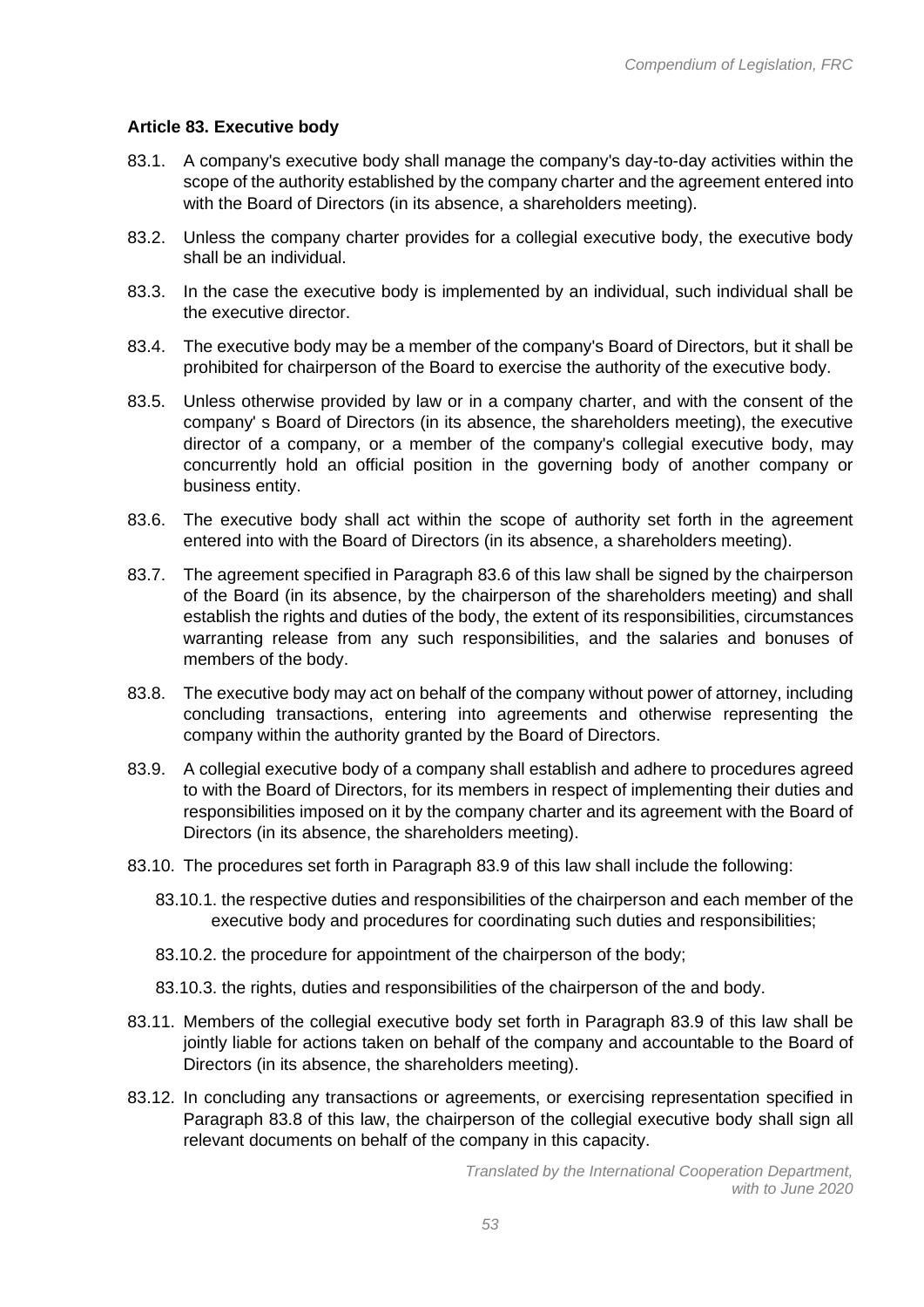- 83.13. The chairperson set forth in Paragraph 83.12 of this law shall be elected by the members of the executive body after consultation with the Board of Directors, and such chairperson shall act as the executive director.
- 84.14. The collegial executive body shall keep minutes of its meetings, including all resolutions adopted at any such meetings and the chairperson of the body shall be responsible for the accuracy of such minutes.
- 83.15. The power of the executive body may be terminated at any time by the Board of Directors (in its absence, a shareholder meeting).

# **CHAPTER TEN. LIABILITIES OF GOVERNING PERSONS OF A COMPANY**

#### **Article 84. Governing Persons of a Company**

- 84.1 A person who participate directly or indirectly in the process of making official decisions of a company or concluding transactions or agreements such as members of a Board of Directors and executive management team of a company, the executive director, chief financial officer, general accountant, general specialists and secretariat of Board of Directors shall be deemed to be governing persons of the company.
- 84.2 A company shall contemplate the list of governing persons, taking account of its special features, in its charter.
- 84.3 The following persons are prohibited to work as the governing person of a company:
	- 84.3.1 a person who works as the governing person in the state or local administrative organization, or military, police, court or prosecution organization;
	- 84.3.2 a person who is under criminal punishment.
- 84.4 The governing person of a company has the following duties:
	- 84.4.1 to work and execute its power within scope of his authorities specified in a law, the company's charter and regulations;
	- 84.4.2 to follow the principle to respect the interest of company in its activities, and to completely execute its duties specified in this law and a company's charter;
	- 84.4.3 to make decision in compliance with the interest of a company;
	- 84.4.4 to avoid the conflict of interest when making decision and to notify about the conflict of interest in case of there is conflict of interest;
	- 84.4.5 must not receive any gift or remuneration when implementing its duties/functions;
	- 84.4.6 must not disclose information included in the confidential information of a company to others, or use such information for the purpose of its personal interests.
- 84.5 Unless otherwise provided by a labor agreement concluded between the governing person and a company, such governing person shall be subject to the obligation specified in Section 84.4.6 of this law for three (3) years following removal of its position of governing person.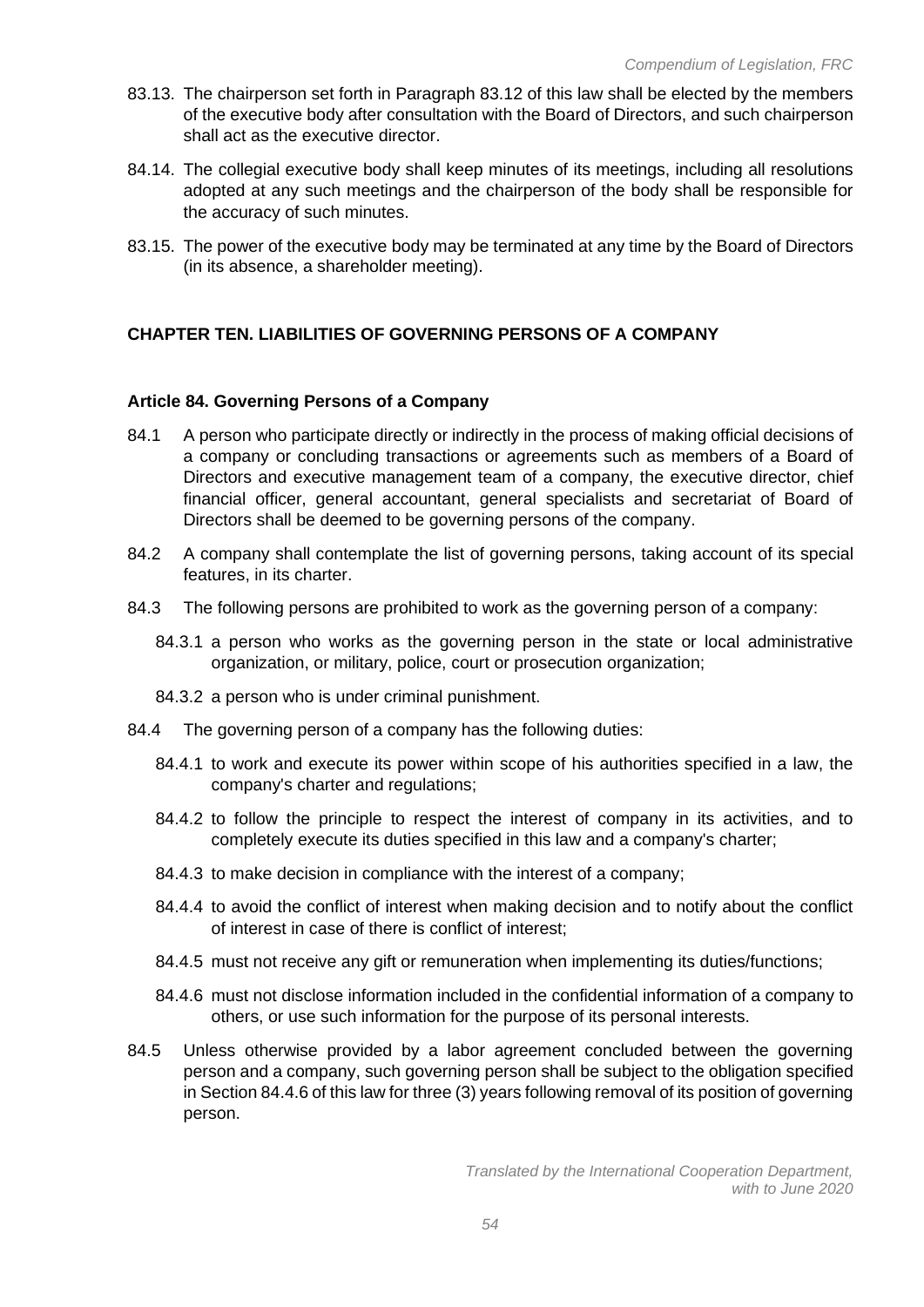- 84.6 A governing person of a company shall compensate, by its personal property, the damage to a company that arisen from its failure to fulfill or repeated breach of obligations specified in Paragraphs 84.4 and 84.5 of this law.
- 84.7 If a member of Board of Directors or executive management failed to fulfill its obligation under Paragraph 84.4 of this law, a shareholder of a company is entitled to bring a lawsuit against such governing person to compensate the damage incurred to such company.
- 84.8 If the damage was caused by a decision of Board of Directors, a member of Board of Directors who was dissenting against such decision or did not participate in the meeting where such decision made shall be exempted from the liabilities.
- 84.9 A governing person who made decision in breach of Paragraph 84.4 of this law shall be jointly liable and damage shall be compensated in pro rata basis.
- 84.10 In the case of a limited liability company, a person who holds over twenty percent (20%) of the total issued shares of a company with its affiliated persons shall be subject to the liability of specified in Article 84 of this law as well as governing person of a company.

## **Article 85. Liability of a Company's Governing Person**

- 85.1 A governing person of a company shall provide the secretariat of Board of Directors with the list of its affiliated persons within ten (10) days following the appointment in such position; and a governing person of a company must inform the company about any change made in the foregoing list within 10 days following such change each time.
- 85.2 A governing person of a company shall compensate any damage incurred to a company or its shareholders or creditors due to the following illegal acts or omissions:
	- 85.2.1 to use the name of a company for personal interest;
	- 85.2.2 to deliberately provide shareholders or creditors with false information;
	- 85.2.3 to fail to fulfill its obligation to provide information;
	- 85.2.4 to fail to keep the documents of a company specified in Article 97 of this law in accordance with applicable regulation;
	- 85.2.5 to fail to provide a person who is authorized to receive information specified in Article 98 of this law with the foregoing information or to provide the foregoing person with such information in breach of the deadline;
- 85.3 If a governing person is in breach of Section 85.2.5 of this law, it shall compensate the damage caused to such person due to the lack of receipt of the foregoing information within the specified period.
- 85.4 Liability specified in Article 85 of this law may be imposed on an authorized official who caused damage to the company through his/her own fault, regardless of whether the liability specified in the relevant law has been imposed.

## **Article 86. Rights of a shareholder to bring claim against a governing person**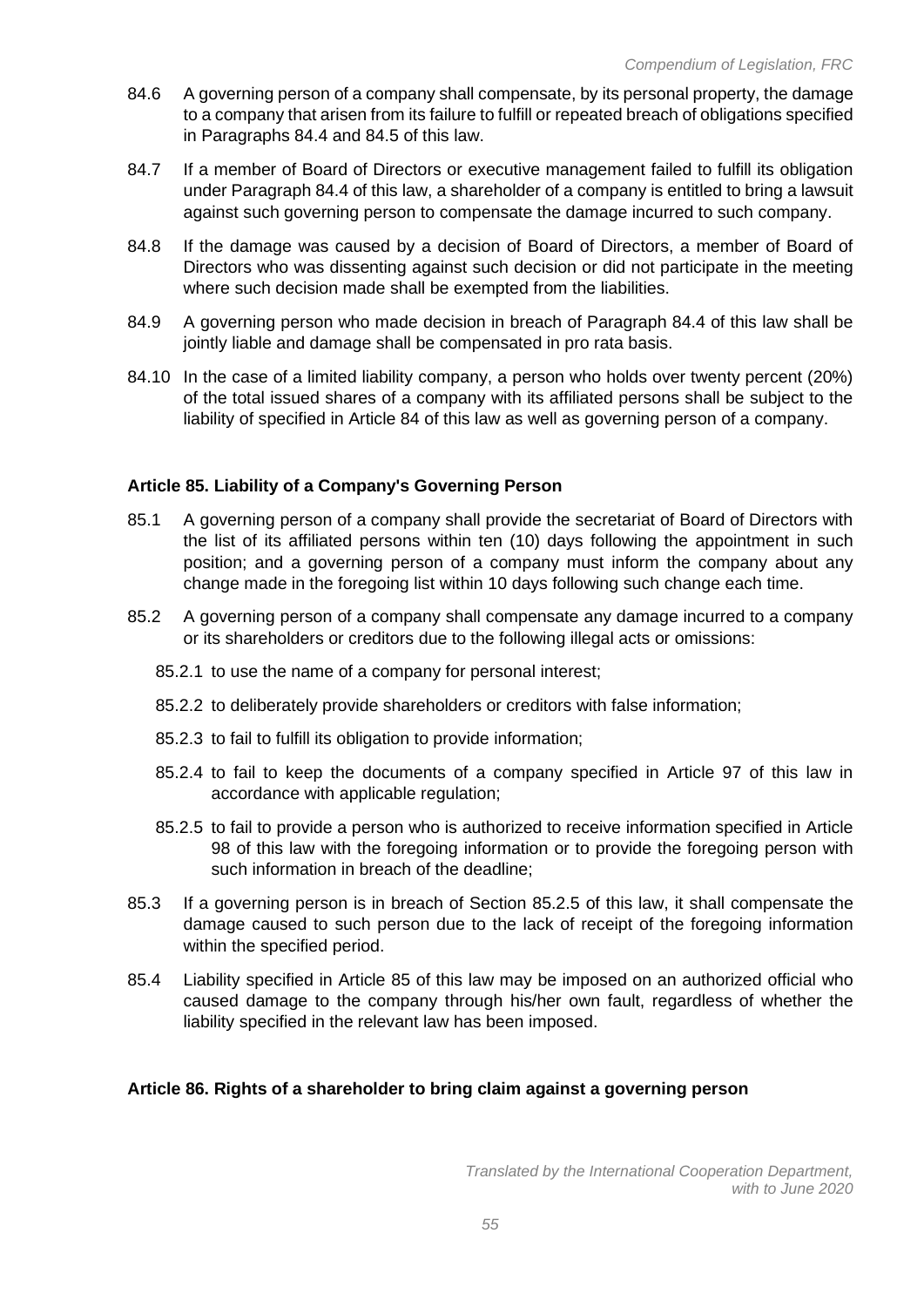- 86.1 A holder of one percent (1%) or more of a company's common shares may appeal to court against a governing person of the company for compensation of losses [damages. trans] caused to the company.
- 86.2 A company, or a holder of one percent (1%) or more of a company's common shares may also appeal to court against a person specified in Paragraph 84.10 for compensation of any loss caused to a company in accordance with procedure specified in this law.

# **CHAPTER ELEVEN. MAJOR TRANSACTIONS**

#### **Article 87. Major Transaction**

- 87.1 The following transactions shall be deemed to be major transactions:
	- 87.1.1 a transaction or several transactions directly connected with each other (except for transaction in respect of daily ordinary course of business) in connection with the sale, purchase, disposition or pledge of a property or property rights with market value exceeds twenty five percent (25%) of the total amount of assets as shown on the most recent balance sheet of a company prior to the conclusion of such transaction;
	- 87.1.2 the issuance, or several issuances directly connected with each other, of common shares, certificates with right to purchase common shares or securities convertible into common shares where the number of such common shares exceeds twenty five percent (25%) of the common shares issued before such transaction.
- 87.2 The market value of property and property rights that are the subject of a major transaction shall be determined by the Board of Directors (in its absence, a shareholders meeting) in accordance with Article 55 of this law.
- 87.3 When determining the major transaction, the Board of Directors (in its absence, the executive management) may re-determine the amount of property in the balance sheet by adjusting such amount of property with inflation based on recommendations of the company's auditor.
- 87.4 The provisions in Chapter Eleven of this law shall not apply in the case of a company that has a sole owner and such owner is executing the executive management.

## **Article 88. Conclusion of a Major Transaction**

- 88.1 A resolution to conclude a major transaction must be adopted unanimously by the Board of Directors (in its absence, by a shareholders meeting).
- 88.2 If the Board of Directors fail to unanimously adopt the resolution to conclude a major transaction, the major transaction matter shall be submitted into a shareholders meeting where it must be approved by a majority votes of shareholders who attend the meeting.
- 88.3 Shareholders who voted against a resolution to conclude a major transaction have the right to demand the company that to redeem their shares in accordance with the procedure specified in Article 53 of this law.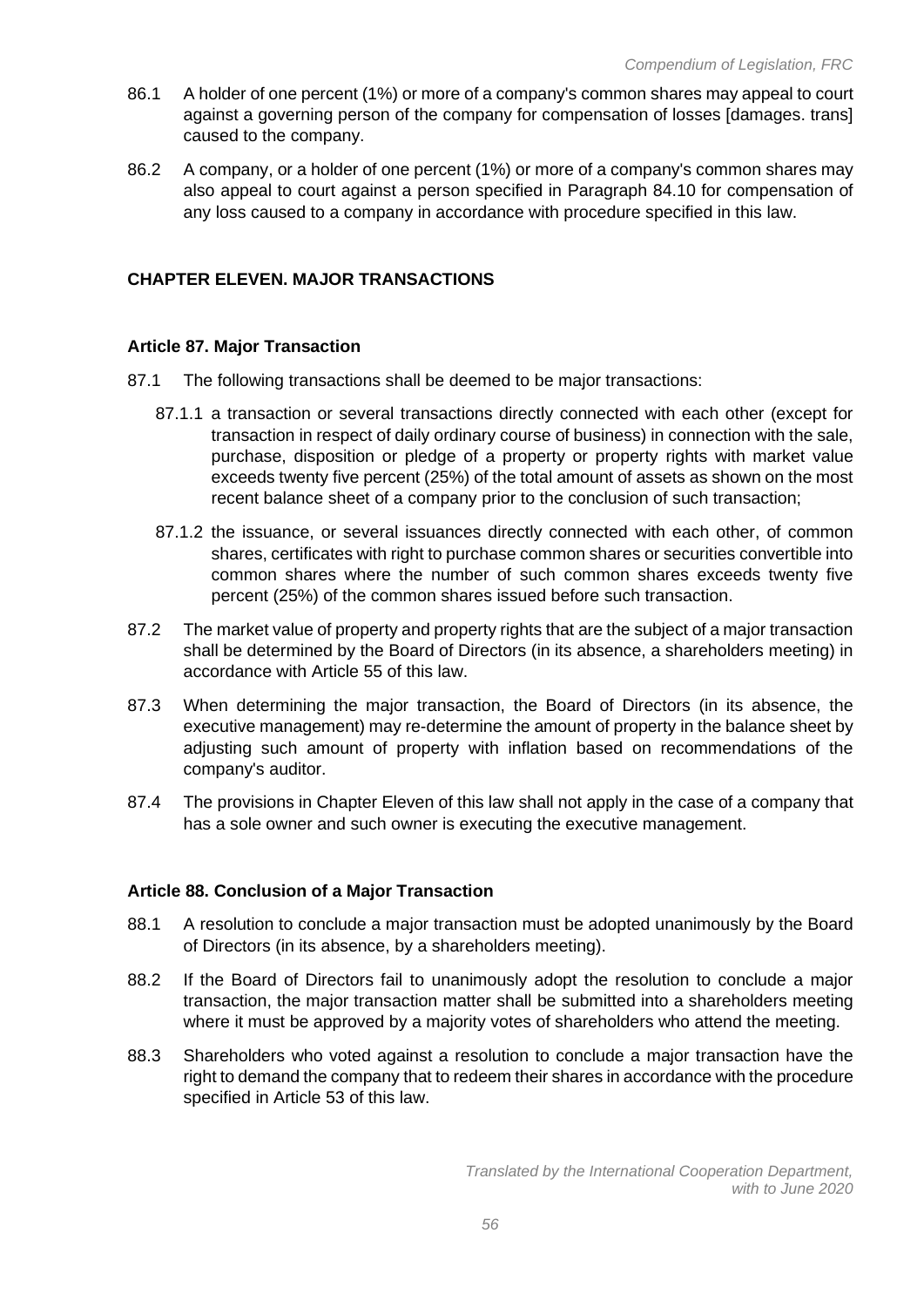88.4 A company is obliged to inform the public about the major transactions and their price in their quarterly and annual reports.

# **CHAPTER TWELVE. CONFLICT OF INTEREST TRANSACTIONS**

## **Article 89. A person with conflict of interest**

- 89.1 If a shareholder, who holds, alone or in conjunction with its affiliated persons, twenty percent (20%) or more of the company's common shares, governing person of the company and its affiliated person of the company engages in the following relationship with the company where such shareholder, governing person or its affiliated person works or holds interest, such shareholder, governing person or its affiliated person shall be deemed as *'conflict-of-interest person'* of a company, or its subsidiary or controlled company:
	- 89.1.1 is the other party to such transaction, or participates in such transaction as a representative or intermediary;
	- 89.1.2 is a governing person of other legal entity, or holds, alone or in conjunction with its affiliated persons, twenty percent (20%) or more of the common shares (share percentage) of such legal entity that is participating in the transaction as other party, or a representative or intermediary;
	- 89.1.3 is a governing person of parent company of the other participating legal entity, or holds, alone or in conjunction with its affiliated persons, twenty percent (20%) or more of the common shares (share percentage) of such parent company of a legal entity that is participating in the transaction as other party or a representative or intermediary; or
	- 89.1.4 receives percentage from the income directly or indirectly raised from such transaction.
- 89.2 The following person shall be deemed to be affiliated person with the governing person of a company or holder of controlling package of company's shares:
	- 89.2.1 a spouse of the governing person or holder of controlling package of company's shares or other family members who live with them;
	- 89.2.2 parents, children, grandchildren, nephew, brothers or sisters of the governing person or holder of controlling package of company's shares;
	- 89.2.3 If the governing person or holder of controlling package of company's shares is receiving the percentage from income directly or indirectly raises from such transaction with a company where they hold shares or are employed, the participants parties in such transaction.
- 89.3 The provisions in Chapter Twelve (12) of this law shall not apply in the following circumstances:
	- 89.3.1 If common shares of a company is held by a sole person and such person is executing the executive management;
	- 89.3.2 If a shareholder implements its pre-emptive right to purchase shares in accordance with Article 38 of this law;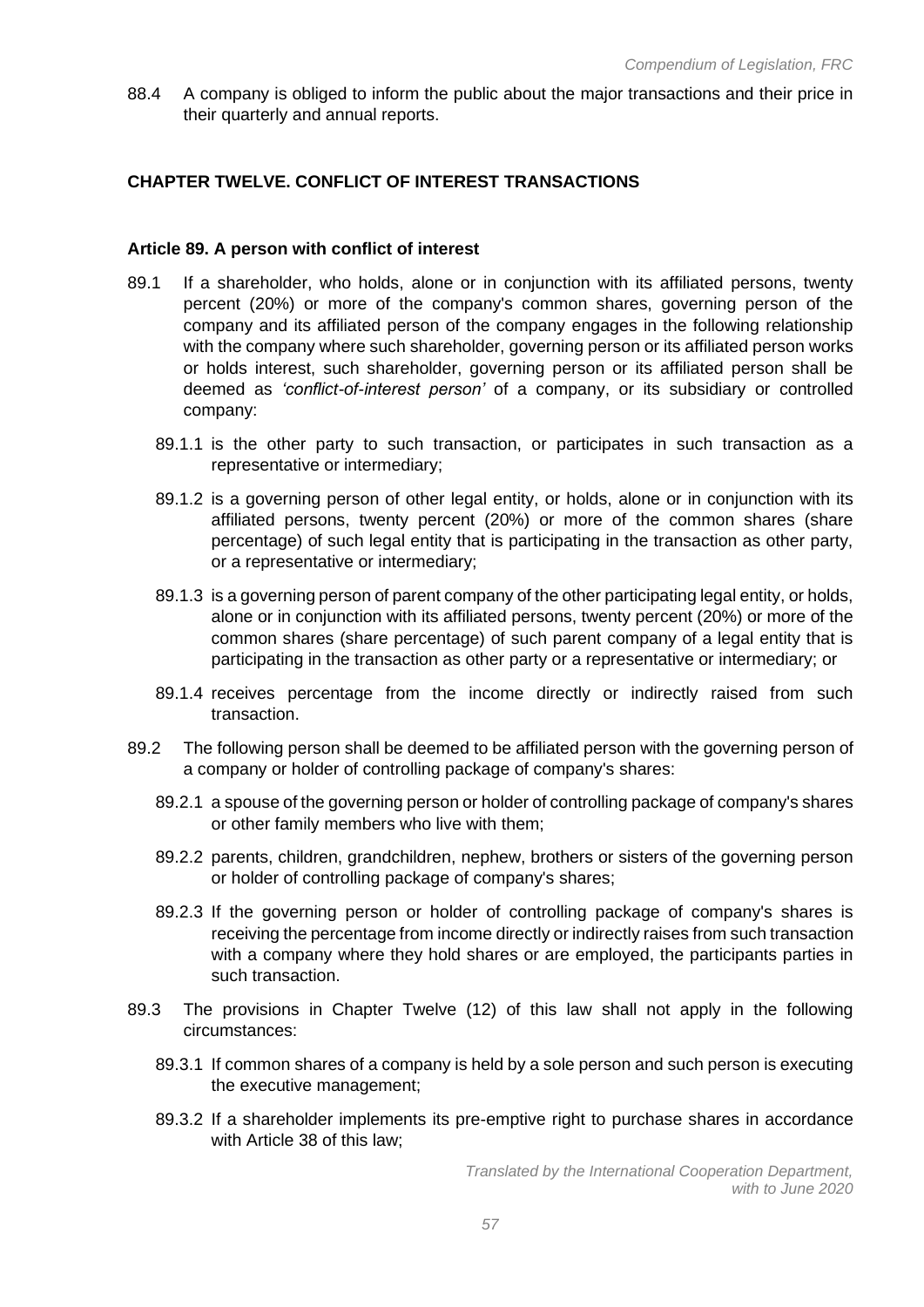- 89.3.3 If a company purchases shares offered by shareholders in proportion to the total number of each type of shares offered by such shareholders;
- 89.3.4 If a company holding seventy-five percent (75%) or more of the common shares of other company that is under organization by means of merger in accordance with Article 20 of this law.
- 89.4 If the number of shareholders of limited liability company is no more than ten (10), the company's charter may provide other circumstances apart from circumstances specified in Paragraph 89.3 of this law.
- 89.5 A company is obliged to inform the public about the number of conflicts of interest transactions, persons who concluded such transactions, and price of such transactions during the period of such reporting year by reflecting the foregoing information into the annual report of such company.

## **Article 90. Compensation for losses arising from conflict-of-interest transactions**

- 90.1 The guilty person shall compensate, by its personal property, the loss arising from the conflict of interest transaction caused to a company or its controlled or subsidiary company.
- 90.2 A holder of a company's common shares or an officer authorized to represent a company may file a claim in court for compensation for a loss specified in Paragraph 90.1 of this law.

## **Article 91. Requirements for a person to conclude conflict-of-interest transactions**

- 91.1 A person who would make the conflict of interest transaction must provide the Board of Directors (in its absence, the executive management) and the auditor with the following information:
	- 91.1.1 information with respect to the legal entity where such conflict of interest person holds, alone or in conjunction with its affiliated persons, twenty percent (20%) or more of the common shares and its controlled or subsidiary companies;
	- 91.1.2 information on the legal entity where such conflict of interest person or its affiliated person works as the governing person and information on other partners of group of companies [coordinated companies] where such conflict of interest person is a governing person;
	- 91.1.3 information that such person is a conflict-of-interest person with respect to a proposed transaction by the company; and
	- 91.1.4 information on affiliated person of a person specified in Paragraph 89.1 of this law.
- 91.2 A person to conclude conflict of interest transaction is not entitled to participate in the decision-making process with respect to such transaction.
- 91.3 A company shall keep the record of its governing persons and its affiliated persons and provide any person who interested to see such record with the foregoing record.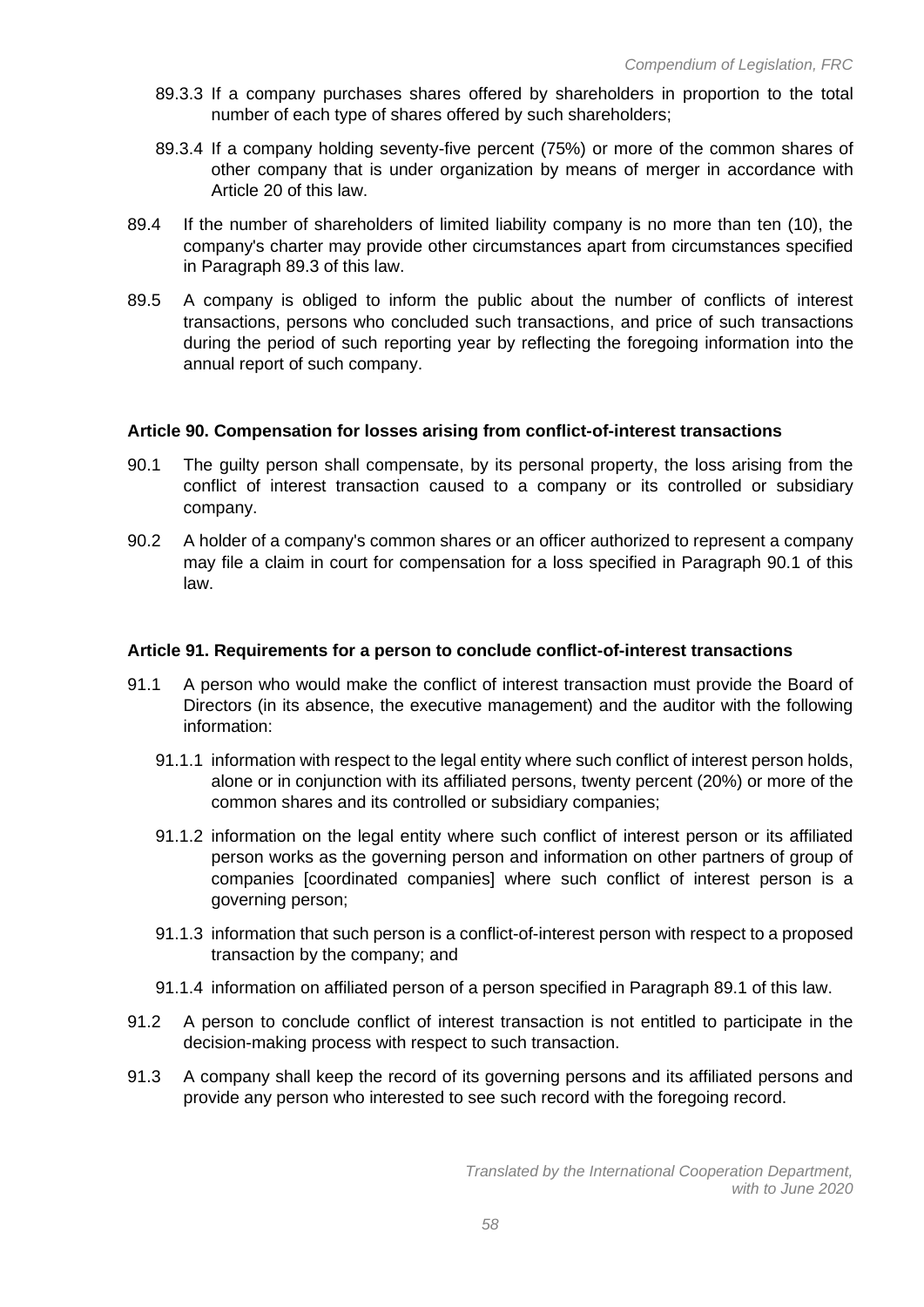## **Article 92. Conflict of interest transaction and procedure to conclude such transaction**

- 92.1 A transaction made by a person specified in Paragraph 89.1 of this law with the company where the foregoing person works or holds the controlling block of such company's shares is deemed as conflict of interest transaction. The decision to conclude conflict of interest transaction must be adopted by a majority of the votes of Board of Director's members (its absence, a shareholders meeting) who have no conflict-of-interest with respect to such transaction.
- 92.2 The market value and service price of the property, property rights or other rights which is possible to be valued by money that are subject to sale, purchase or disposition through the conflict of interest transaction shall be determined by the Board of Directors in accordance with Article 55 of this law.
- 92.3 In the following cases, a decision by a joint stock company to conclude a conflict-ofinterest transaction (or several transactions connected with each other), or to permit or demand its controlled or subsidiary companies to conclude such conflict of interest transaction, must be discussed at shareholders meeting and it must be approved by a majority of the votes of shareholders who attended such meeting and who have no conflict-of-interest;
	- 92.3.1 if the value of transaction, property, property rights or other rights which is possible to be valued by money or the service price determined by the Board of Directors in accordance with Article 55 of this law exceeds twenty five percent (25%) of the value of the company's assets in the record as at the date of adoption of the resolution to conclude such transaction;
	- 92.3.2 if the number of common shares, the options to purchase common shares or the securities convertible to common shares to be issued by the company pursuant to such transaction exceeds twenty five percent (25%) of the value of the common shares issued before by the company or its controlled joint stock company; or
	- 92.3.3 if all members of the Board of Directors (for the joint stock company, all independent members of Board of Directors) are conflict-of-interest persons with respect to the transaction.
- 92.4 A decision by the Board of Directors of a company to submit the matter related to conclusion of conflict of interest transaction to a shareholders meeting must be approved by majority of the votes of the Board of Directors' members who have no conflict-ofinterest, or in the case of a joint stock company, by a majority of the votes of independent members of the Board of Directors.
- 92.5 A conflict-of-interest transaction with respect to the loan to be given by the conflict of interest person, or its spouse, parents, children, brothers, sisters or affiliated persons is not required to be approved in accordance with Paragraph 92.3 of this law.
- 92.6. If a conflict-of-interest transaction was concluded in the ordinary course of the business of a company or its controlled company prior to the determination of a person deemed as the conflict of interest person in accordance with Article 89 of this law, such transaction is not required to be approved by shareholders in accordance with Paragraph 92.3 of this law until the next regular shareholders meeting is held.
- 92.7 If, on the date of shareholder meeting, it is not possible to determine whether a transaction concluded, in the ordinary course of business, by the company or its controlled company is a conflict-of-interest transaction or not, the shareholders meeting shall issue a decision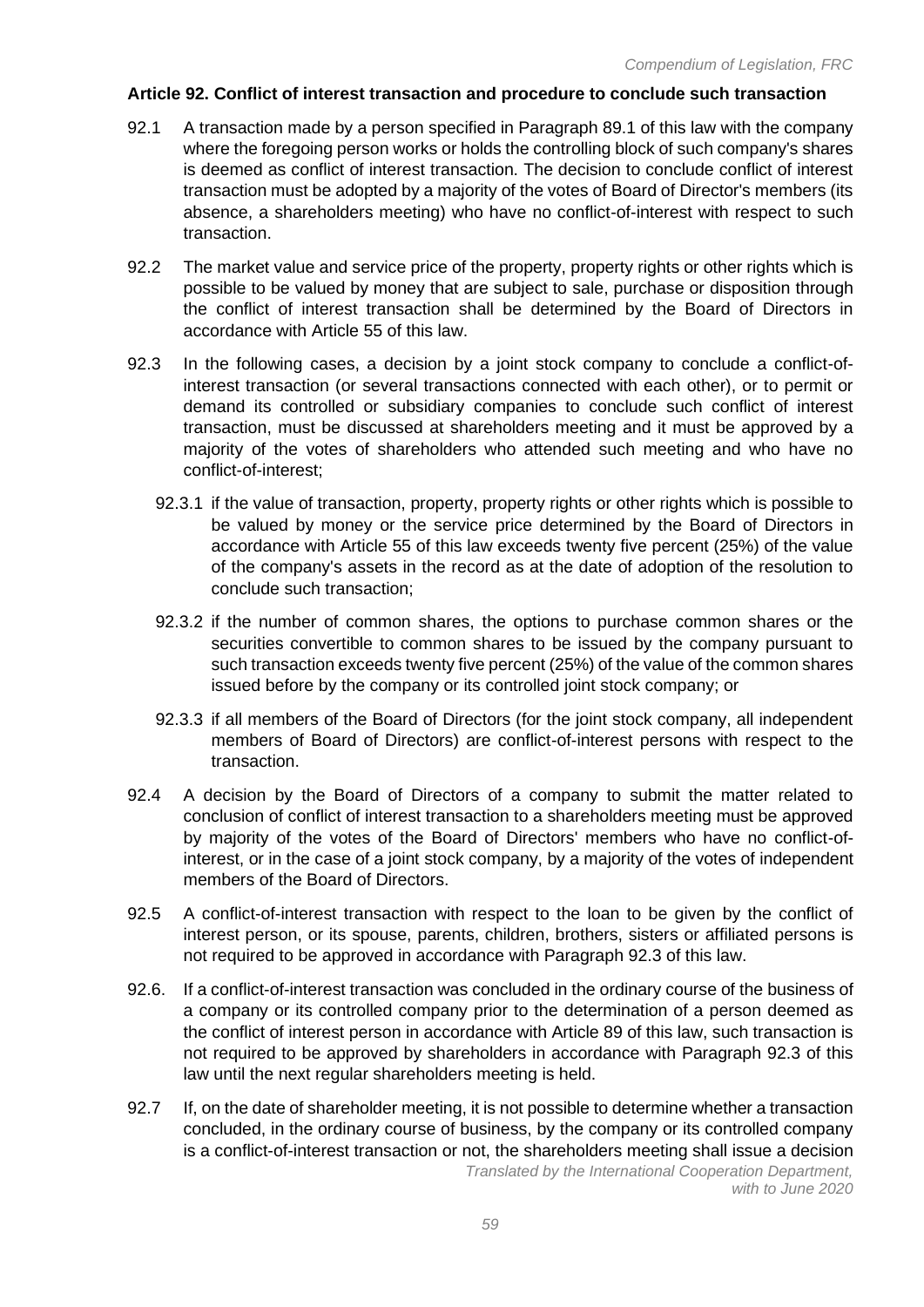which reflects the type of transaction, the person who concluded such transaction and the maximum value of such transaction and approves the business which would be implemented by the company or its controlled or subsidiary company with other persons; and in this case, it shall be deemed to fulfill the requirements specified in Paragraph 92.3 of this law.

92.8 The procedures with respect to conclusion of conflict of interest transaction specified in the Chapter Twelve (12) of this law shall be followed along with other procedures provided by this law or the charter of a company with respect to conclusion of other types of transactions.

## **Article 93. Consequences of breaching the procedures to conclude a conflict-of- interest transaction**

- 93.1 If a person specified in Paragraph 89.1 of this law breaches the requirements and procedures specified in Articles 91 and 92 of this law, such person shall be liable for the amount of the loss caused to the company or its controlled or subsidiary companies as the result of such breach or for the amount of income raised by such person as a result of the transaction.
- 93.2 A court may deem the transaction with a person specified in Paragraph 89.1 of this law to be invalid.
- 93.3 A governing person of a company which concluded the conflict-of- interest transaction shall be subject to the liability specified in Articles 85 and 90 of this law.
- 93.4 If a person specified in Paragraph 89.1 of this law breaches the requirements and procedures specified in Articles 91 and 92 of this law or such person holds all of the shares of legal entity that concluded a transaction with the company, the company may file an appeal to court against the foregoing legal entity for compensation for the losses incurred or to invalidate the conflict of interest transaction.
- 93.5 A company or a holder of company's common share, without power of attorney, may appeal to court against the person specified in Paragraph 89.1 of this law or the legal entity where such person holds all of its shares for compensation for the losses incurred to the company.
- 93.6 In the cases except for those specified in Paragraph 93.3 of this law, if a person breaches the requirements specified in Article 92 of this law and such person did not know or did not have possibility to know about such breach, the foregoing transaction shall not be deemed as invalid transaction.

# **CHAPTER THIRTEEN. THE REVIEW OF FINANCIAL AND ECONOMIC ACTIVITIES OF COMPANY**

## **Article 94. Auditor's control over a company's financial and economic activities**

94.1 Unless otherwise provided in the company charter, a company may appoint an audit organization, by concluding an agreement, in order to review and certify its financial statements and to audit, in full or in part, the company's financial and economic activities.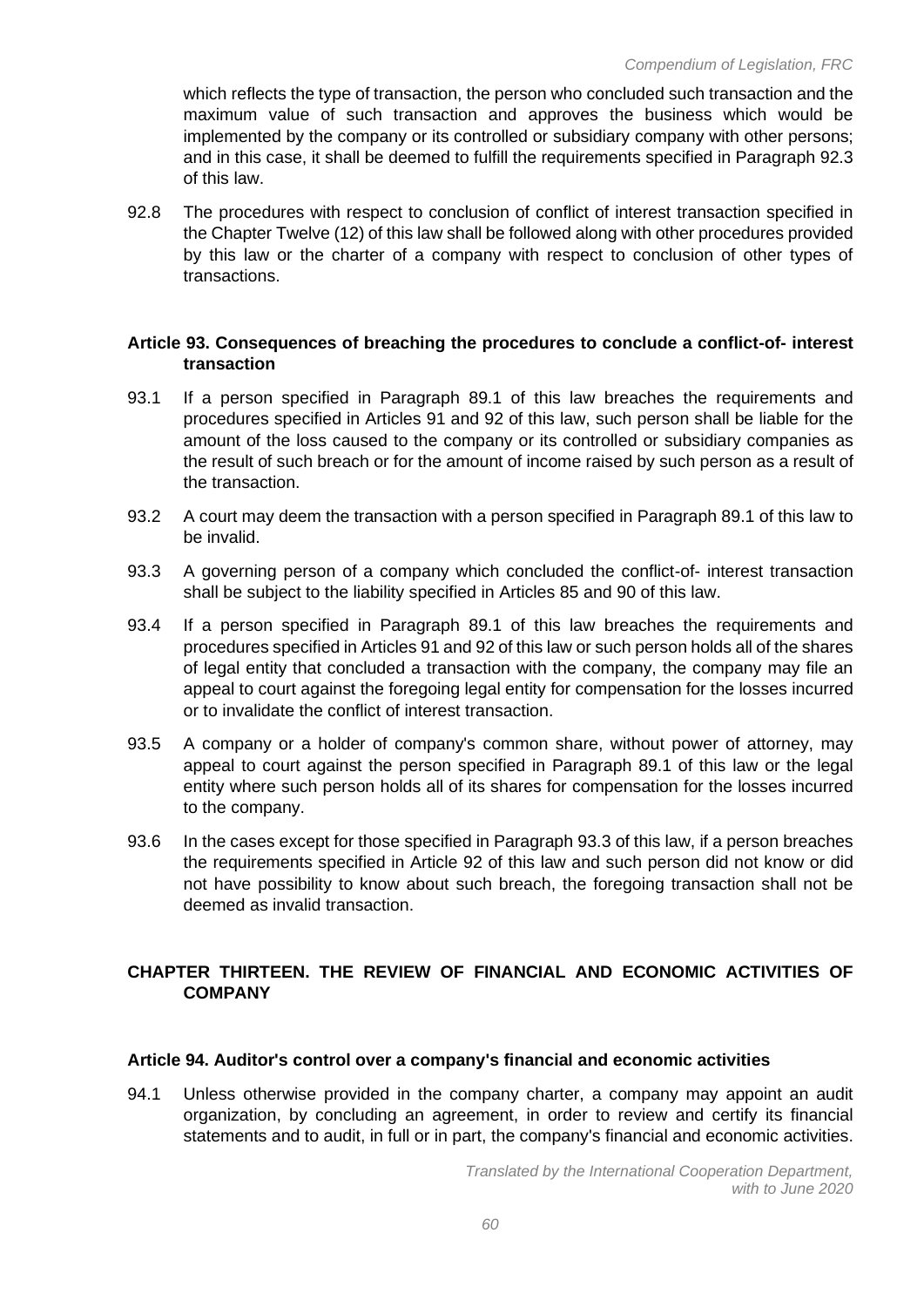- 94.2 The charter of a joint stock company shall specify that the audit organization must be employed.
- 94.3 The audit committee of the company's Board of Directors (in its absence, a shareholders meeting) shall select the auditing firm and approve the contract with it.
- 94.4 The contract specified in Paragraph 94.3 of this law shall specify the rights, duties, responsibilities of the company and the audit organization and the amount of remuneration to be paid to the auditor.
- 94.5 Audits of auditing organizations to be conducted in financial and economic activities shall be regular and non-regular.
- 94.6 A regular audit shall be performed to review and certify the company's annual financial statements.
- 94.7 A special audit may be performed at any time upon demand of the Board of Directors, its audit committee or a shareholder who possesses over ten percent (10%) of the common shares of a company.
- 94.8 The fee of a regular audit made by audit organization shall be paid by the company. The fee of a special audit shall be paid by a shareholder who demanded and concluded such agreement.
- 94.9 During the audit, if it is determined that the governing person of a company caused the damage, the guilty person shall be responsible for the fee of such audit.
- 94.10 A governing officer of the company, at the demand of the company's auditor, must provide the auditor with any documents in connection with the financial and economic activities of a company.
- 94.11 The fee for the days when the activity of auditor or audit organization was stopped as a result of breach of the obligation specified in Paragraph 94.10 of this law by the governing person, the Board of Directors shall make decision to cause the guilty person to pay such audit fee.
- 94.12 An auditor is entitled to participate in the shareholders meeting for the purpose of providing clarification.
- 94.13 It is prohibited to choose the following persons as the auditor of a company:
	- 94.13.1 the affiliated person of a company, the governing person of a company, the affiliated person of such governing person, or the hired employee or governing person of a company or its affiliated company;
	- 94.13.2 a person who holds the securities issued by the company or its affiliated person, or holds other property or property rights of the company or its affiliated persons; or
	- 94.13.3 a person who has entered into a transaction with the company regarding the matter other than the auditing service.
- 94.14 If auditor was chosen in breach of Paragraph 94.13 of this law, the audit conclusion made by such auditor shall be deemed as void.
- 94.15 It is prohibited to set the amount of fee for the auditing service depending on the feature of conclusion made by auditing organization.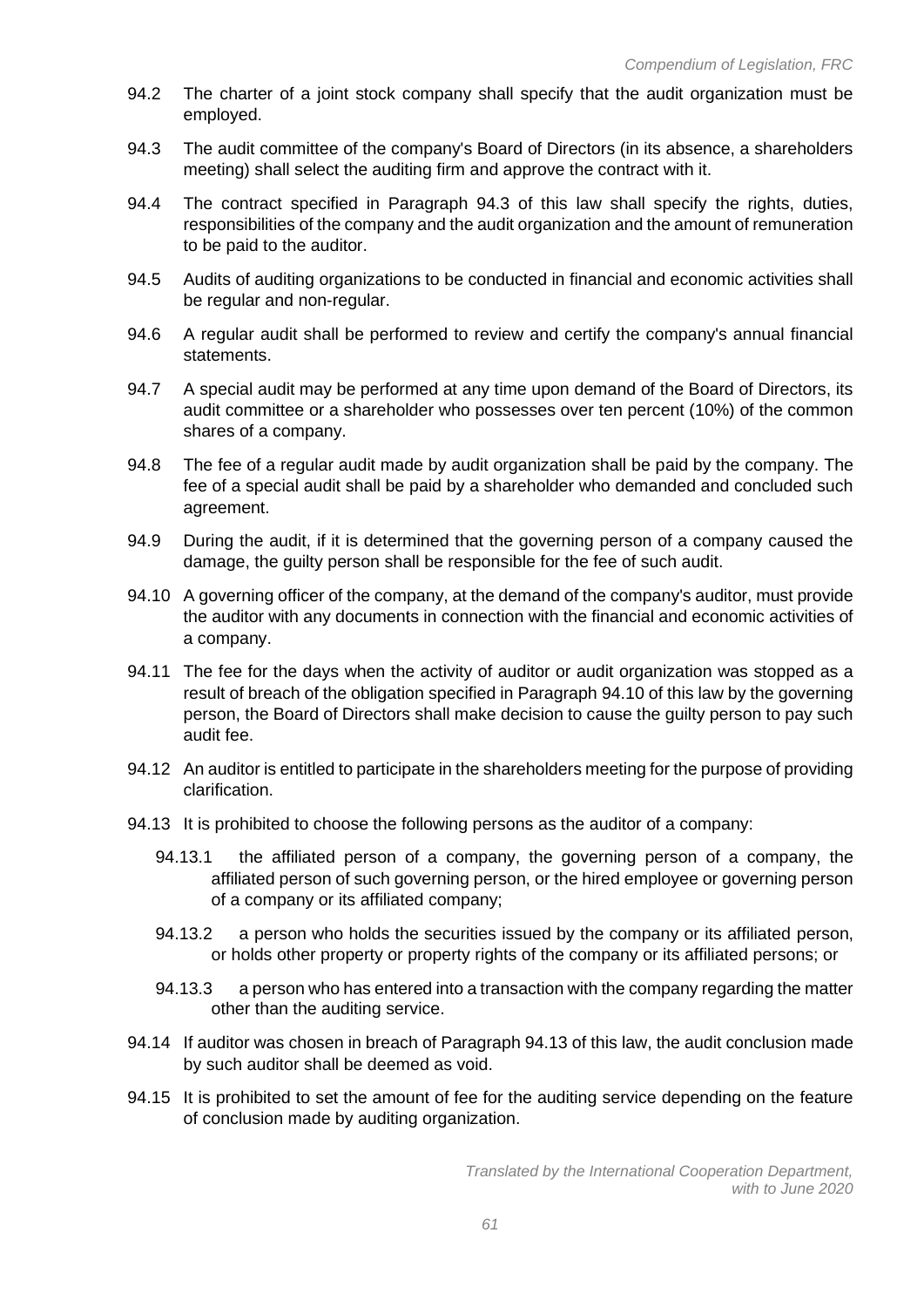- 94.16 On the basis of its review of the financial and economic activities of a company, the auditor of a company shall issue the conclusion which includes the following information:
	- 94.16.1 information confirming whether or not the financial statement of a company is correct;
	- 94.16.2 information confirming whether or not the record of accounting books and issuance of financial statement is in compliance with the applicable regulation and if there is a breach, to determine such breach in every occasion;
	- 94.16.3 the list of conflict-of-interest transactions concluded by the company during the period of such audit and confirmation on whether such conflict of interest transactions concluded in accordance with the procedure specified this law;
	- 94.16.4 in the case of a joint stock company, other information required by the Law on Securities Market, Financial Regulatory Commission or the Stock Exchange; and
	- 94.16.5 other information determined by the charter of a company or agreement the between the company and auditor.
- 94.17 The audit organization is responsible for, by its property, the loss [damage] caused by the audit conclusion made by it.

## **Article 95. Accounting books and reports**

- 95.1 A company shall maintain financial accounting books and records, and prepare financial statements in accordance with the procedure specified by law. The financial statement shall be presented to shareholders and other authorized persons.
- 95.2 A joint stock company must submit the financial statements to the Financial Regulatory Committee and the securities trading organization along with the additional information required by the foregoing organizations within the settled date and inform the public.
- 95.3 The company charter shall specify the commencement date and termination date of the company's fiscal year.
- 95.4 The executive management of a company shall be responsible for the reliability and correctness of the accounting books and financial statements of a company.

#### **Article 96. Financial Statement and Annual Reports**

- 96.1 A company's financial statements shall have the composition specified in Paragraph 8.1 of the Law on Accounting
- 96.2 The company charter of a limited liability company may determine the additional items required to be inserted in the financial statements.
- 96.3 The state central administrative organization in charge of finance matters shall determine the additional clarification required with respect to tax matters and the Financial Regulatory Committee shall determine the content of the financial statements of joint stock company and the template and regulation of additional clarification.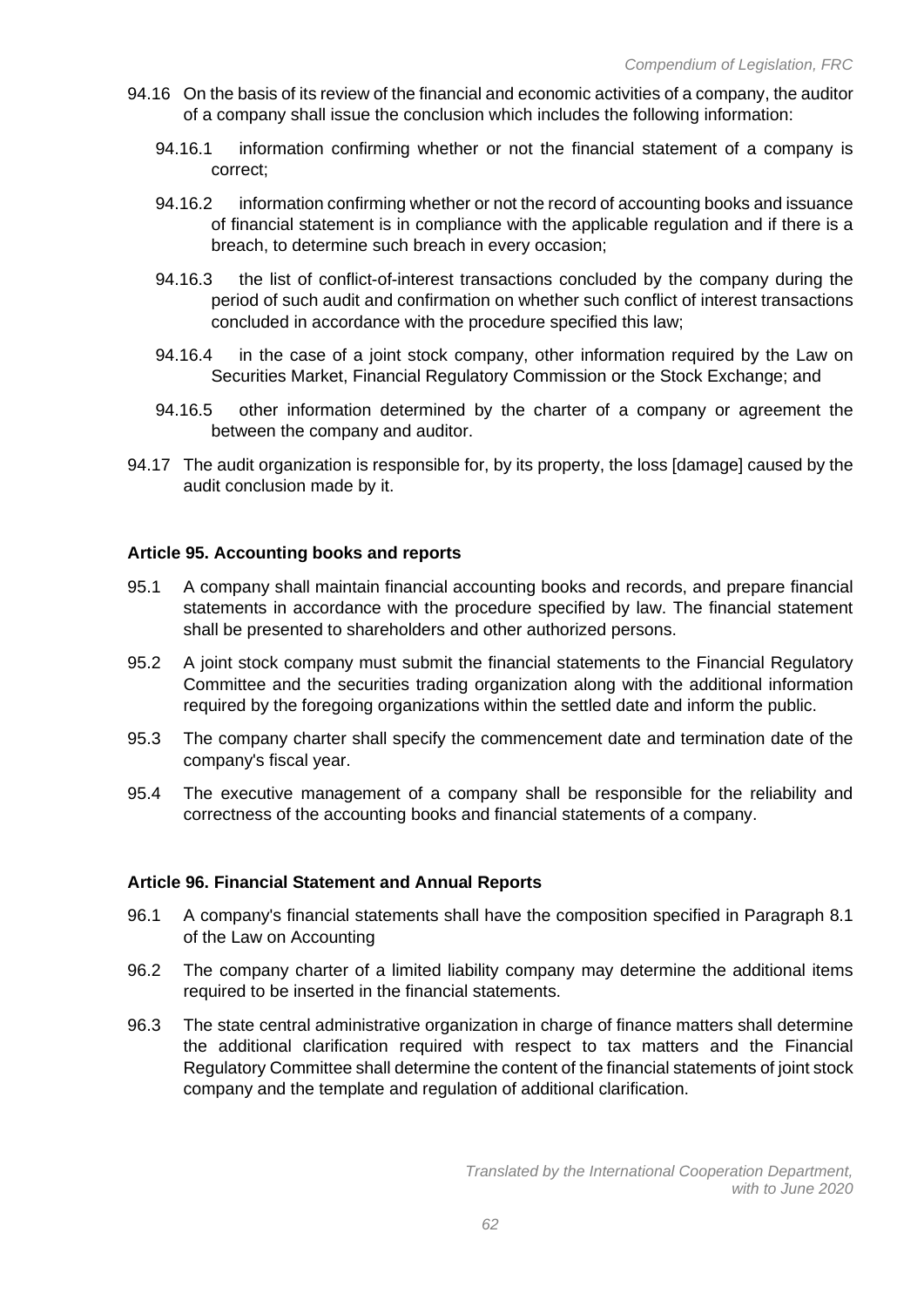- 96.4 The Board of Directors of a company shall prepare and deliver to its shareholders an annual report with respect to the structure, organization, assets, and business activities of the company. Such annual report shall include:
	- 96.4.1 a description of the principal activities conducted during the reporting year, the results of such activities, changes in such activities, the structure and organization, and any changes from the preceding year with respect to such structure and organization;
	- 96.4.2 the amount of award and remuneration granted to governing person of the company and expenses incurred by the company's management during such reporting period;
	- 96.4.3 other information required by the company charter; and
	- 96.4.4 in the case of a joint stock company, any additional information required to be inserted in the annual report of joint stock company by the Financial Regulatory Committee.
- 96.5 The Board of Directors shall submit the report with respect to the financial statements to the annual shareholders meeting of a company for discussion.
- 96.6 If provided by law, before the Board of Directors issues the foregoing report the audit organization shall review and certify the financial statement of a company.

#### **Article 97. Keeping of a company's documents**

- 97.1. A company shall be obliged to keep the following documents:
	- 97.1.1 the company's charter, amendments thereto, and the decision of the founders' meeting to establish the company;
	- 97.1.2 the internal documents of a company adopted by the shareholder meeting, Board of Directors and the executive management;
	- 97.1.3 the charter of company's branches and representative offices;
	- 97.1.4 other internal documents of the company as defined by this law and the company's charter.
	- 97.1.5 the documents distributed during the shareholder meeting and comments given by a shareholder regarding the agenda of shareholder meeting;
	- 97.1.6 financial statements and business operational reports;
	- 97.1.7 procedures to issue the common shares and securities;
	- 97.1.8 book-keeping and accounting records;
	- 97.1.9 a list of the company's affiliated persons and the number and class of the company's shares held by such affiliated persons;
	- 97.1.10 the minutes of meeting of Board of Directors' and executive management, the Board of Directors' decision and executive management's resolutions;
	- 97.1.11 the audit conclusion with respect to financial statement of a company;
	- 97.1.12 the list of affiliated persons of a company's governing persons;
	- 97.1.13 the list of persons who, alone or in conjunction with its affiliated persons, holds over five (5%) percent of company shares, and the class and number of their shares;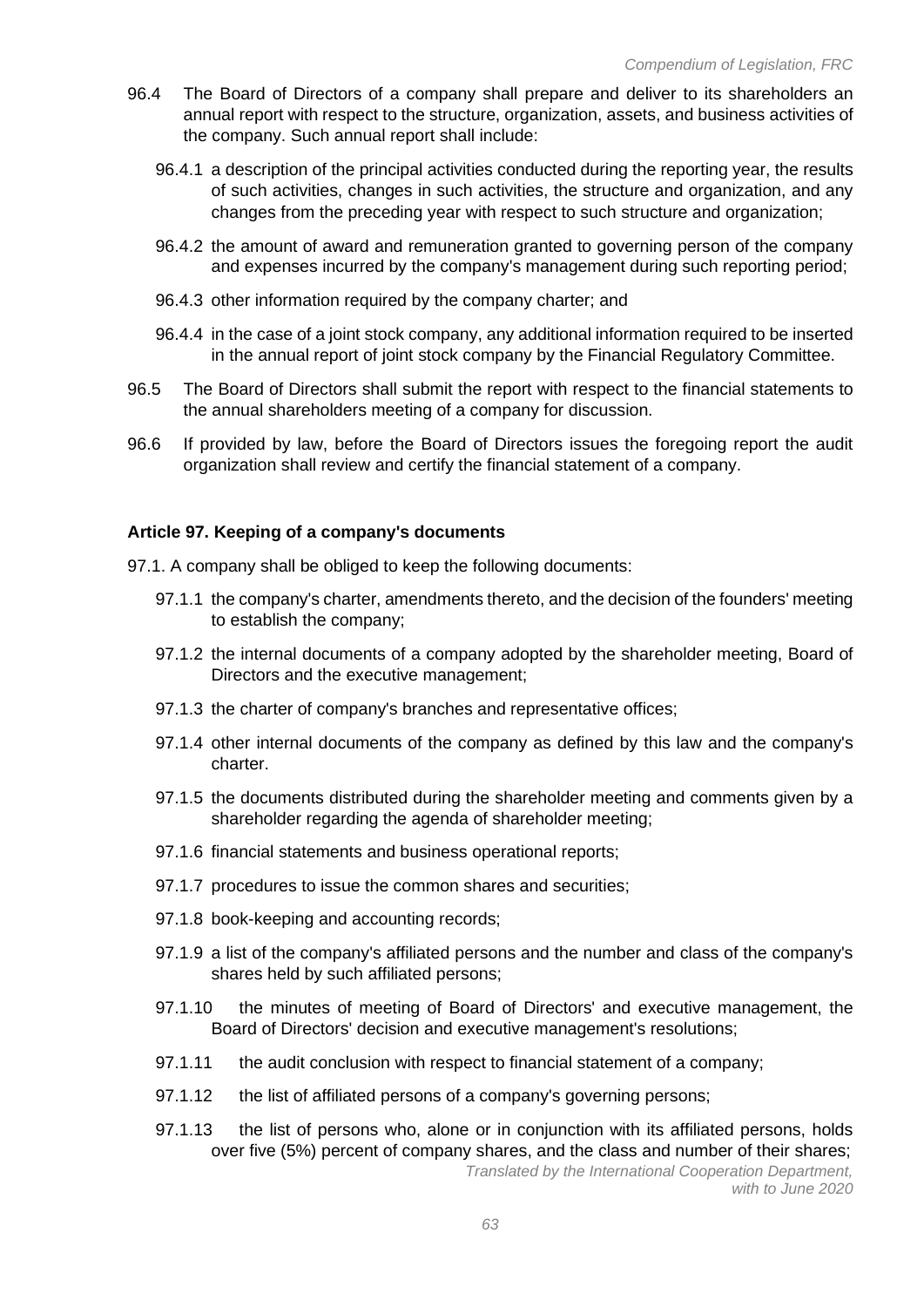- 97.1.14 other documents determined by this law or the charter of a company;
- 97.2 A company shall and keep and also provide the authorized person determined by the charter and regulations of a company and this law with the following documents, at a demand of such person:
	- 97.2.1 the documentary proof that proves property and property rights reflected in the accounting books;
	- 97.2.2 the minutes of Board of directors' meeting and executive management meeting;
	- 97.2.3 the book-keeping and accounting records;
	- 97.2.4 the reports and information submitted to state organizations authorized to inspection and regulation;
- 97.3 A company shall keep its charter and amendments to the charter at all times.
- 97.4 Documents other than the company's charter specified in Paragraph 97.1 of this law shall be kept by the company for a period of five years, after which time they shall be transferred to the archives.
- 97.5 The Secretary of the Board of Directors (in his/her absence, the relevant executive officer) shall be responsible for receiving, storing, presenting and archiving the documents specified in Paragraph 97.1 of this law in accordance with relevant procedures.
- 97.6 A company shall keep the documents specified in Paragraph 97.1 of this law at its principal place of business or at such other place known to and reasonably accessible by the shareholders of the company.

#### **Article 98. Obtaining information with regard to a company**

- 98.1 A joint stock company must provide a holder of securities, at the request of the foregoing person, with the company's annual financial statements and reports of business operations, the names of company's affiliated persons, the number and class of shares held by such affiliated persons and other information determined by the rules and regulations of the Financial Regulatory Commission and the securities trading organization.
- 98.2 The secretary of a company's Board of Directors is obliged to ensure the possibility for the shareholder of a company to be acquainted with or make copy with charge the company's book-keeping and accounting records, minutes, resolutions and decisions of the executive management meetings and other information except for information prohibited to be disclosed to the public.
- 98.3 A common shareholder of joint stock company, or any shareholder of a limited liability company, may request the company to provide the foregoing shareholder with the registration that includes the names and addresses of holders of common shares of the company and the number of shares held by such shareholders.
- 98.4 The company's executive management or an organization authorized to maintain the registry of shareholders of a company shall provide the shareholder who made the foregoing request with the registration as of the date of request within five (5) business days following the receipt of such request. The shareholder who made the request shall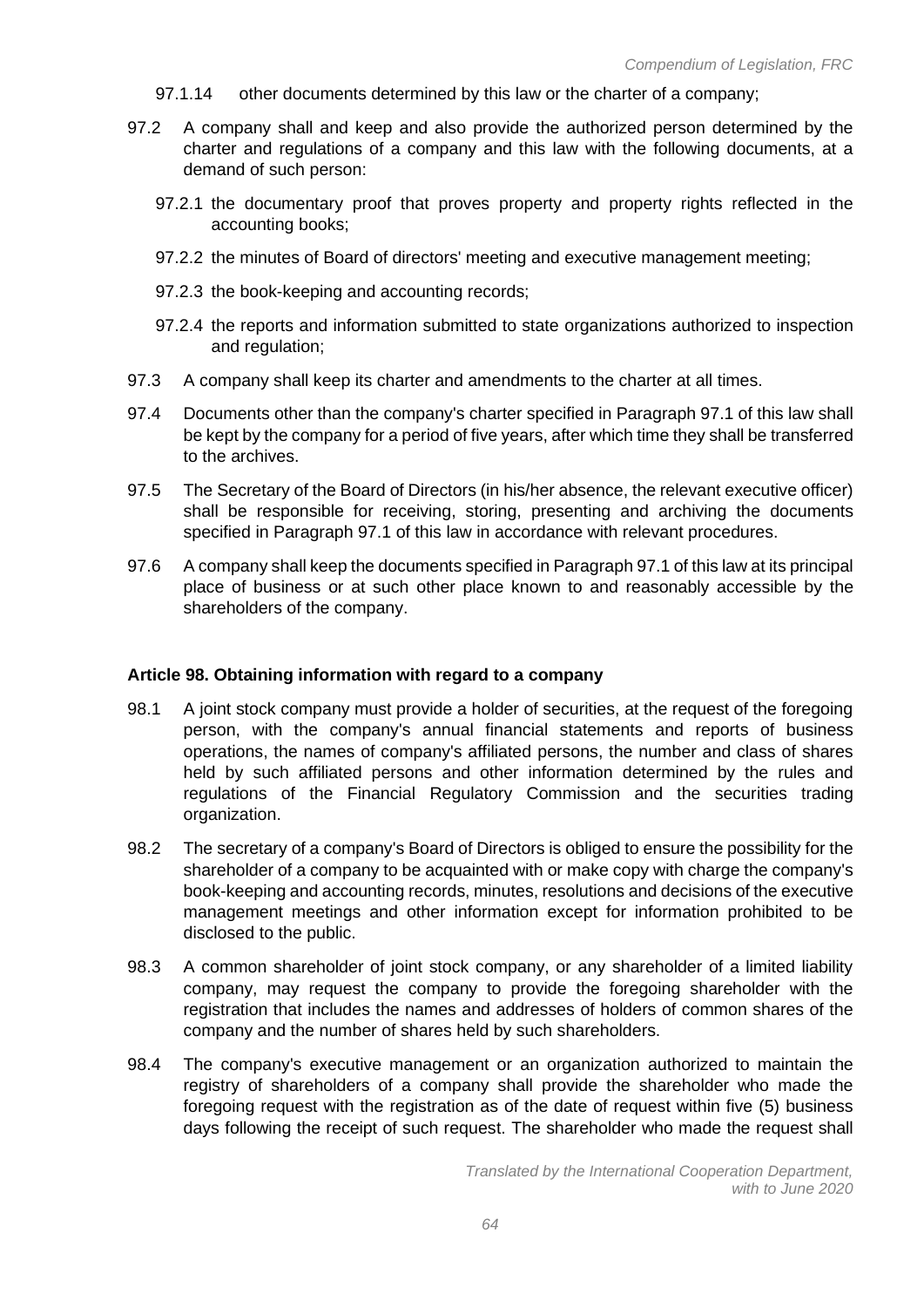be responsible for all costs incurred in connection with submission of the foregoing registration.

98.5 The governing person who fails to fulfill its obligation under Paragraphs 98.1, 98.2 and 98.4 of this law shall be subject to the liability specified in Paragraph 85.4 of this law.

## **Article 99. Person with common interest and information about him/her**

- 99.1 A person with the following relationship shall be deemed to be related party specified in this law:
	- 99.1.1 a group of individuals who have possibility to determine decisions of the company's management on the basis of a specific agreement;
	- 99.1.2 in the case of a company belonging to a consortium of companies defined in accordance with Paragraph 6.14 of this law, other participating companies in the consortium and their authorized officials;
	- 99.1.3 a person or company (group of individuals) who have possibility to determine decisions of the company's management on the basis of a specific agreement;
	- 9.1.4 a company that has the possibility to determine the decisions of a person (or a group persons);
	- 99.1.5 a company and the governing person of such company;
	- 99.1.6 members of a family, parents, children, grandchildren, nephew, brother, sisters and other relatives;
	- 99.1.7 shareholders of a limited liability company;
	- 99.1.8 a company where such person or its affiliates holds controlling package of the company's shares or works as the governing person, a participant company of the union of companies where the first company is participant and the governing person and shareholder of controlling package of such former company;
	- 99.1.9 if such person is employer, its employees.
- 99.2 A person who holds, alone or in conjunction with its affiliated persons, the controlling package of company's shares must notify, in written form, the company about information on the securities under its possession within three (3) business days following the date when such person becomes the affiliate or following the date it holds five (5) or more blocks or controlling block of the company's shares in conjunction with its affiliated persons.
- 99.3 If the company or its shareholders incur any losses of a company as a result of the failure of the affiliated person to give timely notice as required by Paragraph 99.2 of this law, such affiliated person shall compensate the foregoing losses.

# **CHAPTER FOURTEEN. MISCELLANEOUS**

#### **Article 100. Liability for violators of the law**